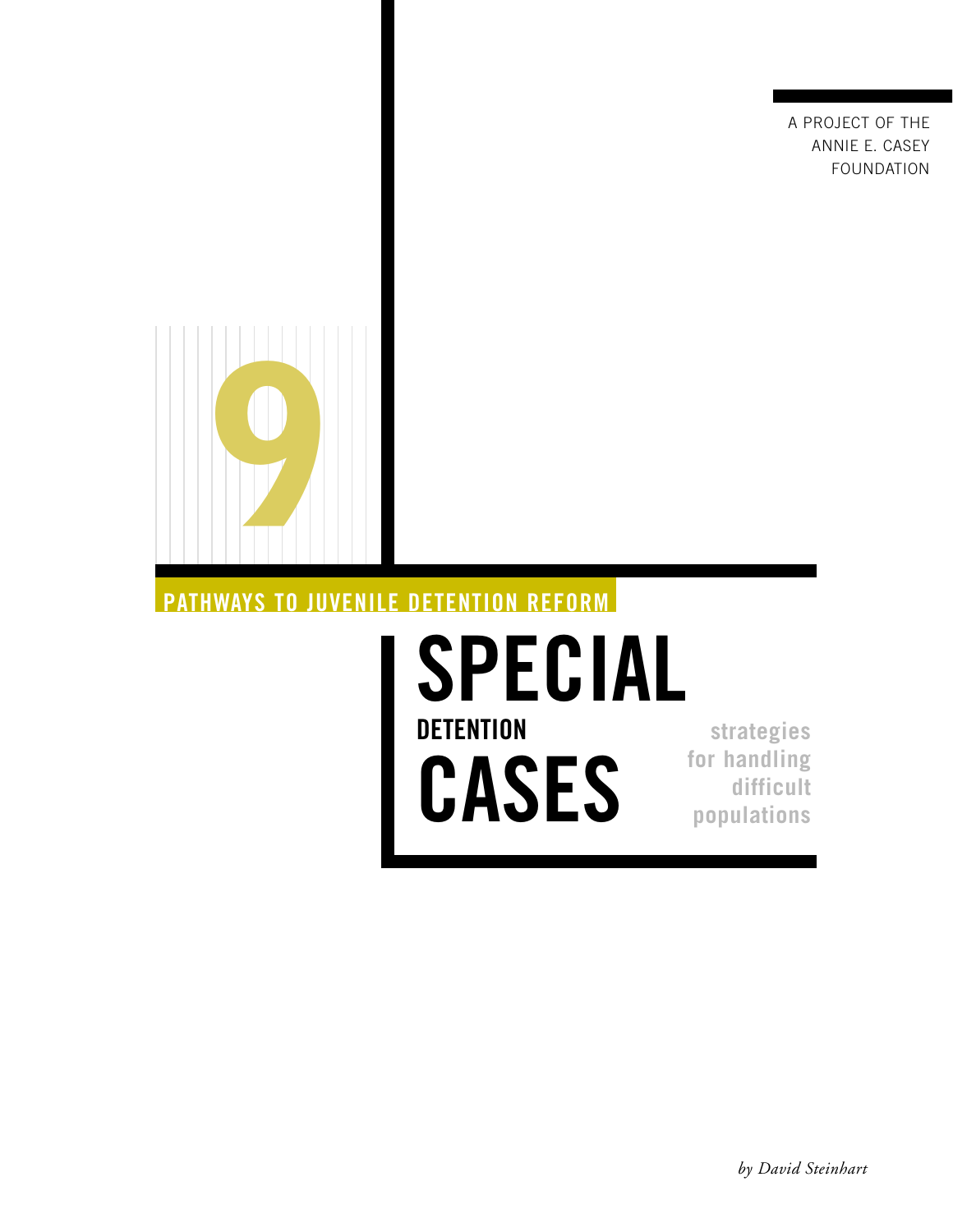#### *About the Author:*

David Steinhart, a California attorney and juvenile justice specialist, is Director of the Juvenile Justice Program at Commonweal in Marin County, California.

Additional free copies of this report may be ordered from:

The Annie E. Casey Foundation 701 St. Paul Street Baltimore, MD 21202 410.547.6600 410.547.6624 fax www.aecf.org

*printed on recycled paper*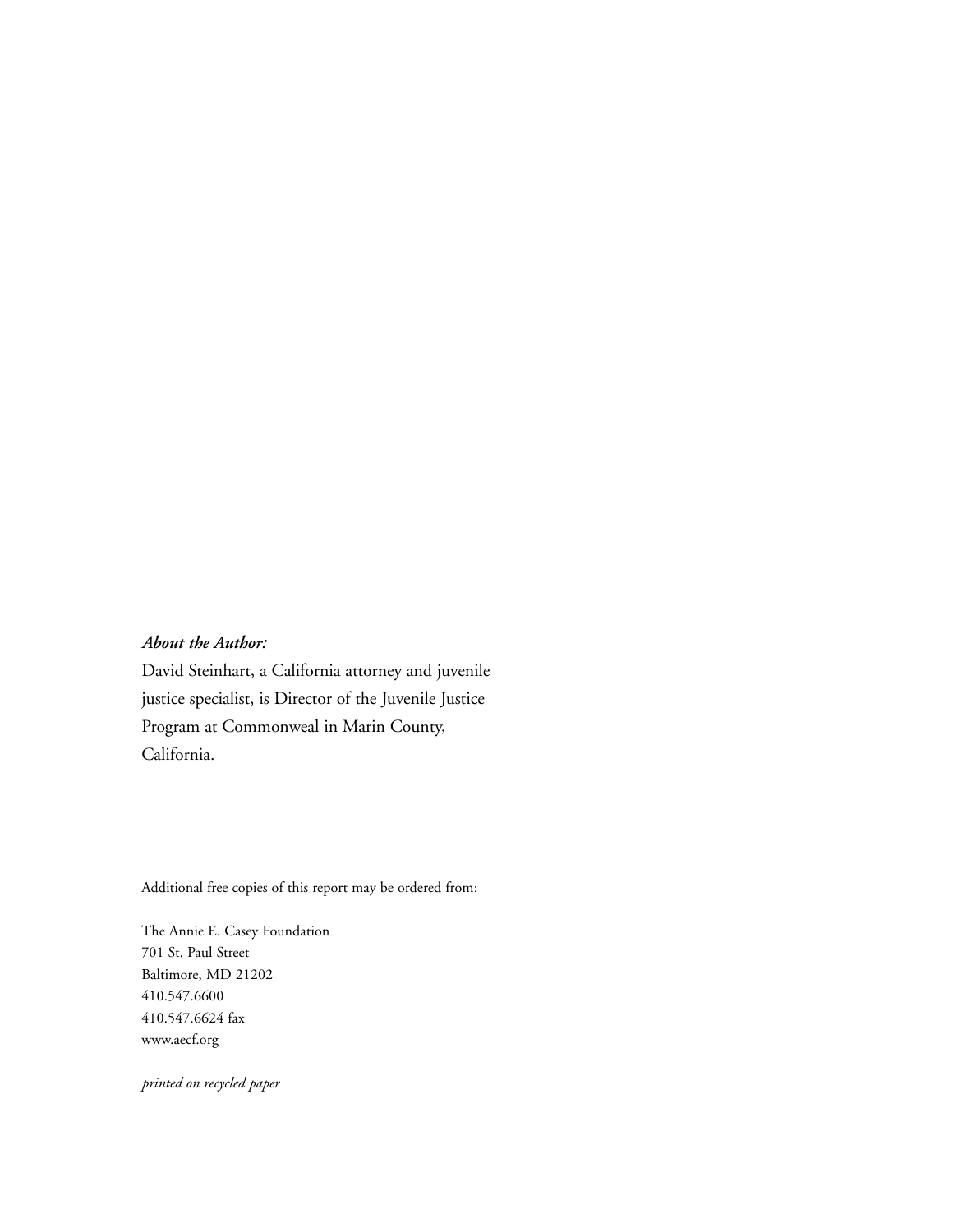# **TABLE OF CONTENTS**

|                                                                      | $\overline{4}$ |
|----------------------------------------------------------------------|----------------|
| Chapter 1 Why Focus on "Special" Detention Cases?                    | 10             |
| Chapter 2 Minors Detained on Warrants                                | 12             |
| Chapter 3 Minors Detained on Probation Violations                    | 20             |
| Chapter 4 Minors in Post-Adjudication and Post-Disposition Detention | -34            |
| Chapter 5 Lessons Learned Chapter 5 Lessons Learned                  | 50             |
|                                                                      | 53             |
|                                                                      | 55             |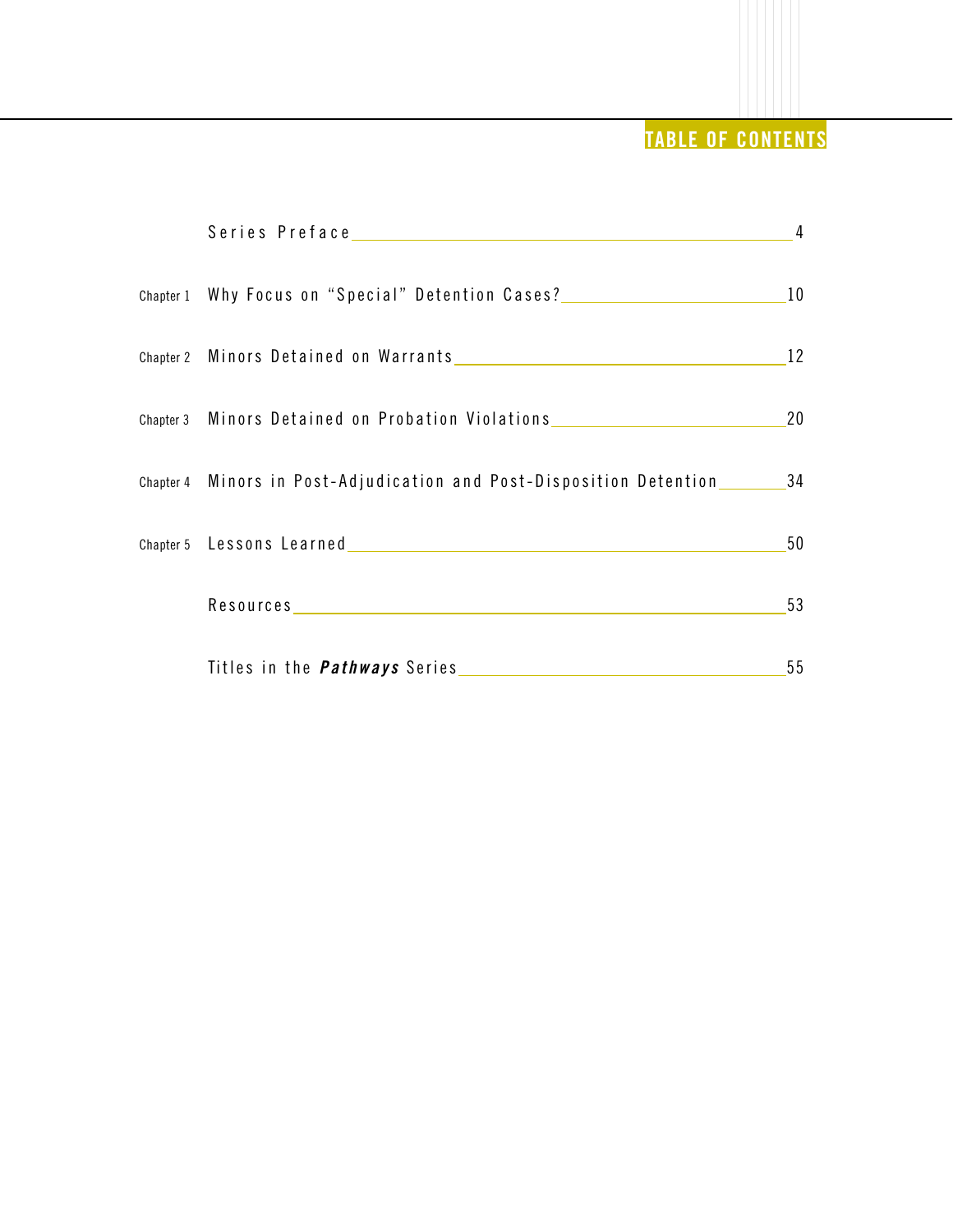# **SERIES PREFACE**

any years ago, Jim Casey, a founder and long-time CEO of the United Parcel Service, observed that his least prepared and least effective employ-<br>ees were those unfortunate individuals who, for various reasons, had spent Parcel Service, observed that his least prepared and least effective employees were those unfortunate individuals who, for various reasons, had spent much of their youth in institutions, or who had been passed through multiple foster care placements. When his success in business enabled him and his siblings to establish a philanthropy (named in honor of their mother, Annie E. Casey), Mr. Casey focused his charitable work on improving the circumstances of disadvantaged children, in particular by increasing their chances of being raised in stable, nurturing family settings. His insight about what kids need to become healthy, productive citizens helps to explain the Casey Foundation's historical commitment to juvenile justice reform. Over the past two decades, we have organized and funded a series of projects aimed at safely minimizing populations in juvenile correctional facilities through fairer, better informed system policies and practices and the use of effective community-based alternatives.

In December 1992, the Annie E. Casey Foundation launched a multi-year, multi-site project known as the Juvenile Detention Alternatives Initiative (JDAI). JDAI's purpose was straightforward: to demonstrate that jurisdictions can establish more effective and efficient systems to accomplish the purposes of juvenile detention. The initiative was inspired by work that we had previously funded in Broward County, Florida, where an extremely crowded, dangerous, and costly detention operation had been radically transformed. Broward County's experience demonstrated that interagency collaboration and data-driven policies and programs could reduce the numbers of kids behind bars without sacrificing public safety or court appearance rates.

Our decision to invest millions of dollars and vast amounts of staff time in JDAI was not solely the result of Broward County's successful pilot endeavors, however. It was also stimulated by data that revealed a rapidly emerging national crisis in juvenile detention. From 1985 to 1995, the number of youth held in secure detention nationwide increased by 72 percent *(see Figure A).* This increase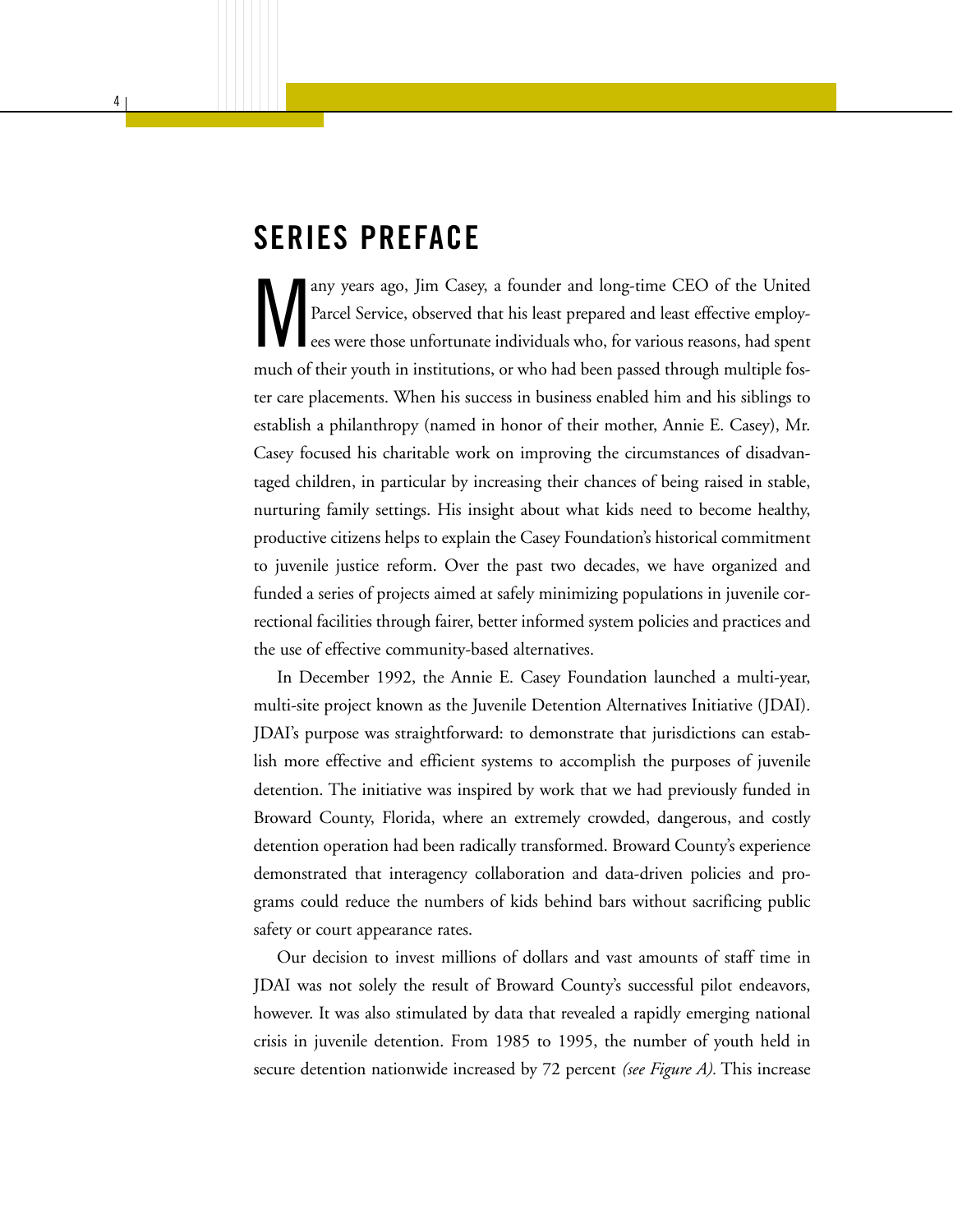might be understandable if the youth in custody were primarily violent offenders for whom no reasonable alternative could be found. But other data *(see Figure B)* reveal that less than one-third of the youth in secure custody (in a one-day snapshot in 1995) were charged with violent acts. In fact, far more kids in this one-day count were held for status offenses (and related court order violations) and failures to comply with conditions of supervision than for dangerous delinquent behavior. Disturbingly, the increases in the numbers of juveniles held in secure detention facilities were severely disproportionate across races. In 1985, approximately 56 percent of youth in detention on a given day were white, while 44 percent were minority youth. By 1995, those numbers were reversed *(see Figure C),* a consequence of greatly increased detention rates for African-American and Hispanic youth over this 10-year period.<sup>1</sup>

As juvenile detention utilization escalated nationally, crowded facilities became the norm rather than the exception. The number of facilities

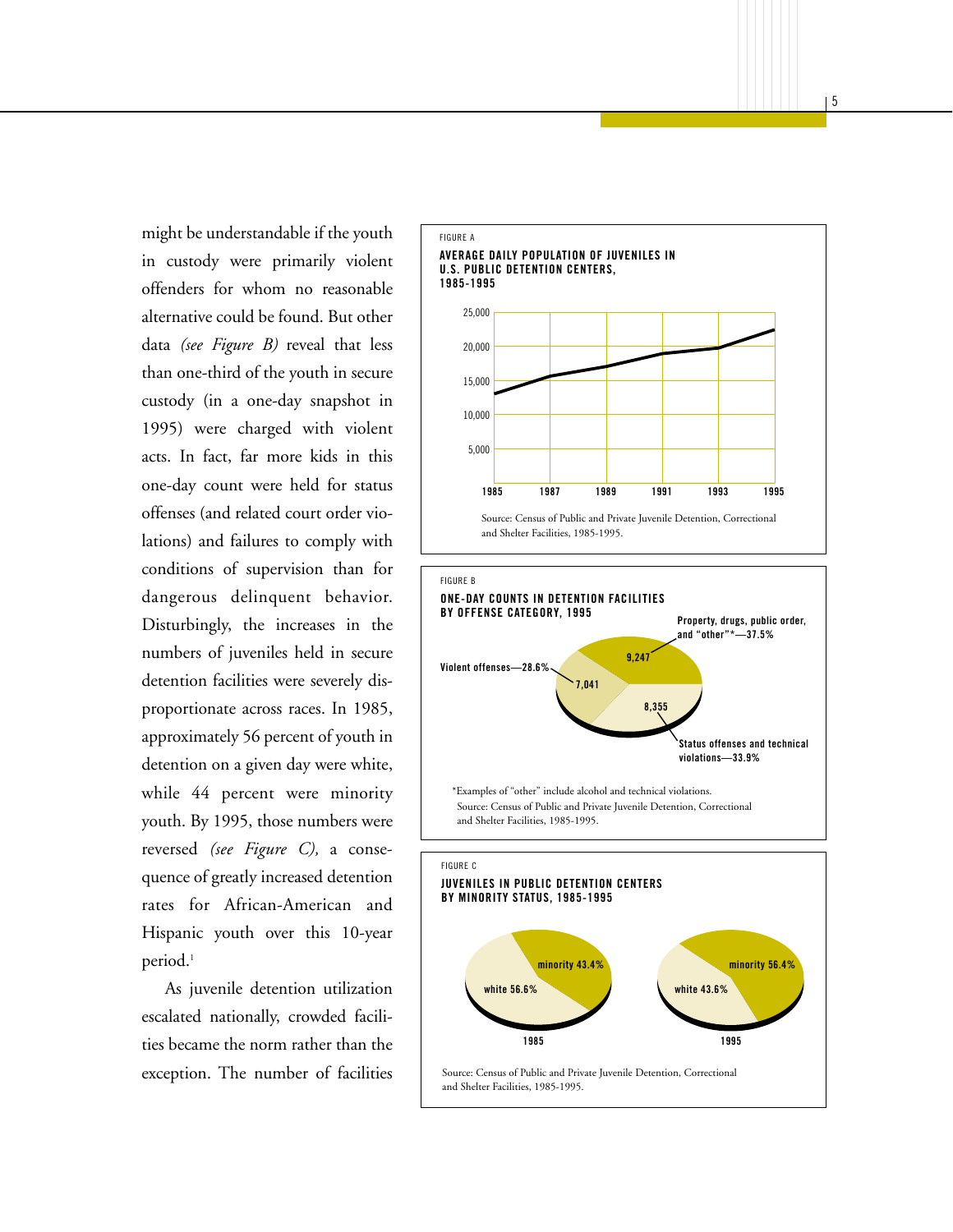operating above their rated capacities rose by 642 percent, from 24 to 178, between 1985 and 1995 (*see Figure D),* and the percentage of youth held in over-





crowded detention centers rose from 20 percent to 62 percent during the same decade *(see Figure E).* In 1994, almost 320,000 juveniles entered overcrowded facilities compared to 61,000 a decade earlier.

Crowding is not a housekeeping problem that simply requires facility administrators to put extra mattresses in day rooms when it's time for lights out. Years of research and court cases have concluded that overcrowding produces unsafe, unhealthy conditions for both detainees and staff. A recently published report by staff of the National Juvenile Detention Association and the Youth Law Center summarizes crowding's impact:

*Crowding affects every aspect of institutional life, from the provision of basic services such as food and bathroom access to programming, recreation, and education. It stretches existing medical and mental health resources and, at the same time, produces more mental health and medical crises. Crowding places additional stress on the physical plant (heating, plumbing, air circulation) and makes it more difficult to maintain cleaning, laundry, and meal preparation. When staffing ratios fail to keep pace with population, the incidence of violence and suicidal behavior rises. In crowded facilities, staff invariably resort to increased control measures such as lockdowns and mechanical restraints.2*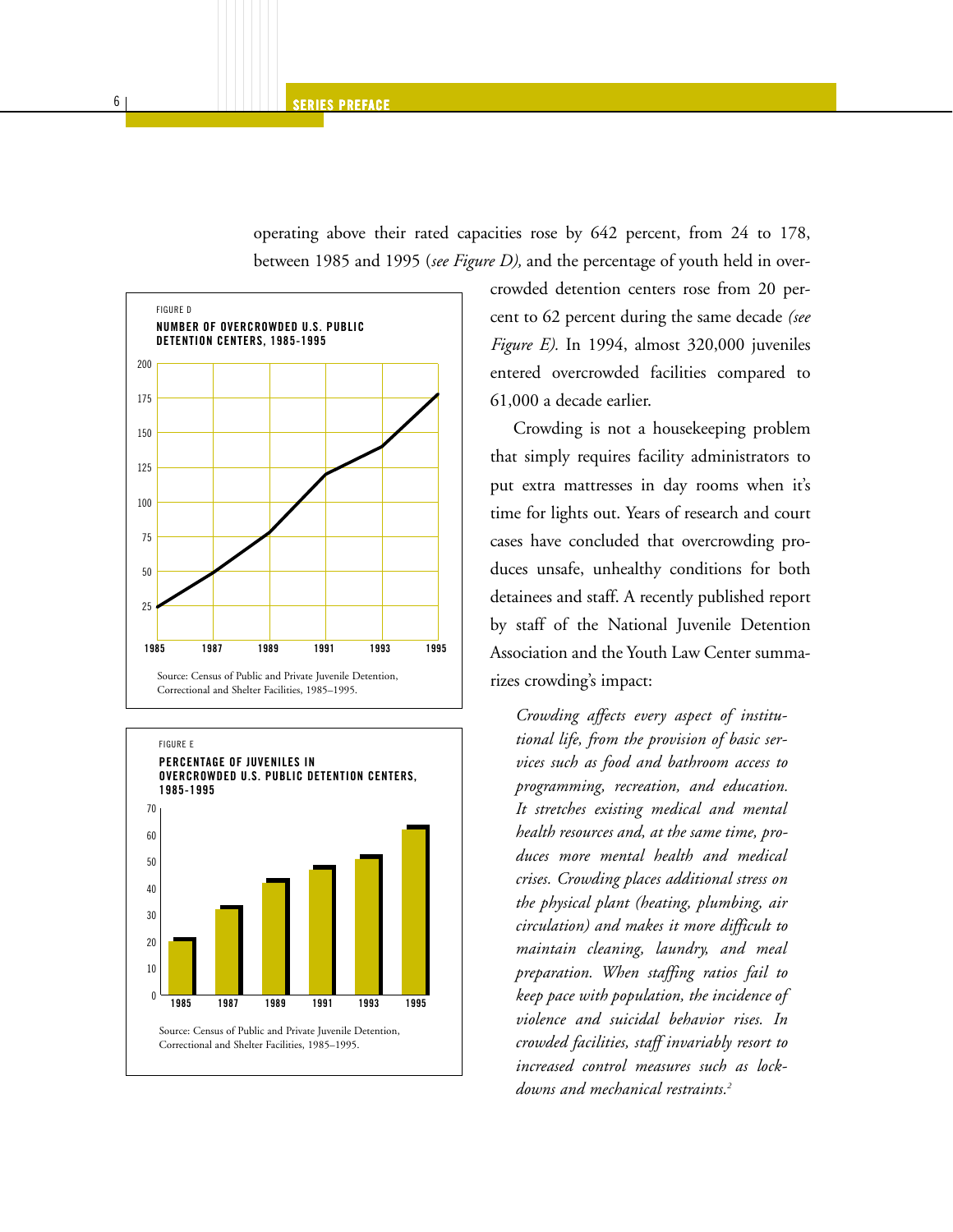Crowding also puts additional financial pressure on an already expensive public service. Operating costs for public detention centers more than doubled between 1985 and 1995, from \$362 million to almost \$820 million *(see Figure F).*

Some of these increased operating expenses are no doubt due to emergencies, overtime, and other unbudgeted costs that result from crowding.

JDAI was developed as an alternative to these trends, as a demonstration that jurisdictions could control their detention destinies. The initiative had four objectives:

- to eliminate the inappropriate or unnecessary use of secure detention;
- to minimize failures to appear and the incidence of delinquent behavior;
- to redirect public finances from building new facility capacity to responsible alternative strategies; and
- to improve conditions in secure detention facilities.

To accomplish these objectives, participating sites pursued a set of strategies to change detention policies and practices. The first strategy was

*collaboration,* the coming together of disparate juvenile justice system stakeholders and other potential partners (like schools, community groups, the mental health system) to confer, share information, develop system-wide policies, and to promote accountability. Collaboration was also essential for sites to build a consensus about the limited purposes of secure detention. Consistent with professional standards and most statutes, they agreed that secure detention should be used only *to ensure that alleged delinquents appear in court at the proper times and to protect the community by minimizing serious delinquent acts while their cases are being processed.*

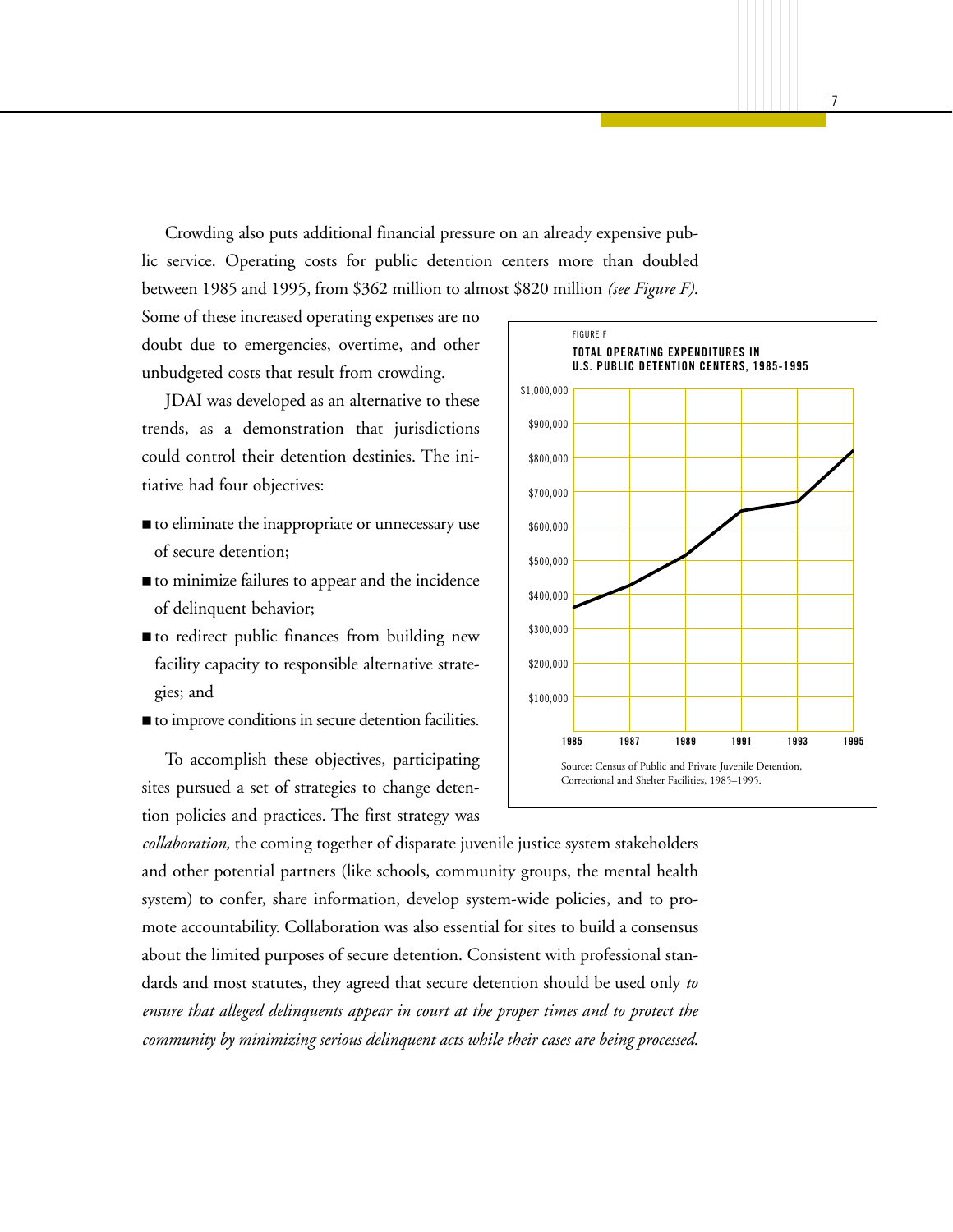Armed with a clearer sense of purpose, the sites then examined their systems' operations, using objective data to clarify problems and dilemmas, and to suggest solutions. They changed how admissions decisions were made (to ensure that only high-risk youth were held), how cases were processed (particularly to reduce lengths of stay in secure detention), and created new alternatives to detention programs (so that the system had more options). Each site's detention facility was carefully inspected and deficiencies were corrected so that confined youth were held in constitutionally required conditions. Efforts to reduce disproportionate minority confinement, and to handle "special" detention cases (e.g., probation violations or warrants), were also undertaken.

In practice, these reforms proved far more difficult to implement than they are now to write about. We began JDAI with five sites: Cook County, IL; Milwaukee County, WI; Multnomah County, OR; New York City; and Sacramento County, CA. Just about when implementation activities were to begin, a dramatic shift occurred in the nation's juvenile justice policy environment. High-profile cases, such as the killing of several tourists in Florida, coupled with reports of significantly increased juvenile violence, spurred both media coverage and new legislation antithetical to JDAI's notion that some youth might be "inappropriately or unnecessarily" detained. This shift in public opinion complicated matters in virtually all of the sites. Political will for the reform strategies diminished as candidates tried to prove they were tougher on juvenile crime than their opponents. Administrators became reluctant to introduce changes that might be perceived as "soft" on delinquents. Legislation was enacted that drove detention use up in several places. Still, most of the sites persevered.

At the end of 1998, three of the original sites—Cook, Multnomah, and Sacramento Counties—remained JDAI participants. Each had implemented a complex array of detention system strategies. Each could claim that they had fundamentally transformed their system. Their experiences, in general, and the particular strategies that they implemented to make their detention systems smarter, fairer, more efficient, and more effective, offer a unique learning laboratory for policymakers and practitioners who want to improve this critical component of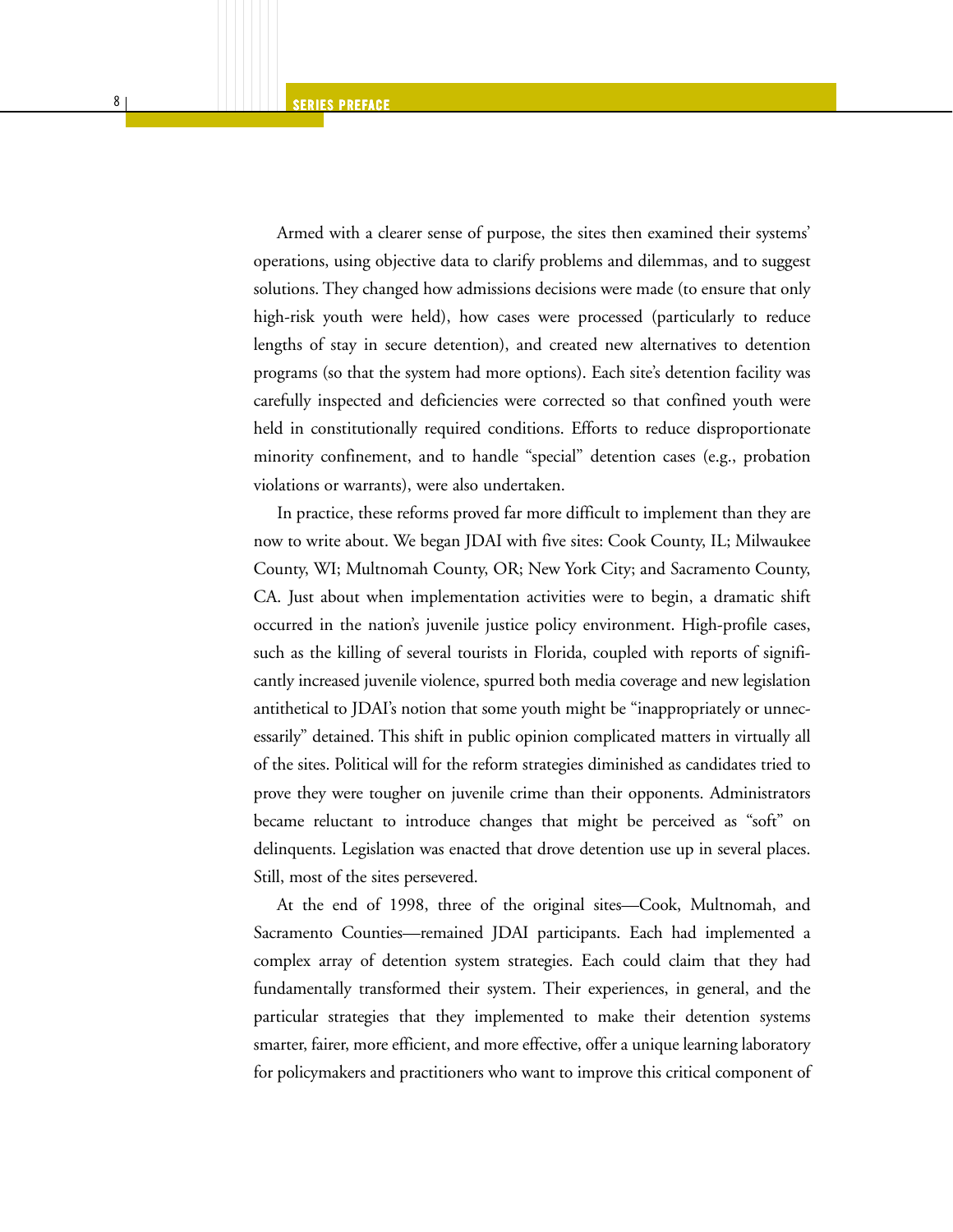the juvenile justice system. To capture their innovations and the lessons they learned, we have produced this series of publications—*Pathways to Juvenile Detention Reform.* The series includes 13 monographs, all but two of which cover a key component of detention reform. (As for the other two monographs, one is a journalist's account of the initiative, while the other describes Florida's efforts to replicate Broward County's reforms statewide.) A complete list of the titles in the *Pathways* series is provided at the end of this publication.

By the end of 1999, JDAI's evaluators, the National Council on Crime and Delinquency, will have completed their analyses of the project, including quantitative evidence that will clarify whether the sites reduced reliance on secure detention without increasing rearrest or failure-to-appear rates. Data already available, some of which was used by the authors of these monographs, indicate that they did, in spite of the harsh policy environment that drove detention utilization up nationally.

For taking on these difficult challenges, and for sharing both their successes and their failures, the participants in the JDAI sites deserve sincere thanks. At a time when kids are often disproportionately blamed for many of society's problems, these individuals were willing to demonstrate that adults should and could make important changes in their own behavior to respond more effectively to juvenile crime.

#### *Bart Lubow*

*Senior Associate and Initiative Manager The Annie E. Casey Foundation*

#### Notes

- $1$ In 1985, white youth were detained at the rate of 45 per 100,000, while African-American and Hispanic rates were 114 and 73, respectively. By 1995, rates for whites had decreased by 13 percent, while the rates for African-Americans (180 percent increase) and Hispanics (140 percent increase) had skyrocketed. Wordes, Madeline and Sharon M. Jones. 1998. "Trends in Juvenile Detention and Steps Toward Reform," *Crime and Delinquency, 44(4):*544-560.
- <sup>2</sup> Burrell, Sue, et. al., *Crowding in Juvenile Detention Centers: A Problem-Solving Manual*, National Juvenile Detention Association and Youth Law Center, Richmond, KY, prepared for the U.S. Department of Justice, Department of Justice Programs, Office of Juvenile Justice and Delinquency Prevention (December 1998), at 5-6.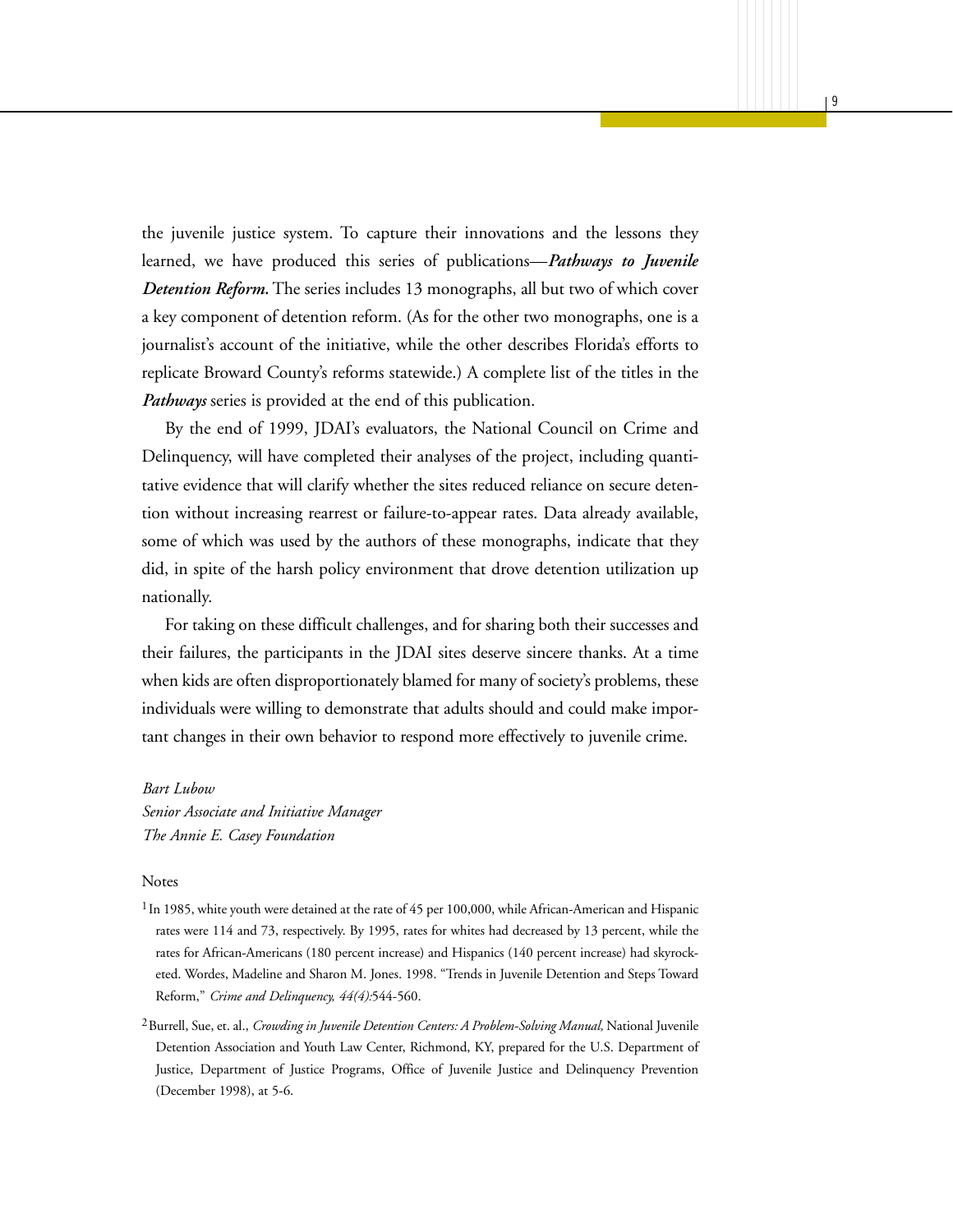### **Chapter 1**

# **WHY FOCUS ON "SPECIAL" DETENTION CASES?**

When the Juvenile Detention Alternatives Initiative (JDAI) was launched in 1992, those involved assumed that specific detention reforms could control juvenile detention rates and populations. In large part, this 1992, those involved assumed that specific detention reforms could control juvenile detention rates and populations. In large part, this assumption was correct. Objective, risk-based admissions practices, applied in all JDAI sites, effectively diverted many low- and moderate-risk youth from unnecessary pre-trial detention to new or expanded alternative programs. Reductions in case processing times and in lengths of stay for certain youth also contributed to reduced reliance on secure beds.

Despite these successes, certain cases seemed to resist reform, and in some JDAI sites, detention rates in these cases remained high. These "special" detention cases clustered in predictable areas: children detained on warrants, children detained for probation violations, and children in post-adjudication or postdisposition detention waiting for placement. In all JDAI sites, it took time to recognize the impact and challenges of these special detention cases and to develop relevant reform strategies.

When the JDAI collaboratives began to analyze data on these population subgroups, they were surprised by the numbers and their impact on detention utilization. In 1996, for example, warrant cases represented about one-fifth of all admissions to detention in Cook, Multnomah, and Sacramento Counties and occupied anywhere from 10 to 20 percent of their bed space. Technical probation violators accounted for approximately one-quarter of the admissions in two of these sites in 1996. These figures led to a simple conclusion: effective population management demanded policy and program innovations that could safely reduce the presence of these cases in the secure facility.

The JDAI sites are not unusual in regard to the prevalence of these cases. As noted in the preface, more than one-third of all the youth in secure detention, when a one-day snapshot was taken in 1995, were held for technical probation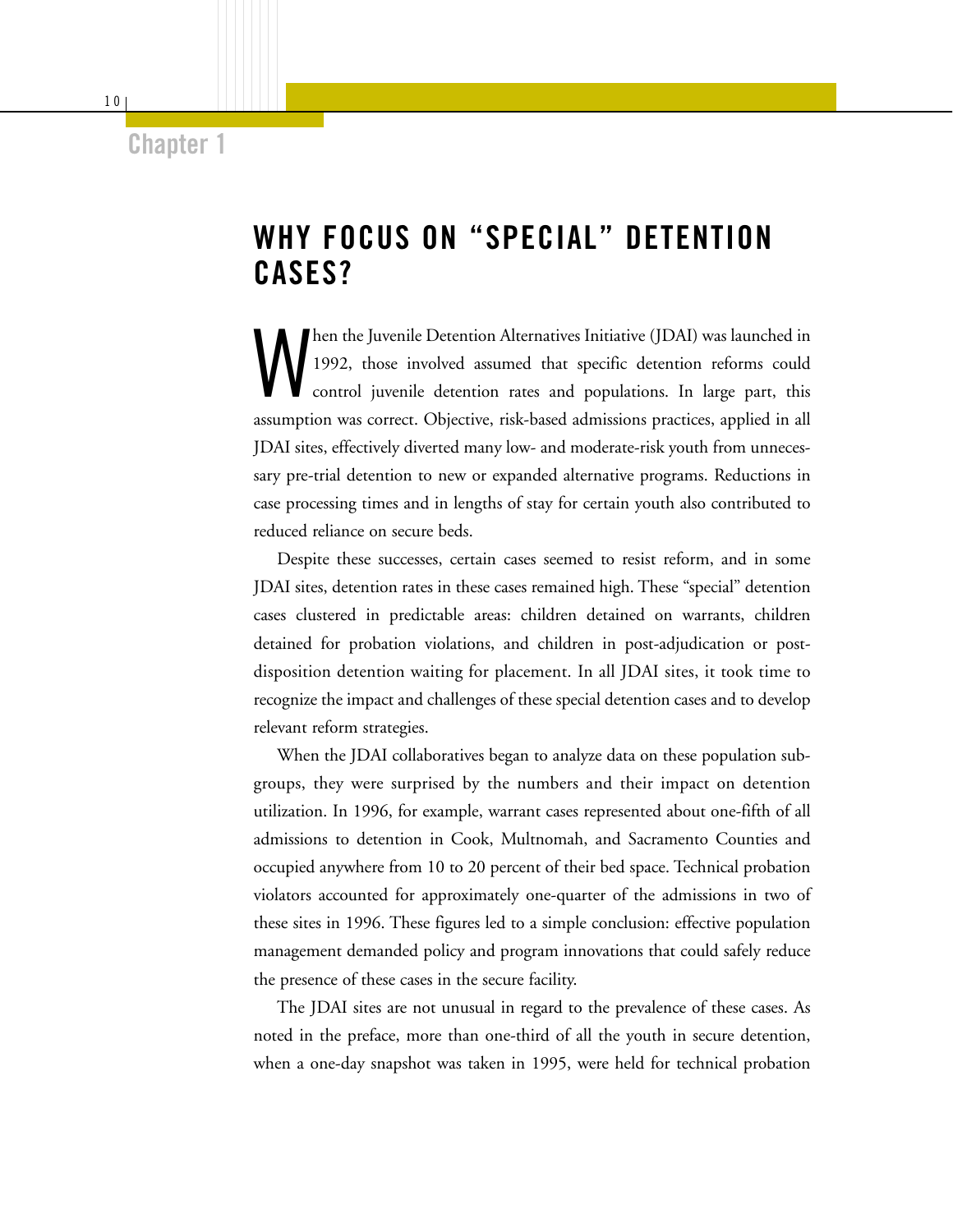violations, status offenses, and related court order violations. These data indicate that "special" detention cases are quite common across the nation.

If these types of cases are so prevalent, even in jurisdictions working hard to reduce inappropriate or unnecessary detention, there must be important reasons why such sub-populations have proven hard to address. JDAI sites confronted a series of obstacles to change when addressing these cases, including:

- the absence of accurate, timely data to clarify the scope and nature of the problem
- lack of clarity about detention's purposes that made solutions difficult to identify
- system traditions and legal cultures that created a presumption in favor of detention
- a paucity of literature or training resources about "best practices" from other jurisdictions.

This *Pathway* discusses warrant cases, probation violators, and post-adjudication detention and offers strategies and solutions used in JDAI and other jurisdictions to reduce unnecessary detention in these special cases. It concludes with some lessons learned over five years of JDAI experience. These ideas, suggestions, and approaches may prove useful to juvenile justice practitioners facing similar problems.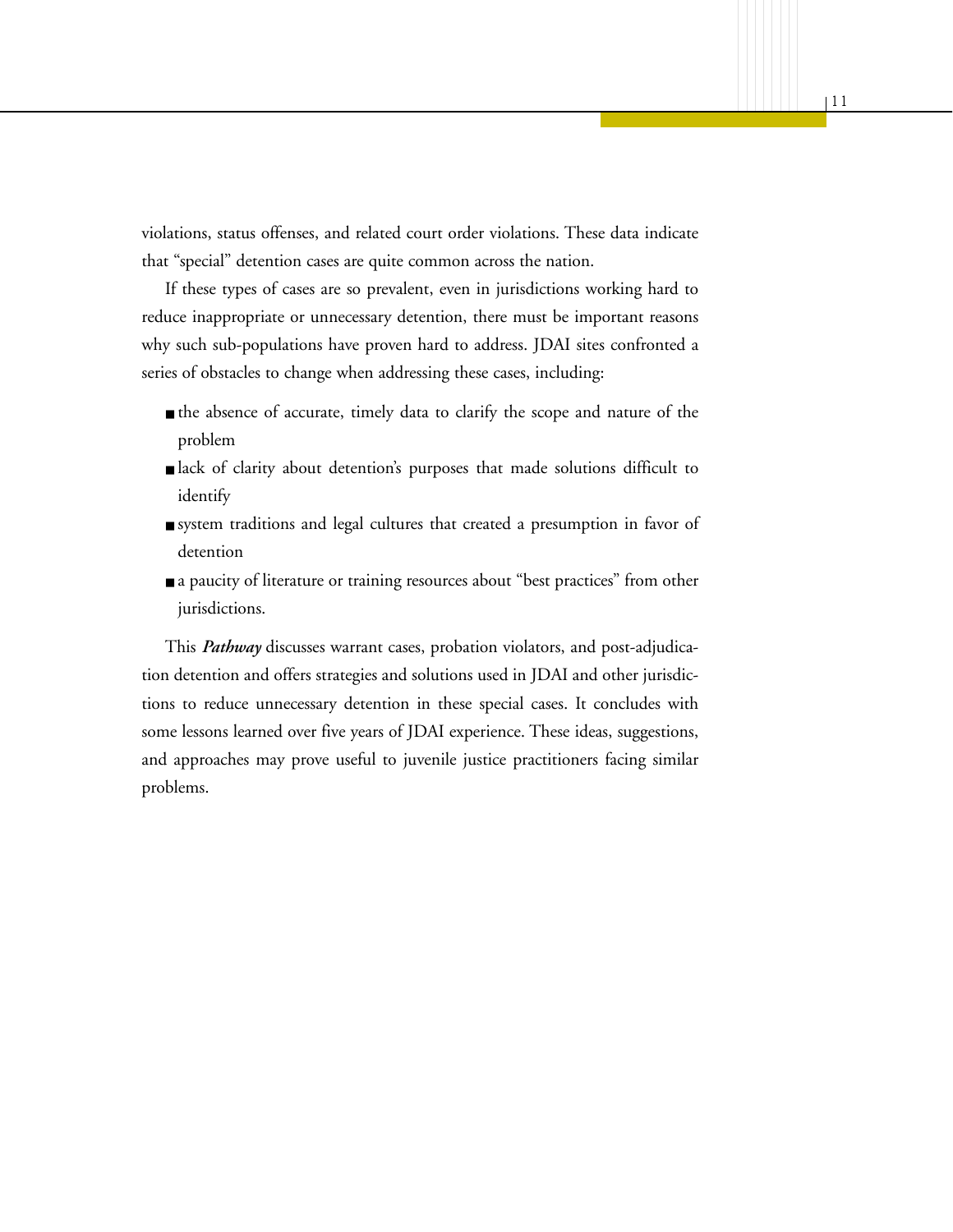## **Chapter 2**

# **MINORS DETAINED ON WARRANTS**

#### **A. Nature and Extent of the Problem**

A warrant is a written order or authorization to take an individual into custody. Juvenile warrants may be different types issued by various authorities, depending on state law. There was little consistency among JDAI jurisdictions in the nomenclature or procedure applicable to warrants. In Cook County, Illinois, the dominant type of warrant leading to juvenile detention is a bench warrant issued by a juvenile court judge after a failure to appear (FTA) at a court hearing. In Multnomah County, Oregon, minors may be detained on at least four types of juvenile warrants, including an "unable to locate" warrant for juveniles believed to have mitigating factors explaining their nonappearance.

An overview of detention admissions of minors with warrants at three JDAI sites is shown in Table 1. This table is based on data showing reasons for admission to detention collected and reported by the National Council on Crime and Delinquency (NCCD) for 1995-96. The table indicates that detention admissions for juveniles with warrants constituted 20 percent or more of all admissions in the three JDAI

| <b>JUVENILES DETAINED ON WARRANTS AT JDAI SITES:</b><br>NO. ADMISSIONS, PERCENT ADMISSIONS,<br><b>ALOS DAYS, AND BEDS USED, 1995/1996</b> |               |          |             |                  |
|-------------------------------------------------------------------------------------------------------------------------------------------|---------------|----------|-------------|------------------|
| Site                                                                                                                                      | <b>Admits</b> | % Admits | ALOS (Days) | <b>Beds Used</b> |
| Cook Co.                                                                                                                                  | 2.104         | 24       | 19          | 107              |
| Multnomah Co.                                                                                                                             | 565           | 20       | 7           | 11               |
| Sacramento Co.                                                                                                                            | 1.024         | 20       | 15          | 42               |

jurisdictions. Based on these data, Cook County appeared to have the most serious problem with warrant cases, needing 107 beds per day in 1996 to detain children apprehended on warrants. Sacramento County also reported chronically high admission rates for minors with warrants; in 1995, 42 beds per day (15 percent of the county's detention capacity) were needed for these children.

JDAI site officials indicate that FTAs are the

predominant reason why minors with warrants are detained, so the following discussion focuses primarily on such cases. Factors which appear to contribute to high detention rates for minors with warrants are the following.

#### **1. Bypass of risk screening**

A keystone of juvenile detention reform in JDAI jurisdictions is the risk assessment instrument (RAI). The RAI is used at intake to evaluate the public safety and the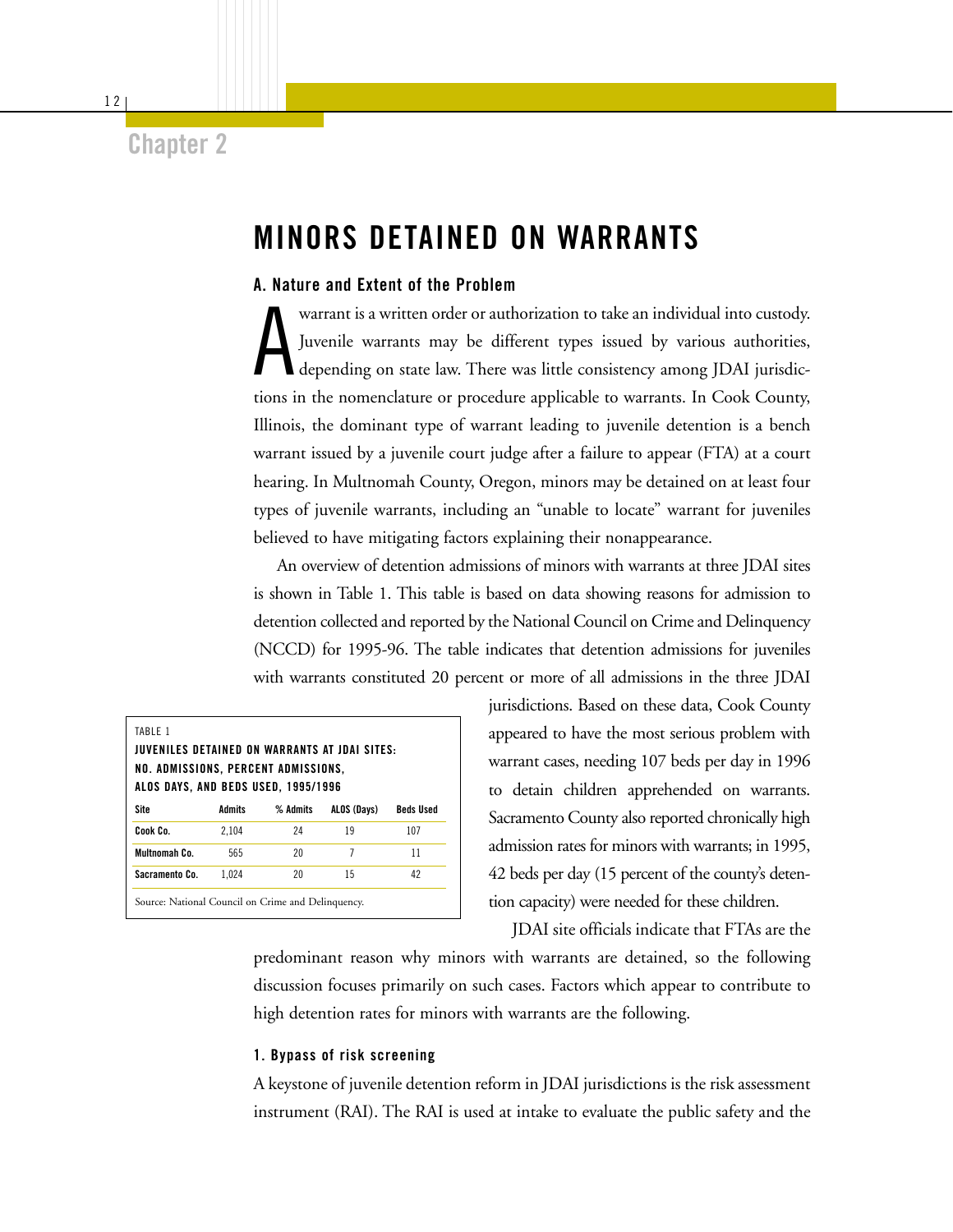flight risk of a minor and to guide the intake officer in deciding whether to release or detain. Risk screening provides an essential triage device that restricts secure detention to high-risk cases. However, minors apprehended on bench warrants often bypass risk screening and go directly into secure detention. Most often, this bypass is justified as a concession to the authority of the juvenile court judge who issued the warrant, and detention personnel may have no option to reassess the case based on information available at the time the minor is detained. Alternatively, the risk instrument may be applied, but it is designed so the result in these cases is invariably secure detention. Automatic and inflexible detention policies can swiftly build up warrant cases in the detention center.

#### **2. Reasons for FTAs not taken into account**

A minor and family may willfully fail to appear in court. Alternatively, the FTA may be excusable or beyond their control. For example, they might not have been notified of a change in a court hearing date. In one instance, reported by an attorney at the Youth Law Center in San Francisco, a judge issued a bench warrant for FTA because the minor, after waiting three hours in the courtroom, had to go to the bathroom and was not present when his case was called. A breakdown in communication at the court is a poor reason for secure detention.

#### **3. Inadequate notification and record keeping**

Many FTAs in court are caused by poor notification. It is not unusual, for example, for a hearing notice to be sent to a wrong address or name. There may be no procedure for double checking addresses or reminding children and parents of an approaching court date. Attorneys may fail to inform their clients of continuances or other court calendar changes. Some systems have poor mechanisms for removing old arrest or bench warrants from the record, even though the minor has appeared or the reason for the warrant has been resolved. If these warrants are not cleared from the court record, the minor may be re-arrested and detained until probation or the court uncovers the bureaucratic error.

#### **4. Lengthy delays in scheduling court appearances**

Long delays between arrest and an initial court hearing contribute to high rates of FTA. Children who are cited and released, with only a single piece of paper to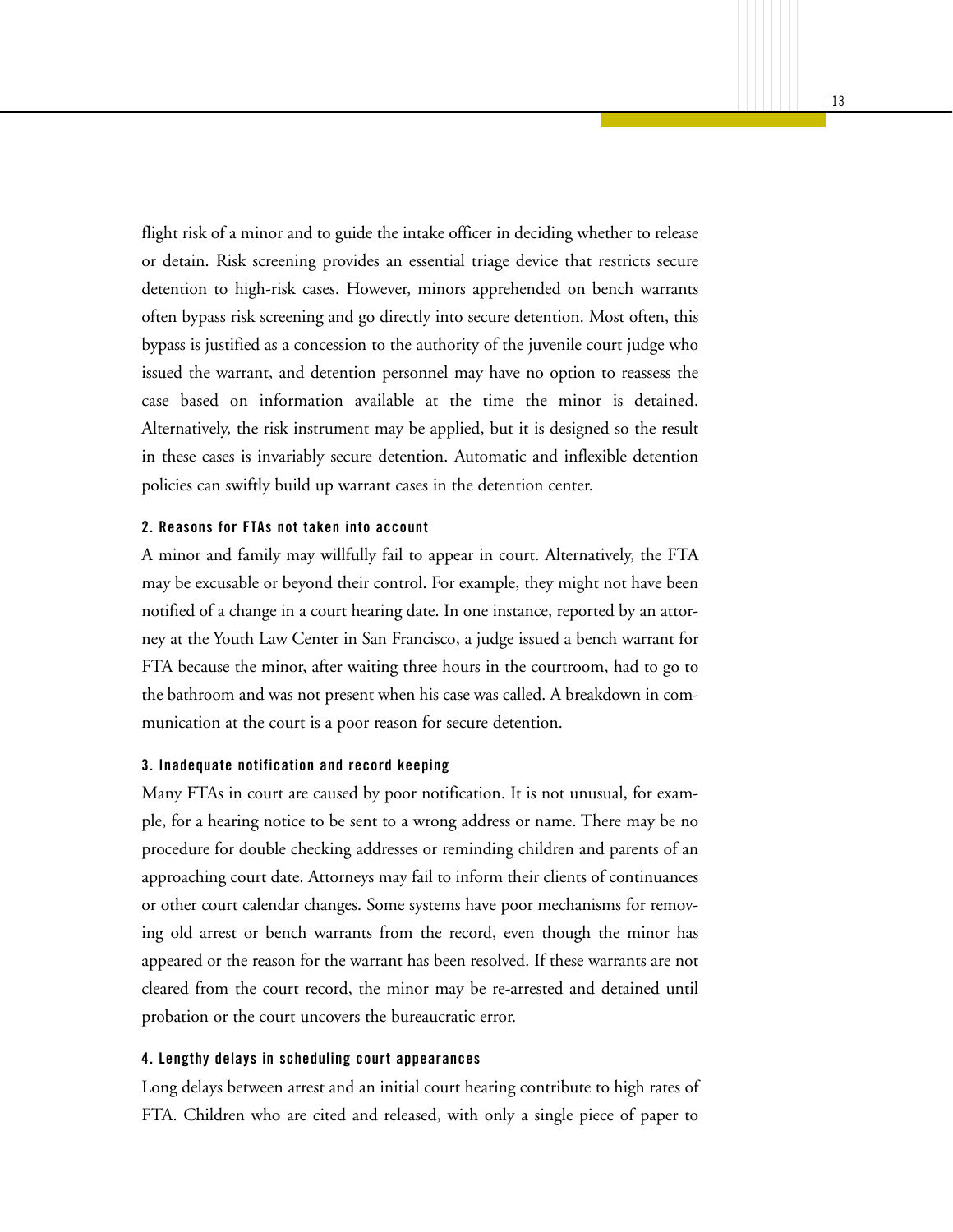remind them of an appearance obligation, may lose the citation or forget the date, particularly if parents themselves never are notified.

#### **B. JDAI Strategies and Solutions for Minors with Warrants**

Several strategies were applied by JDAI sites to improve system response in juvenile warrant cases and to reduce associated detention rates. These strategies included the following.

#### **1. Analysis of the warrant caseload**

Quantitative analysis of the caseload of juveniles detained on warrants should be a prerequisite for any plan to improve system response in these cases. The analysis should identify the level of the problem as well as the specific factors that may contribute to high detention rates in these cases. The analysis should include:

- The number of warrants issued, by type and by issuing authority, and reasons for issuance (e.g., new offense, FTA, escape from custody). "Holds" for other jurisdictions should also be tracked.
- The basic characteristics of minors detained on warrants including offense and risk score.
- The number of admissions to detention, length of stay, and beds used by minors with various types of warrants.
- A description of the process for issuing and curing warrants, including reasons for nonappearances.
- A review of options to detention that may be appropriate for minors who pose minimum risk to the public.

Analyses of FTA warrants in Cook County indicated that these were primarily issued at the first scheduled hearing. JDAI leaders quickly realized that long delays between arrest and first appearance, combined with no formal notification system, were driving FTA rates higher. This analysis enabled these leaders to design strategies to successfully reduce the number of FTA warrants issued.

#### **2. Risk screening and intake procedures**

Risk screening should be mandatory for minors apprehended on warrants. When applied, the risk assessment instrument (RAI) should contribute to detention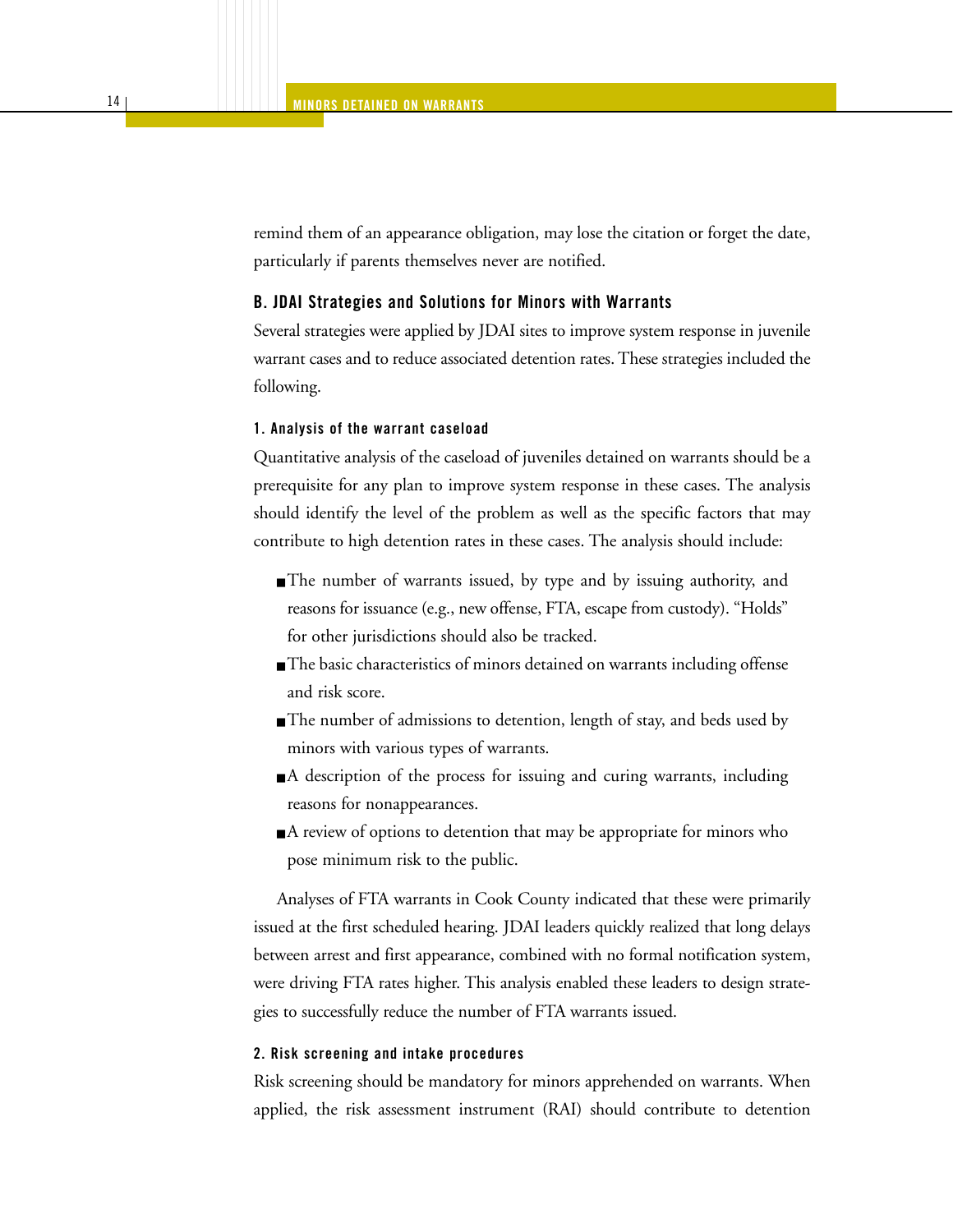decisions related to underlying offense, behavior, and other risk factors. Commonly, the RAI will include a category for minors that boosts their scores if they have a prior history of bench warrants. In many places, however, the policy is even more restrictive, automatically designating the minor for secure detention. These mandatory detention policies are rooted in the notion that a court order is sacrosanct, immediately enforceable, and not to be second guessed by an administrator or caseworker. However, a mandatory detention policy does not necessarily promote the goals of juvenile detention, which are to protect the public and to ensure the minor's appearance in court. These goals can often be met by nonsecure alternatives to detention (or by simple release) if the minor's RAI score indicates little likelihood of re-offending or absconding.

The Multnomah County Juvenile Court changed its procedures to give detention intake staff new options for handling minors apprehended on bench warrants. Judges may now check a box on the order to issue a bench warrant, authorizing the detention staff to evaluate the minor and to refer him or her to nonsecure detention alternatives. This option was added by the court to reduce high bed utilization rates for these special detention cases. The judge is most likely to authorize this option for a first-time FTA or when the court suspects that the family has moved or was not properly notified of the hearing date.

#### **3. Differentiation of warrants**

The number of minors detained on warrants can be reduced by creating different warrant categories. In Cook County, for example, the juvenile court re-examined its juvenile bench warrants and reclassified them into two categories. A new Category 1 warrant, issued for more serious behavior like FTA, carries a requirement of a 36-hour hold until a hearing can be held. Less serious no-shows (e.g., first time in court on a lesser offense) lead to the issuance of a Category 2 warrant. A police officer who apprehends a minor on a Category 2 warrant can, before or after court hours, contact an intake worker who will risk screen the youth over the phone and authorize detention or release. Multnomah County also uses multiple types of warrants for juveniles, including arrest warrants, "failure to appear" or "probation violation" bench warrants, and "unable to locate" (UTL) warrants. UTL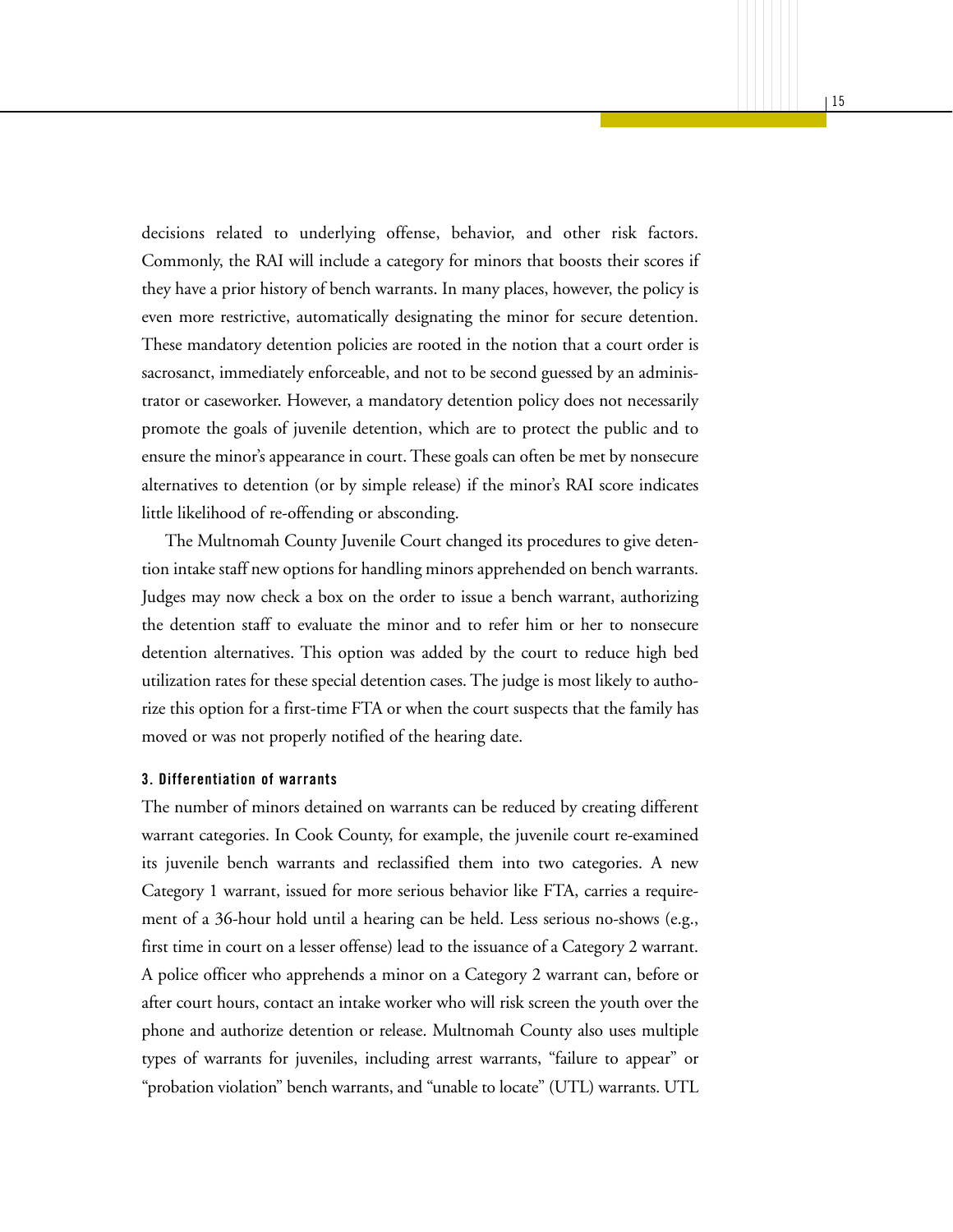warrants are issued for non-culpable FTAs—for example, when the judge believes that the minor may not have been notified of the proceedings. Detention decisions depend on the type of warrant issued.

#### **4. Alternatives to detention for minors with warrants**

Two JDAI jurisdictions with historically high admission rates for minors with warrants developed alternative programs as options to detention in these cases. In Cook County, children with Category 1 (mandatory detain) bench warrants for FTA can now be referred (after initial, short-term detention) to an evening-reporting center. The program, which also serves technical probation violators, is a mid-level response between secure detention and release. Minors referred to these centers must report there on designated days between 4:00 and 9:00 p.m. The evening program provides structure and supervision, encouraging compliance with probation conditions as well as appearance at scheduled court hearings. Cook County has instituted another alternative to detention for younger minors (12 or under) with Category 1 (mandatory detain) warrants, directing them into non-secure shelters rather than secure detention. The Cook County Juvenile Court has also implemented "Detention Step Down," which allows children to go from detention to non-secure programs without waiting to go back to court for a transfer order. In Detention Step Down, the judge authorizes the probation officer in individual cases to move probation violators, minors with warrants, and other postadjudicated youth to non-secure options instead of keeping minors in secure lockup until the next court date.

Multnomah County has made its community detention program available for minors apprehended on warrants. Community detention involves a set of nonsecure home-based restrictions placed on youth in lieu of confinement. The degree of restrictiveness imposed depends upon the youth's risk and performance in the program. Noncompliance with community detention rules can lead to reclassification and tighter restrictions; positive performance results in less stringent requirements. A second FTA in court exhausts the community detention privilege and usually results in admission to secure detention. The availability of community detention in warrant cases is credited in part for driving down the number of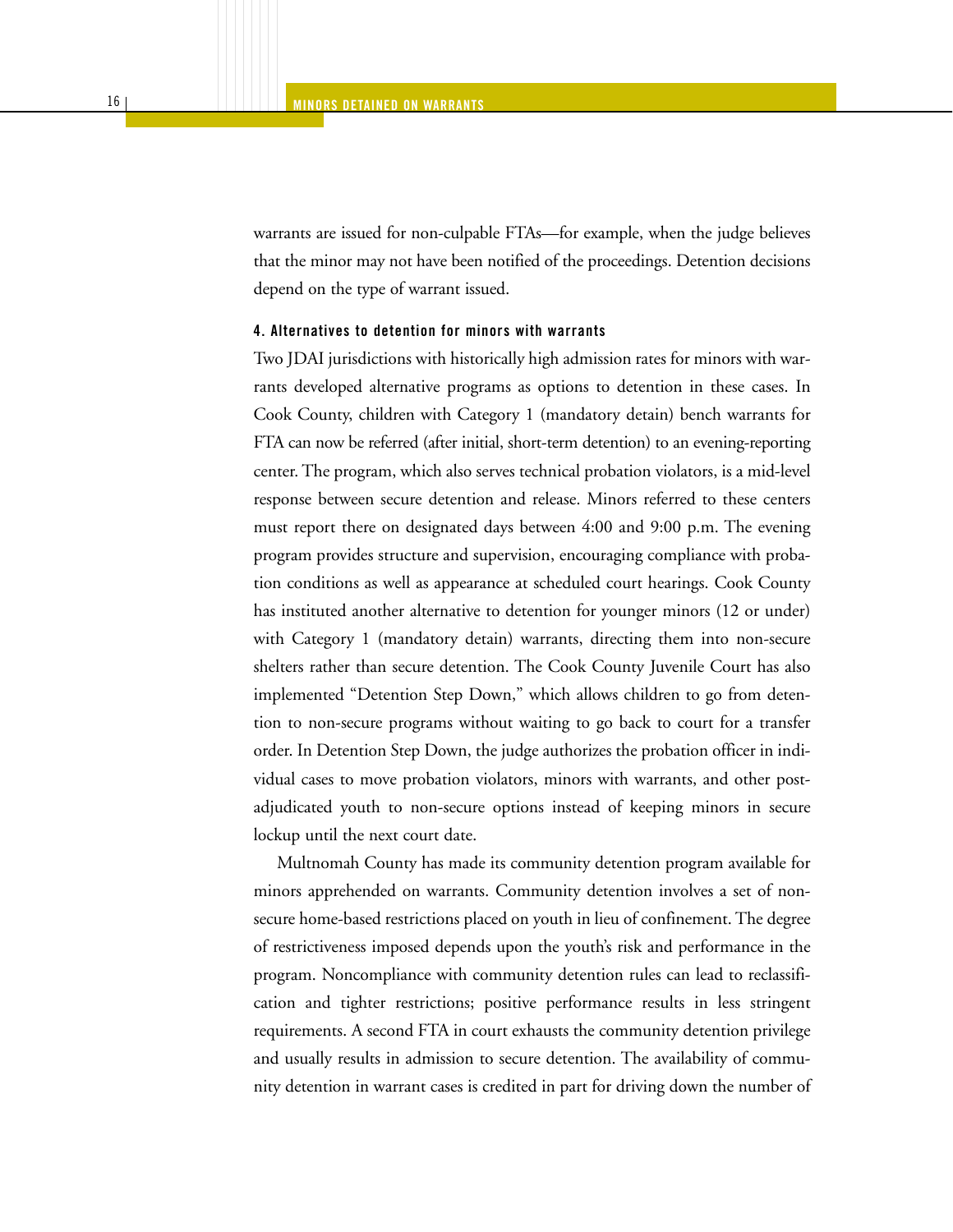secure beds used for warrant detentions in Multnomah County by 25 percent between 1992 and 1995.

#### **5. Clearing backlog of invalid warrants**

One problem in some juvenile court systems is an accumulation of warrants that remain on the active file even though they have been executed or are no longer valid. An example of how jurisdictions can deal with bad or stale warrants comes from the Cuyahoga County (Cleveland, Ohio) Juvenile Court. In 1989, Cuyahoga County administrators found a backlog of 5,000 outstanding warrants, many duplicates or outdated. To clear this backlog, the juvenile court instituted a warrant "scrub down." For each court hearing after a warrant, the warrant was deleted automatically from the books. To avoid duplication, the court adopted a policy of issuing no new warrant if there was already an outstanding warrant in the case.<sup>1</sup> Among JDAI sites, Multnomah County in 1998 implemented new policies that required verification of warrants and warrant histories in juvenile court prior to issuing a secure detention order.

#### **6. Preventing FTAs**

Cook County had a high FTA rate at the outset of JDAI, resulting in many automatic detention decisions, often for youth who otherwise posed minor risks. A major

reason for these high rates was long periods between arrest and first court appearance dates for youth released by the police. To minimize these failure rates, Cook County officials took two steps. First, they created a new "arraignment" court and substantially reduced the time to first appearance. Second, they implemented a court notification program that reminded youth when and where they were to appear. Figure 1 shows the dramatic impact that these reforms had on FTA rates.

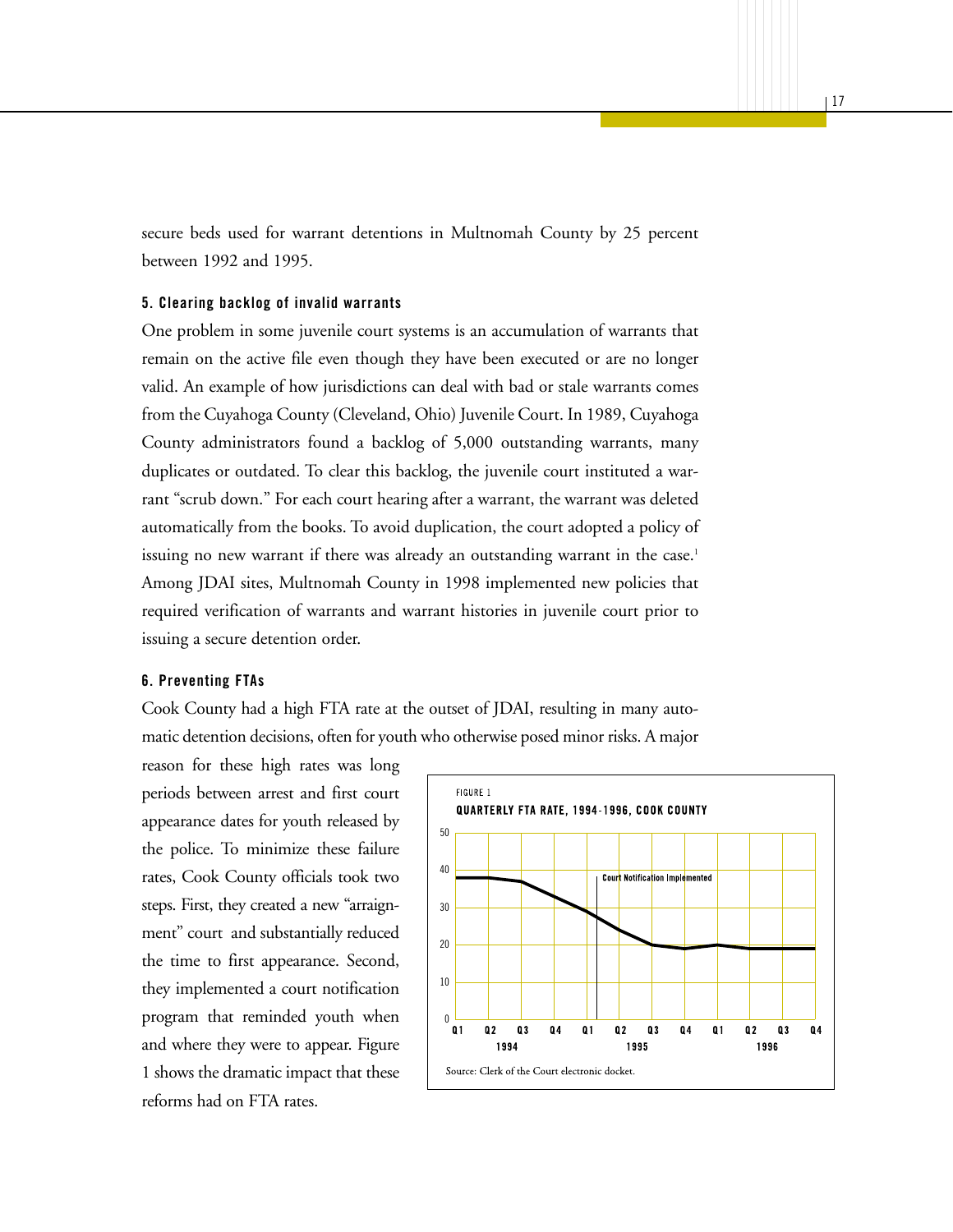#### TABLE 2 **SPECIAL JUVENILE DETENTION CASES: STRATEGIES FOR MINORS WITH WARRANTS**

| <b>Problem</b>                                                      | <b>Strategies</b>                                                                                                                                                                            |  |  |  |  |
|---------------------------------------------------------------------|----------------------------------------------------------------------------------------------------------------------------------------------------------------------------------------------|--|--|--|--|
| Automatic detain policy for minors                                  | 1. Analyze bed space demand created by mandatory detention.                                                                                                                                  |  |  |  |  |
| with warrants and related high<br>bed utilization rates             | 2. Require RAI scoring of every minor for evaluation by juvenile court.                                                                                                                      |  |  |  |  |
|                                                                     | 3. Reclassify warrants according to severity of behavior and add new categories<br>as needed.                                                                                                |  |  |  |  |
|                                                                     | 4. Establish comprehensive written policies and procedures according to type of<br>warrant.                                                                                                  |  |  |  |  |
|                                                                     | 5. Establish alternatives to secure detention.                                                                                                                                               |  |  |  |  |
| Minors detained on warrants until                                   | 1. Analyze bed space demand related to length of stay.                                                                                                                                       |  |  |  |  |
| subsequent court hearing; length of<br>stay on warrants too long    | 2. Identify community detention or non-secure program options according to type<br>of warrant, severity of FTA, and risk score.                                                              |  |  |  |  |
|                                                                     | 3. Establish "fast-track" hearing schedule to reduce delay in getting detained<br>FTA minor to next hearing.                                                                                 |  |  |  |  |
| System inefficiency in notification and<br>in clearing old warrants | 1. Review hearing notification process to ensure that system is using<br>accurate address information and timely notification procedures.                                                    |  |  |  |  |
|                                                                     | 2. Establish "reminder notice" system, by phone or by mail, especially for long<br>delays between citation or notice and the hearing date.                                                   |  |  |  |  |
|                                                                     | 3. Clearly identify the notification responsibilities of attorneys, probation, and<br>court personnel.                                                                                       |  |  |  |  |
|                                                                     | 4. Ensure that there is an efficient system to remove outdated warrants from the<br>active file.                                                                                             |  |  |  |  |
| High rates of FTA and<br>correspondingly high number of             | 1. Study local FTAs and reasons for them to lay factual foundation for<br>appropriate responses.                                                                                             |  |  |  |  |
| bench warrants issued                                               | 2. Improve court date notification with a) systematic tracking of addresses and<br>telephones, b) scheduled reminder notices by mail and/or phone, c) home<br>visits in high FTA risk cases. |  |  |  |  |
|                                                                     | 3. Identify parties responsible for notifying children and families of court dates, with<br>specific roles for attorneys, probation, and court staff.                                        |  |  |  |  |
|                                                                     | 4. Facilitate transportation to court by pre-paying for public transit, adjusting<br>local transit schedules, and using volunteer drivers.                                                   |  |  |  |  |
|                                                                     | 5. Reduce court backlogs and long calendar delays which contribute to high FTA<br>rates.                                                                                                     |  |  |  |  |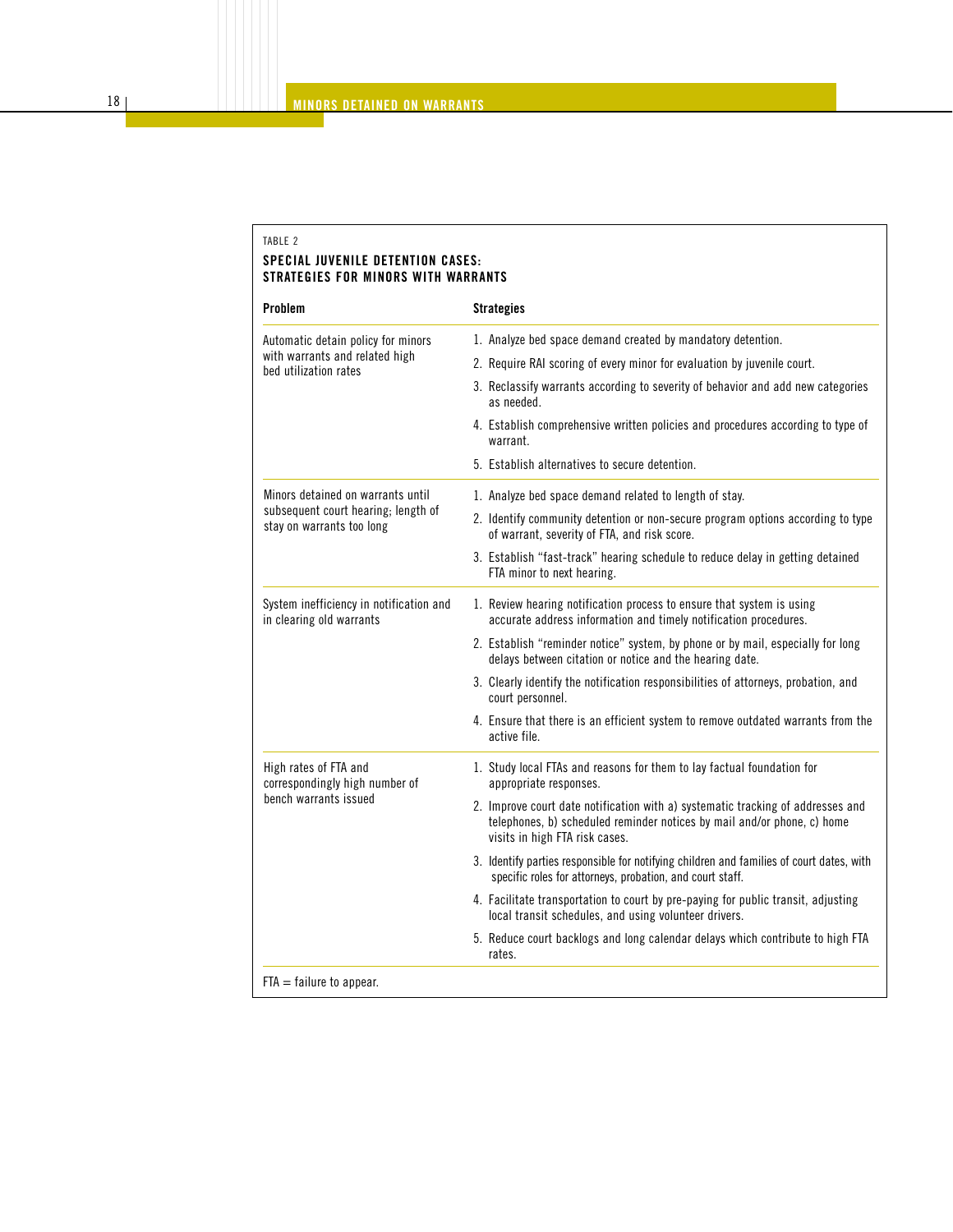Other interesting insights for preventing FTAs can be found in work done in Oklahoma County, Oklahoma. The county's juvenile detention center had experienced chronic overcrowding since 1990, running almost 200 percent of capacity by 1996. A prime reason was the failure-to-appear rate, estimated to be as high as 40 percent of cases. The county had long delays between arrest and first court date—up to six months for non-detained juveniles. The FTA problem was further compounded by a slow and inconvenient public transportation system; to get to the court by 9 a.m., some families had to start riding the bus at sunrise. Independent consultants recommended several changes in warrant and detention procedures, including:

**MINORS DETAINED ON WARRANTS**

- **Improve child and parent notification procedures.** Analyses revealed that many children apprehended on warrants had never received written notice of their court hearing dates. The county had no system for tracking families that had moved or families without telephones. The county was advised to analyze the number of FTAs due to bad addresses or bad telephone numbers. It was also advised to assess the adequacy of attempts to contact the family, with particular attention to the notification responsibilities of attorneys representing the children and departments (probation, courts) handling their cases. New procedures to update family records, to send reminder notices, and to make phone contacts during hours when the minor and parents were likely to be home were also recommended.
- **Improve transportation to court.** The Juvenile Bureau was already giving bus tokens to arrested youth, but these tokens were rarely in the child's pocket four weeks later on the day of the court hearing. A systematic review of transportation options was recommended by the consultants, including revisions of bus schedules and additions of shuttles with better routes to the courthouse. For families with no car or poor bus service, the use of volunteers to drive children and parents to the court was advised.

#### Note

<sup>&</sup>lt;sup>1</sup>Reported in Carl V. Sanniti, "Controlling Juvenile Detention Population: Strategies for Reform," in Ira M. Schwartz and William H. Barton, eds., Reforming Juvenile Detention: No More Hidden Closets (Ohio State University Press), 1994, p. 103.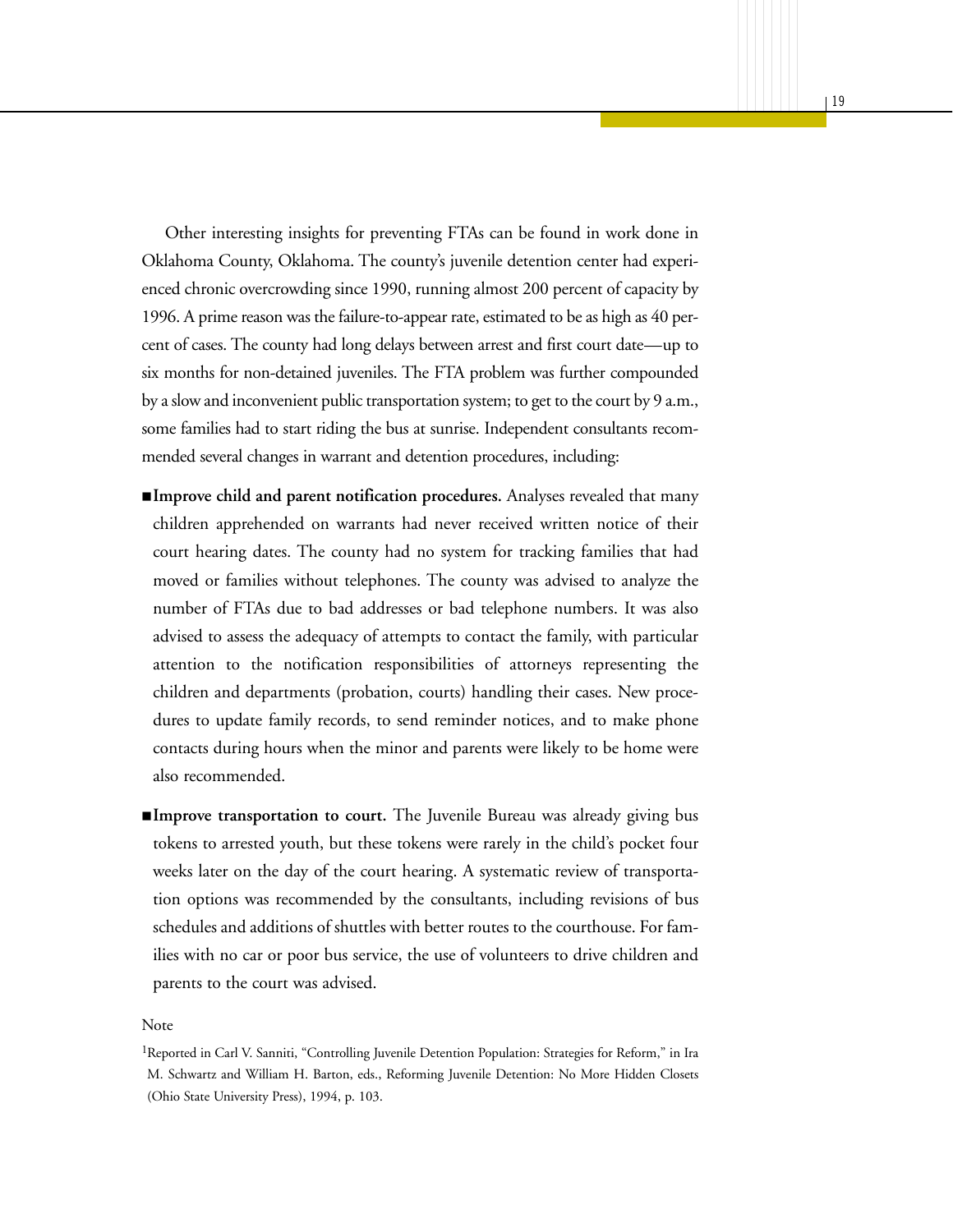## **Chapter 3**

# **MINORS DETAINED ON PROBATION VIOLATIONS**

#### **A. Nature and Extent of the Problem**

A juvenile probation violator is one who disobeys a court order while under the jurisdiction of the court for a delinquency or status offense. The violation may consist of a new criminal offense or it may be a failure to obey a condition of probation, such as regular school attendance. Violation of a condition of probation without a new crime is considered a "technical" violation of probation (TVOP). In some jurisdictions, technical probation violators occupy a significant share of detention beds.

Even after five years of JDAI operations, it remains difficult to compare probation violator policy and practice from one site to another. The main barrier to comparison is the limited data on probation violators. Some jurisdictions did not

| <b>1994 AND 1996</b> |      |               | JUVENILES DETAINED FOR "TECHNICAL" PROBATION VIOLATIONS AT THREE JDAI SITES:<br>NO. ADMISSIONS, PERCENT ADMISSIONS, ALOS DAYS, AND AVERAGE DAILY BEDS USED, |             |                 |
|----------------------|------|---------------|-------------------------------------------------------------------------------------------------------------------------------------------------------------|-------------|-----------------|
| Site                 |      | <b>Admits</b> | % Admits                                                                                                                                                    | ALOS (Days) | <b>Bed Used</b> |
| Multnomah, OR        | 1994 | 552           | 20                                                                                                                                                          | 6           | 9               |
|                      | 1996 | 640           | 28                                                                                                                                                          | 5           | 8               |
| Cook County, IL      | 1994 | 3.109         | 35                                                                                                                                                          | 16          | 134             |
|                      | 1996 | 2.196         | 24                                                                                                                                                          | 18          | 106             |
| Sacramento, CA       | 1994 | 313           | 6                                                                                                                                                           | 14          | 12              |
|                      | 1996 | 347           |                                                                                                                                                             | 18          | 17              |

track the number of minors detained on probation violations, or if they did, their data system was unable to distinguish technical violators from those charged with new crimes. Despite the lack of uniform data systems, the NCCD made a concerted effort in 1997 to reformat data previously collected from JDAI sites. The results for three

sites are shown in Table 3. Both Cook and Multnomah Counties had significantly high numbers of admissions for juvenile probation violators and were utilizing 20 to 35 percent of available detention space for these cases.

The recycling of technical probation violators into detention appears to be a widespread and persistent national problem, even though data documenting the practice may be incomplete or absent in many jurisdictions. Glimpses of the size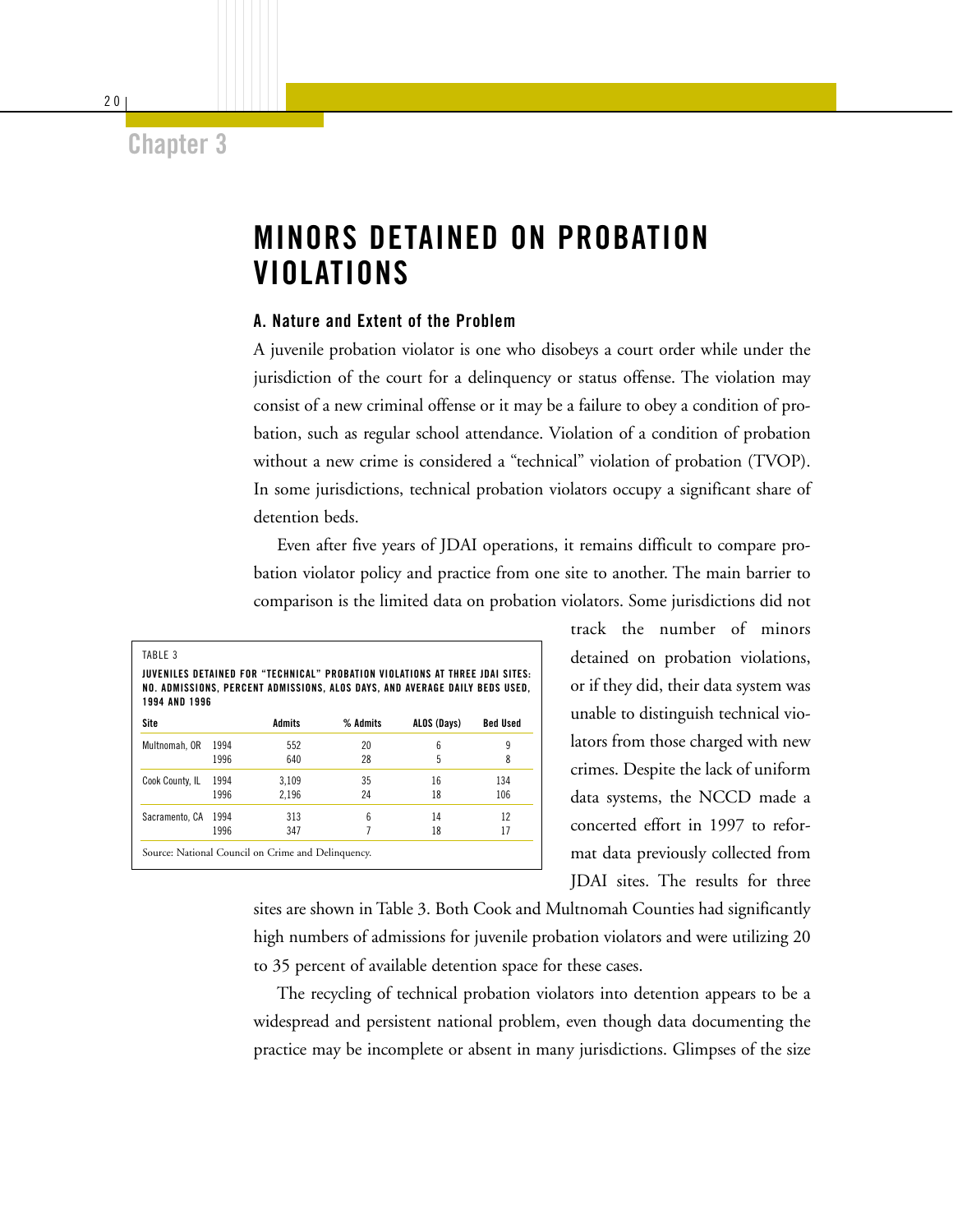of the problem are occasionally offered by special state studies or data collection efforts. Some examples are as follows:

- Virginia's Department of Criminal Justice Services reports that for calendar year 1996, 42 percent of all admissions to juvenile detention in Virginia were for violations of probation, parole, or court orders.<sup>1</sup>
- A study of detention practices in Maine, completed in 1997 by the NCCD, reveals that for a one-year period 1995-96, probation violations (as distinguished from "new crimes") accounted for 42 percent of juvenile admissions to local detention facilities and 52 percent of admissions to regional detention facilities. Moreover, the Maine study disclosed, probation violators in local detention facilities spent more time in custody than juveniles admitted for new crimes.<sup>2</sup>
- Florida's Department of Juvenile Justice reports that between 1992 and 1996, detentions of minors for "non-law violations of community control" nearly doubled from 905 incidents to 1,706. During this same period, juvenile detentions for contempt of court (which may include technical violations) rose 168 percent.<sup>3</sup>

There are many reasons why technical probation violators are so frequently detained in some jurisdictions. Slightly more than half of the children adjudicated for delinquency or status offenses in the United States are ordered home on probation.<sup>4</sup> These orders of probation often require children to observe a lengthy checklist of conditions that are demanding for any conscientious individual, juvenile or adult. Examples are "obey all orders of parents" and "in by 10 p.m. every night." Because these rules are easily and frequently broken, the opportunities for revocation of probation are abundant. Moreover, judges and probation officers sometimes feel strongly that the juvenile justice system should have zero tolerance for misconduct by children who are living at home under court-ordered conditions. These officials generally retain broad legal discretion to revoke liberty and return minors to detention even for trivial misconduct. In the absence of special controls over detention admissions in these cases, juveniles on probation are fair game for judges and caseworkers with strict enforcement attitudes.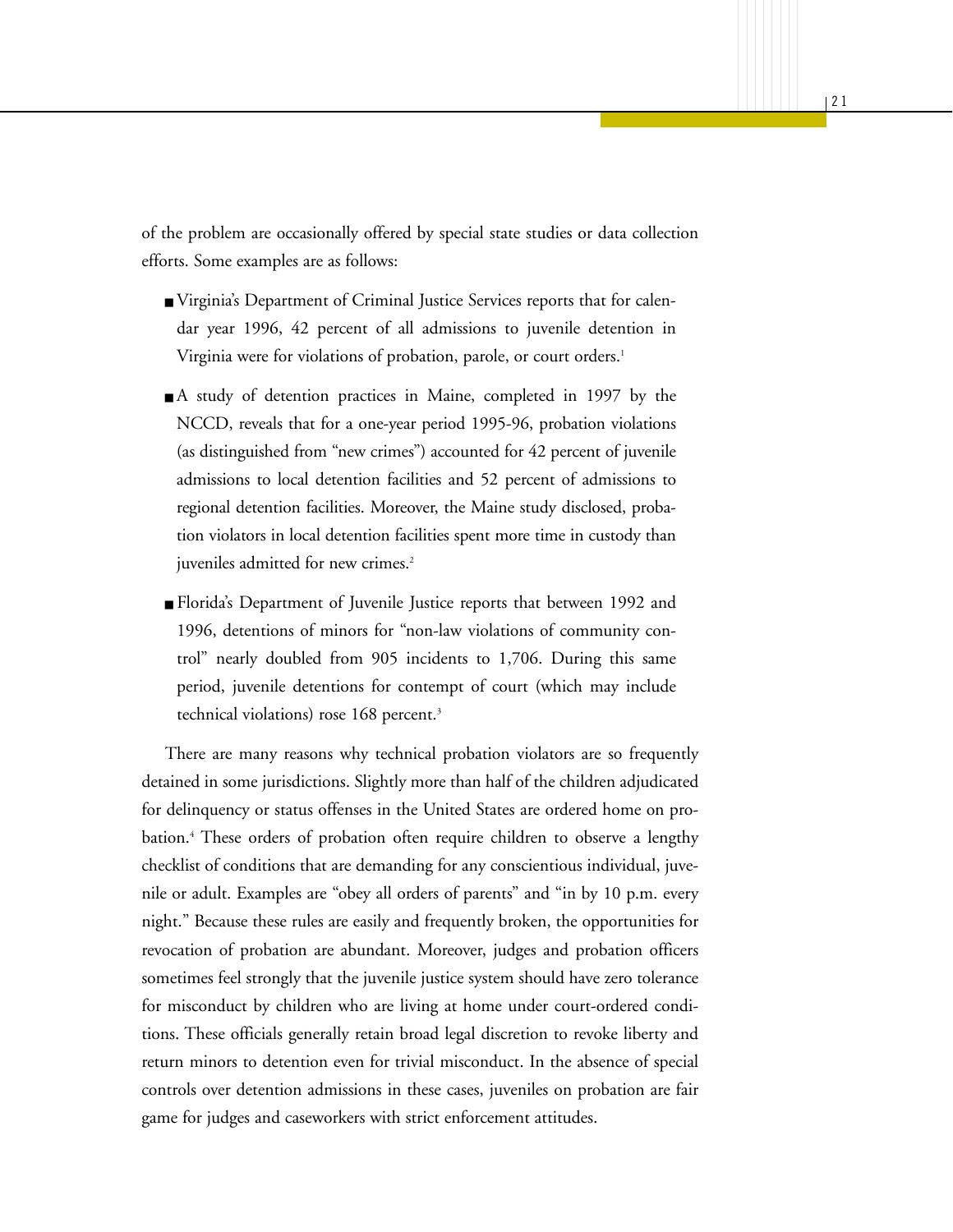The risk-based admissions practices developed through the JDAI have been most successful at the front door of the juvenile detention system, where RAI screens and alternatives to detention are routinely applied. Probation violators, already under court order, often come to detention through a back door that lacks the same gateway controls. In California, for example, a probation officer can take custody of a minor and book him or her into secure detention based on the complaint of a parent that the youngster stayed out late the night before. Unless bookings like these are subject to controls, the detention facility may load up with technical violators who pose minimal public safety risks.

Specific factors that contribute to the unnecessary detention of probation violators are the following:

#### **1. Failure to measure and assess the problem**

Data may be lacking on the number of probation violators—particularly technical violators—returned to detention, including the reasons for their return, their length of stay, and the number of detention beds used by technical violators. Without accurate data, it may be difficult to appreciate the extent of the problem and to devise solutions. For example, patterns of detention use in VOP cases may differ between probation officers or between judges. If such patterns are not tracked, it is impossible to know whether the probation violation problem reflects system-wide practices or the idiosyncratic decisions of only a few officials.

#### **2. Lack of clear, written guidelines**

There may be no defined or written local policy on the detention of probation violators. If detention guidelines exist, they may not establish separate procedures for juveniles with new offenses, probation violators with new offenses, and technical probation violators. The effort to create discrete guidelines for different juvenile offender classes may be complicated by differences in statutory process requirements for probation violators. For example, district attorneys may be tempted to prosecute probation violations aggressively because the legal standard of proof is, under some state codes, easier to meet than the "beyond a reasonable doubt" standard for a new delinquency offense. State law may also provide that probation violators are subject to longer pre-hearing detention times than first-time offenders.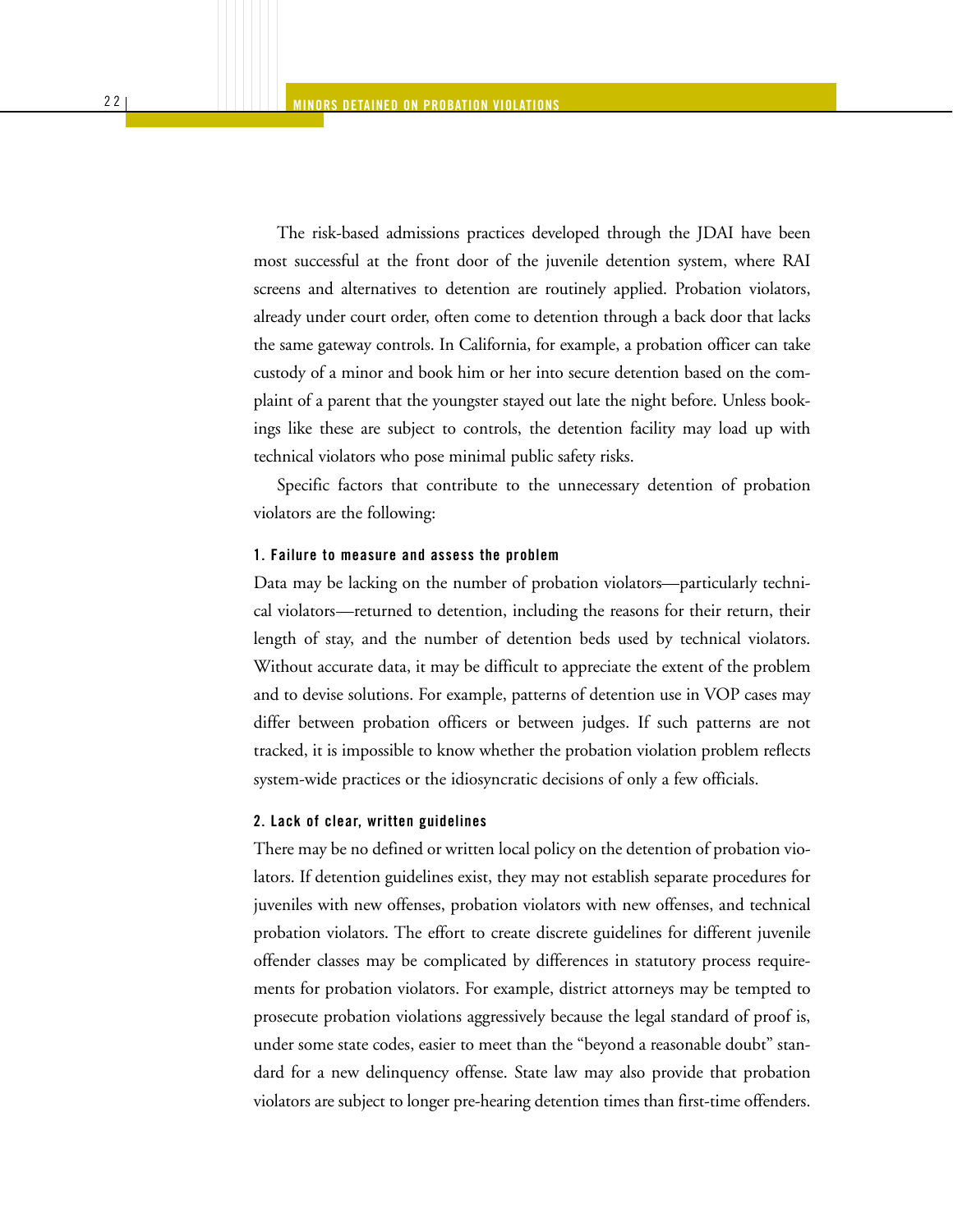#### **3. Avoidance of risk screening**

Even where a jurisdiction uses objective admissions screening instruments, minors returned to the detention facility on probation violations may bypass the risk assessment process and be booked directly into the facility. Alternatively, they may be risk screened, but the instrument automatically scores them for secure custody.

#### **4. Unchecked probation authority to detain technical violators**

To avoid the inappropriate detention of low-risk technical violators, local juvenile justice practice should incorporate reasonable checks and balances on the independent authority of probation officers to book children into the detention facility. Some conduct that falls within the technical violation zone may mean that the child needs help rather than confinement; for example, a young female probationer who runs away because she is the subject of predatory sexual attention at home probably needs counseling and shelter care. Local probation and court policies should include specific guidelines for probation officer decisions to detain technical violators. Supervisory review and approval of such actions is also appropriate.

#### **5. Absence of mid-range or graduated sanctions**

Many juvenile justice systems do not have not a range of graduated sanctions available for probation violators. Where the only responses to VOPs are to detain or to return a juvenile home, officials will choose detention too often. Mid-range options, described below, can be used to hold minors accountable for misbehavior while retaining detention as an enforcement option of last resort.

#### **6. Poor interagency coordination**

Government agencies with overlapping responsibilities need a coordinated response to probation violations. Building consensus on probation violator policy can be difficult when these agencies have conflicts of interest or discordant juvenile justice philosophies. For example, the detention administrator may adhere to a policy of risk screening and detention reduction, whereas the local judge may take the view that even minor violations of probation deserve a period of secure detention. The difficulty for an administrator may be compounded by rotation in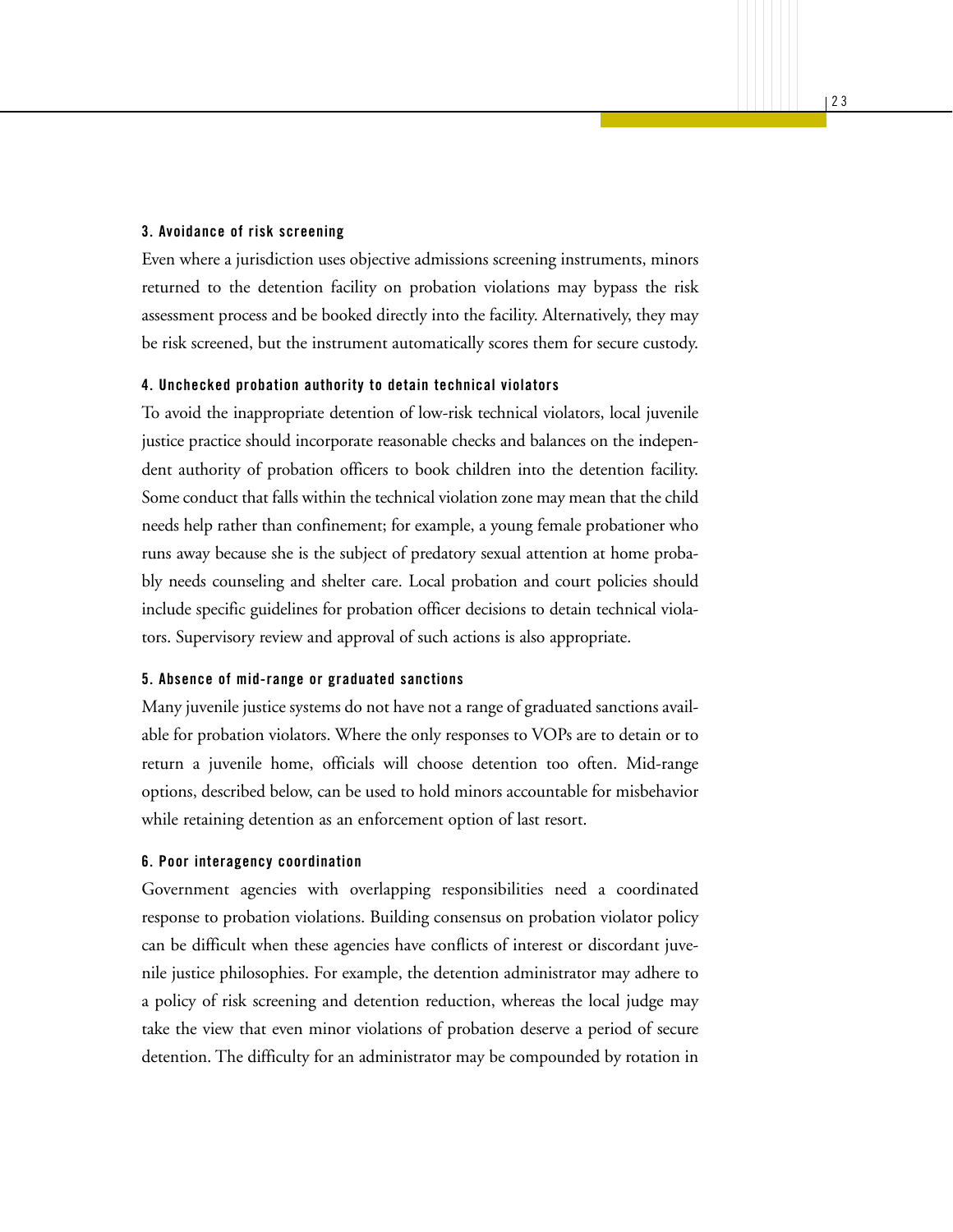the assignment of judges to the juvenile court, each bringing a different enforcement attitude to the bench.

#### **B. JDAI Strategies and Solutions for Juvenile Probation Violators**

#### **1. Gathering adequate data**

JDAI sites tackling issues related to the detention of probation violators quickly learned the need to gather adequate data. Admissions, length of stay, and bed utilization should be counted for each type of probation violator. The data should distinguish juvenile probation violators arrested for new offenses from those returned for technical violations. Three to six months of data should accurately portray the load placed on the detention facility by different types of probation violators. The availability of the data in Table 3 helped Multnomah and Cook Counties to acknowledge their VOP problem and to develop strategies to change these utilization patterns.

#### **2. Adopting written guidelines**

Procedures for handling probation violations should be recorded in a written guide for probation officers, detention personnel, and the juvenile court. Separate procedures should apply to minors with new crimes and to minors with TVOPs. The written guide should clarify how much discretion field officers have to handle technical violations in the least restrictive and most constructive manner. It should require that probation violators be risk screened, either in the field or at intake, prior to detention. The guide should also describe how to use graduated sanctions to hold minors accountable for misconduct while encouraging their compliance with conditions of probation. Two examples of written guidelines from JDAI are noted below: the Cook County Administrative Sanctions Program and the Multnomah County graduated sanctions approach.

#### **3. Mandatory risk screening**

Probation violators in some systems are not screened for risk at admissions. The lack of screening in these cases creates, in effect, a "hole in the dike" that allows detention beds to be filled by children whose conduct does not justify secure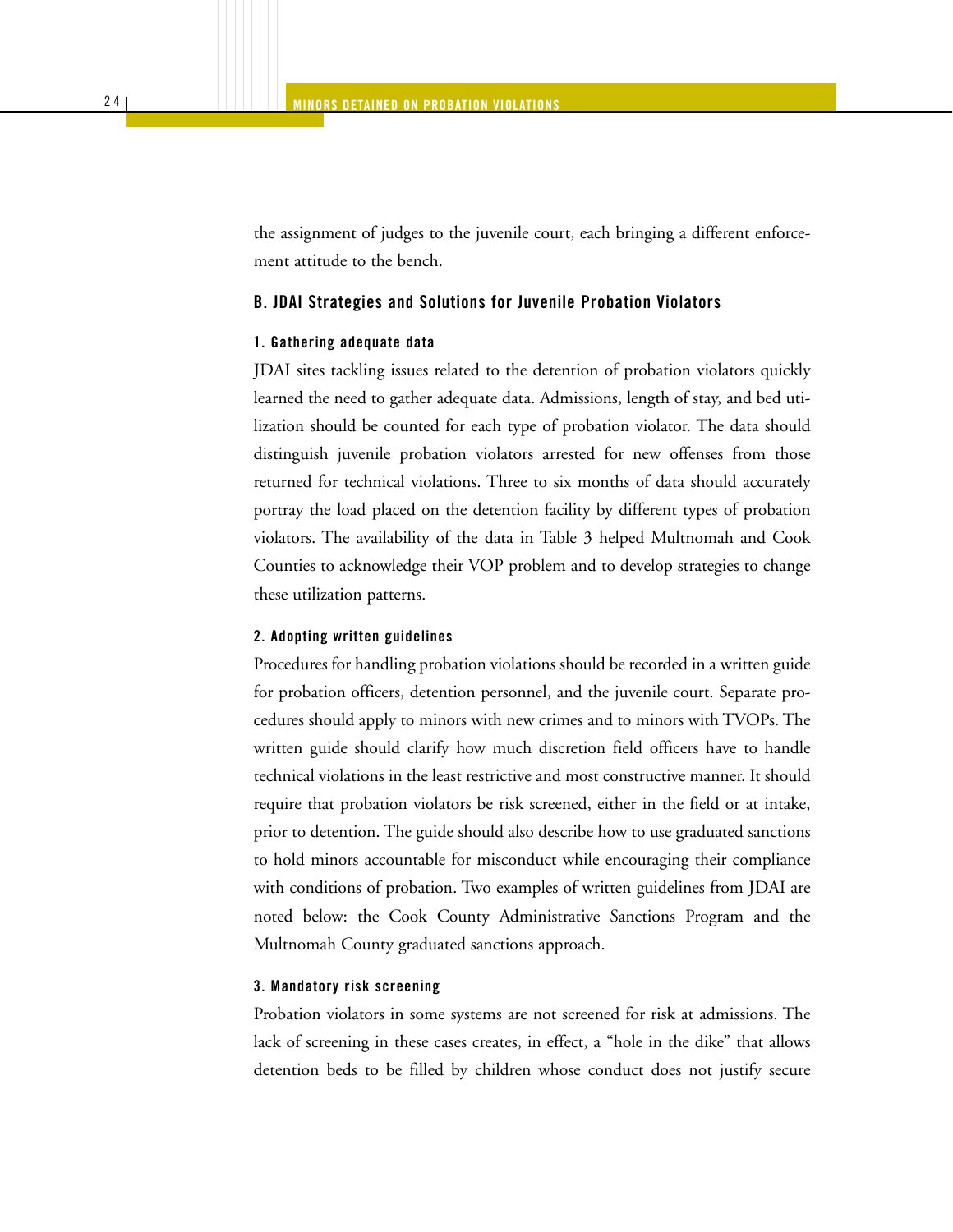confinement. All JDAI sites adopted a policy of mandatory risk screening for all juveniles who were referred to intake for an alleged probation violation. In some jurisdictions, however, scoring a probation violator for risk becomes meaningless because the RAI automatically classifies the minor as a "special detention" or "must detain" case. Also, the RAI may give a significant number of points toward detention for alleged probation violations, without distinguishing technical violators from those charged with new offenses. The risk screening process applied to technical probation violators should accurately assess public safety and flight risk for each minor. A prudent practice is to review the local RAI to ensure that it does not artificially inflate scores for technical violators, causing them to be routinely admitted to secure detention.

#### **4. Supervisory review of detention recommendations**

Risk screening instruments will divert many technical violators into options other than detention (assuming such options exist). But supervisory review of the original decision to detain VOP cases is still critical. In Cook County, for example, technical violators cannot be detained unless their cases are administratively reviewed prior to detention, and a probation supervisor must be involved in a case conference prior to filing charges on a technical violation.

#### **5. Non-judicial handling of technical violations**

In some juvenile justice systems, technical probation violations may be resolved without juvenile court intervention. During New York's participation in JDAI, its probation department handled juvenile delinquency technical violations with its own administrative review process. These cases rarely found their way back to Family Court or to the Department of Juvenile Justice (DJJ), which operates New York City's detention facilities. In fact, DJJ would not accept probation violators into its facilities unless probation officers had filed petitions and met other requirements that discouraged inappropriate detention for technical violations.

Another example of administrative processing of probation violations is the Cook County Administrative Sanctions Program. In 1995, Illinois adopted juvenile code reforms authorizing "structured intermediate sanctions" for juvenile pro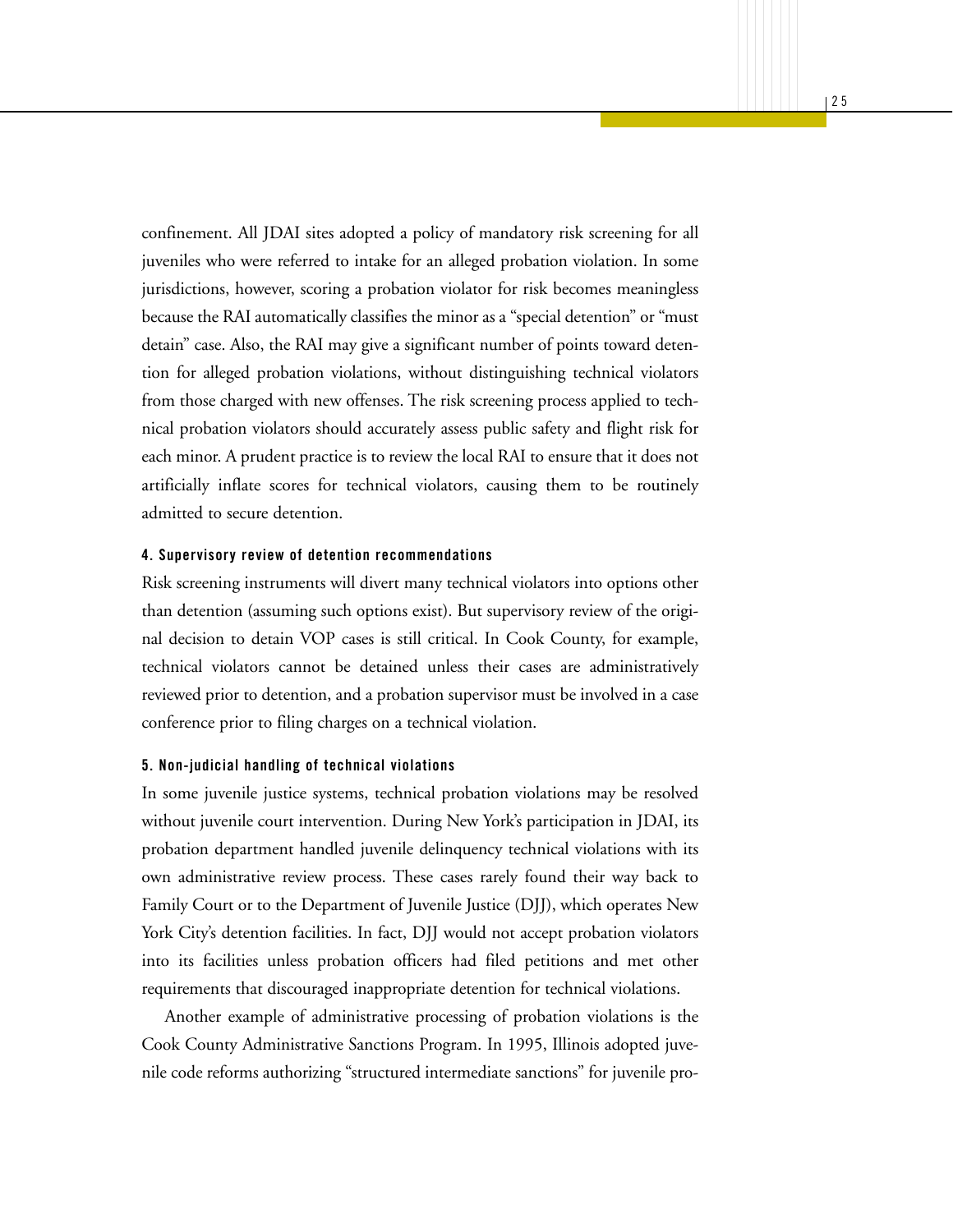bation violators.<sup>5</sup> In December 1996, the Cook County Juvenile Court formally adopted a pilot Administrative Sanctions Program to implement the 1995 reform

| TABLE 4<br>COOK COUNTY ADMINISTRATIVE SANCTIONS PROGRAM<br>STATEMENT OF PROGRAM OBJECTIVES                                                                                                                                          |
|-------------------------------------------------------------------------------------------------------------------------------------------------------------------------------------------------------------------------------------|
| Hold minors accountable for noncompliance by intervening swiftly and responding appro-<br>priately to technical violations at the time they are detected.                                                                           |
| $\blacksquare$ Promote positive behavioral changes by balancing the severity of the violation and pub-<br>lic safety risk with the minor's needs.                                                                                   |
| Relieve overburdened courts and reduce the costs of judicial violation hearings.                                                                                                                                                    |
| Invest probation resources in specific, constructive and stepped responses to violations,<br>and promote system-wide consistency and efficiency in addressing probation violations.                                                 |
| $\blacksquare$ To the extent consistent with public safety, allow minors to remain in the community<br>under enhanced supervision to maintain family ties, employment, progress with restitu-<br>tion, and other positive outcomes. |

Source: Circuit Court of Cook County, Juvenile Division.

legislation. The new program is detailed in a manual published by the Circuit Court of Cook County and the juvenile probation department. The manual is anchored in a statement of program objectives, shown in Table 4.

The manual defines a technical violation ("any infraction of a court order of probation, supervision or discharge other than an allegation of a subsequent criminal act") and describes eligibility for the

Administrative Sanctions Program (basically, any minor who commits a technical violation). Aggressive time lines are established for processing TVOPs:

- two working days to review the facts of the violation;
- one additional working day to determine risk level, violation severity, and recommended level of sanction using the grid;
- one additional working day for supervisory approval of the recommended sanction; and
- eight working days to hold an Administrative Sanctions conference with the minor and the parent.

Participation of the minor in the Administrative Sanctions Program is voluntary. If the minor elects not to participate or to contest the charge, a supplemental petition may be filed in the juvenile court to revoke or modify the order of probation.

Graduated sanctions for Cook County probation violators are selected through a four-step classification procedure. First, the minor is screened to determine level of public safety risk. Second, the severity of the violation is identified using a table of offenses and behaviors. Third, the risk score and violation severity are cross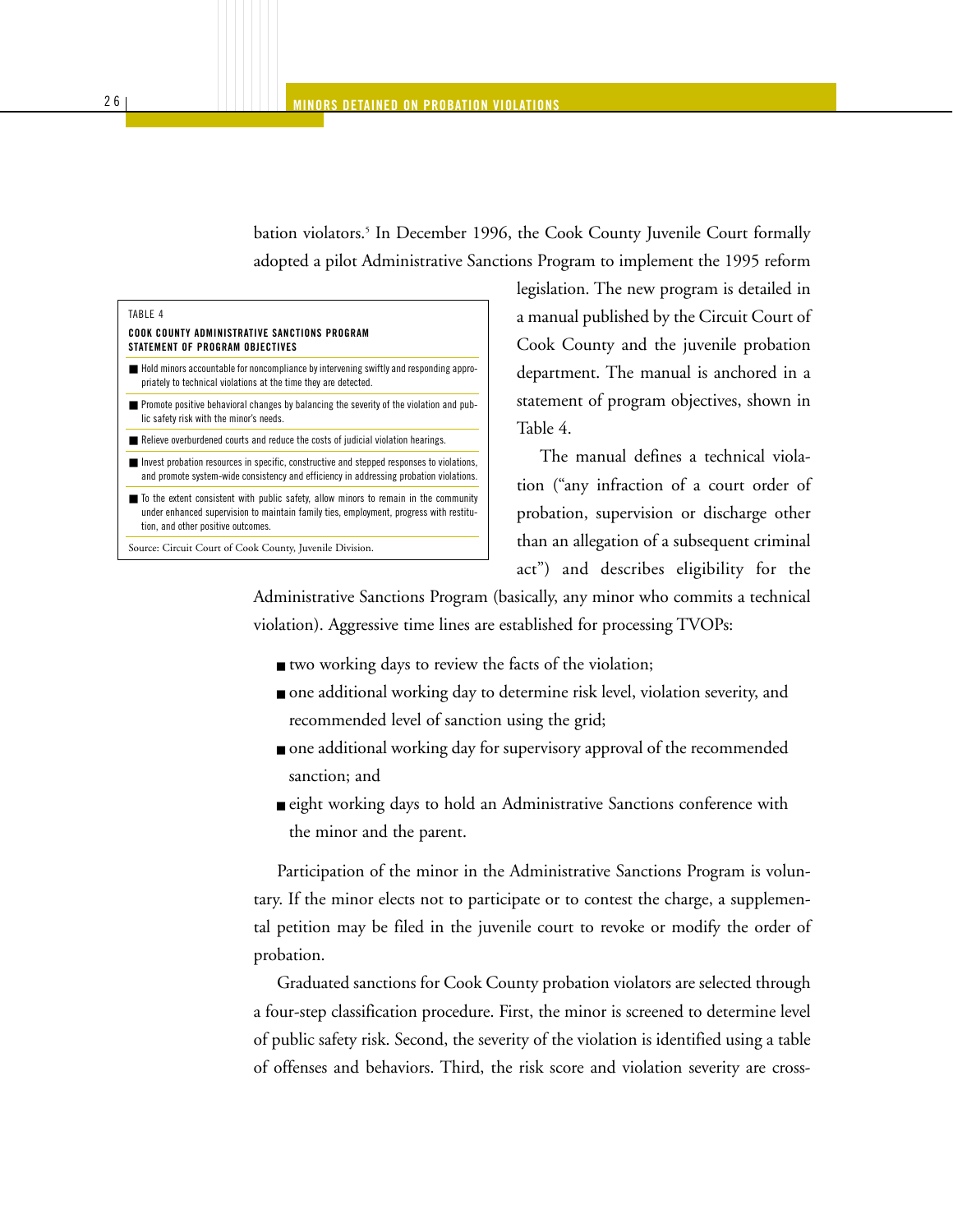referenced on a grid to produce a level of sanction. Fourth, the caseworker selects sanctions from a "sanction severity table" (Table 5). Although seemingly complicated, the forms are user-friendly and easy to apply. Moreover, this method is objective and uniform in applying sanctions.

#### **6. Alternative programs for juvenile probation violators**

*a) Identifying suitable programs.* Jurisdictions can draw from a broad menu of alternatives to detention program options for probation violators, including:

■ Intensive home supervision. In an intensive home supervision program, the

minor remains at home subject to special oversight rules, such as home visits by a probation officer and frequent call-in or office visit requirements.

- Case advocates, trackers, and mentors. In this option, a personal tracker or advocate (rather than a probation officer) monitors compliance by the youth on probation. The Tarrant County (Fort Worth, Texas) Juvenile Services Department contracts with a local nonprofit youth service organization (Tarrant County Advocates) for intensive one-on-one work with probationers. These case advocates respond to behavior compliance problems on a 24-hour basis. In Sacramento County, probationers can be assigned to a special mentoring program with students from Sacramento State University who work with youth while receiving college credit.
- Day and evening reporting. In day reporting, minors attend daytime classes and remedial programs and

#### TABLE 5 **COOK COUNTY ADMINISTRATIVE SANCTIONS PROGRAM SANCTION SEVERITY TABLE**

LEVEL ONE (LOW)

■ Impose curfew

- Admonishment by probation officer
- Minor to contact probation officer weekly by phone
- Require minor to attend a special program
- Require minor to seek employment
- Other sanctions
- LEVEL TWO (MEDIUM)
- Require attendance in counseling or group therapy
- Order community service
- Minor to contact probation officer weekly in person ■ School detention where available, or teachers to sign class
- attendance sheets
- Limit minor's freedom of travel
- Other sanctions
- LEVEL THREE (HIGH) ■ **Judicial admonishment**
- 
- House arrest after school
- More frequent personal reporting to probation officer
- Participate in "personal enrichment program" sponsored by probation department

return to their homes each evening. All JDAI sites have implemented day- or evening-reporting centers as alternatives for probation violators.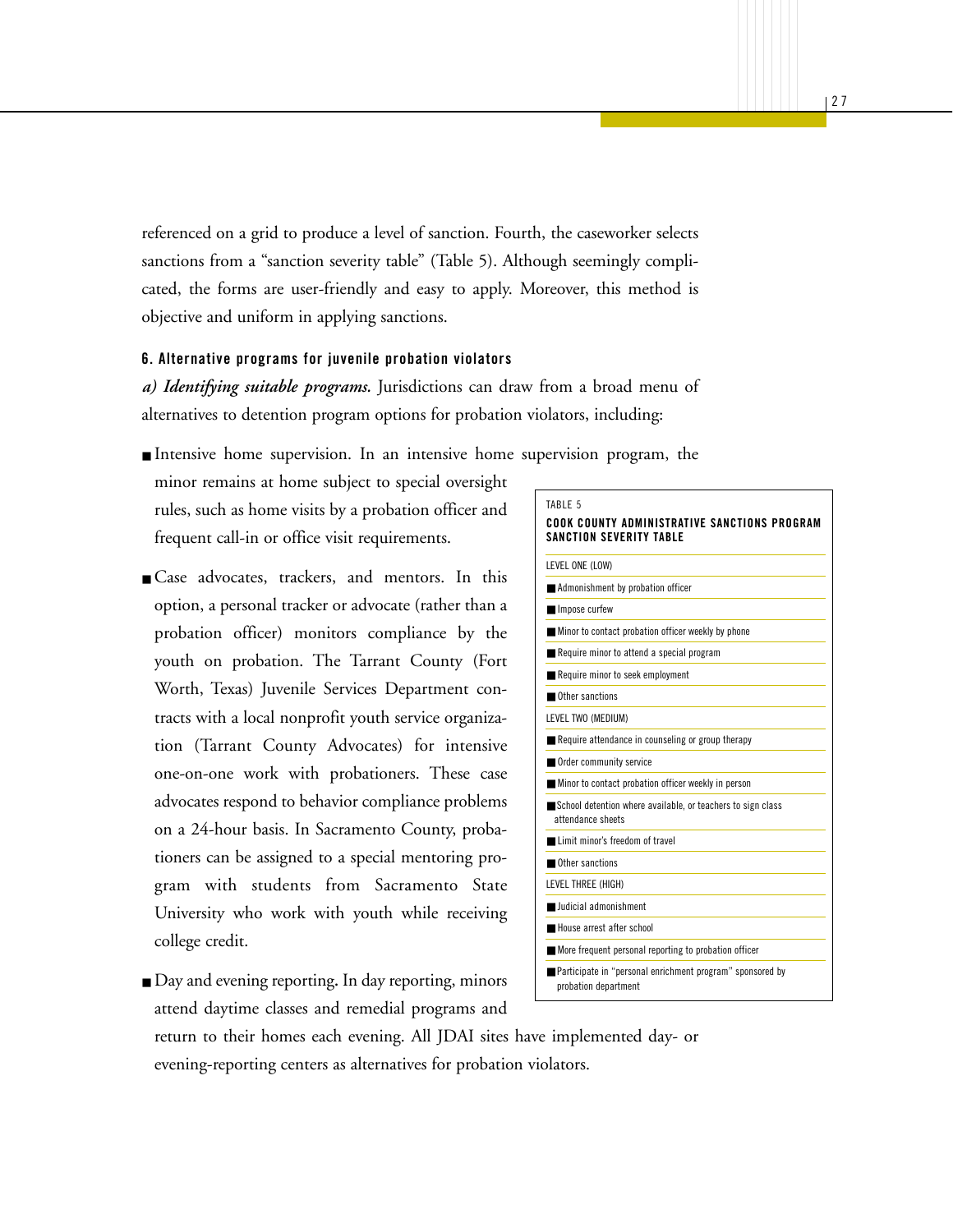- Work service programs. In these programs, probation violators serve on weekend work crews under the direct supervision of probation or law enforcement officers. Versions of work service programs operate in all JDAI sites.
- Weekend custody. In some jurisdictions, non-secure weekend custody can be applied for a limited time for more serious noncriminal violations of probation. In Virginia, an innovative variant of weekend custody is the Richmond Weekend Community Service Program. In this program, youth with nonviolent offenses check into community-based group homes on weekends. During the day they serve on work crews, maintaining parks and other public property, and in the evenings they participate in group counseling and guidance sessions. The program is specifically geared to technical probation violators and youth who fail to perform community service hours.
- Electronic monitoring is sometimes used as a supervision enhancement or sanction for minors who violate conditions of probation, especially for those who disobey curfews.

*b) Utilizing alternatives for probation violators.* Developing an array of program options for probation violators will be productive only if those options are used well. Adjustments in case processing may be needed to ensure that children are assigned to these options in a timely manner. Among JDAI sites, Multnomah County offers good examples of case processing reforms designed to ensure optimum use of graduated sanctions.

By 1995, Multnomah County juvenile justice officials were well aware that detained probation violators caused a high demand for bed space (see Table 3). Late that year, they formed a committee to develop a new case classification system with graduated sanctions for all referred juveniles. They used risk and needs assessments to sort referred youth into the various classification categories. In 1997, the county adopted precise definitions for probation violations, splitting technical violations into minor, moderate, and serious. Multnomah then revamped its procedures for handling all probation violators. Dispositions for probation violators are now controlled by a new graduated sanctions grid, used to select an appropriate sanction based on the risk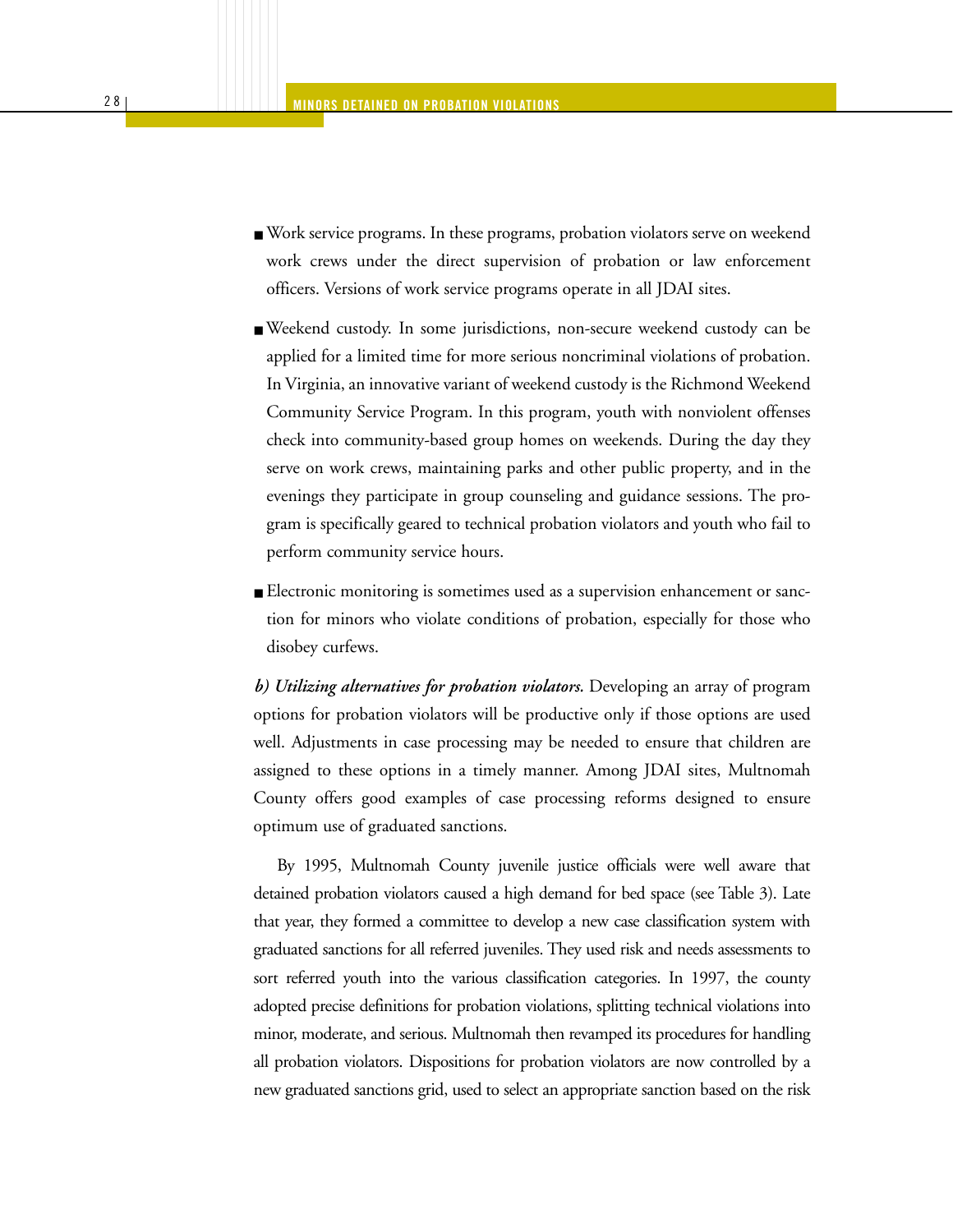score of the minor and the severity of the violation behavior. The grid, formally approved in June 1997, is shown as Table 6. Special rules to control the use of the matrix and detention of probation violators were also adopted, including:

**MINORS DETAINED ON WARRANTS**

- Detention may not be recommended for low-risk youth unless an override is approved by a supervisor. Detention for medium-risk youth may be recommended only after all other appropriate available options have been tried and exhausted or determined to be ineffective.
- Recommendations for commitment must be approved by the supervisor and by an alternative placement committee.

| <b>RISK LEVEL</b>       |           | <b>LOW</b> |                |           | <b>MEDIUM</b> |                |             | HIGH                    |                |
|-------------------------|-----------|------------|----------------|-----------|---------------|----------------|-------------|-------------------------|----------------|
| <b>Violation Level</b>  | Minor     | Moderate   | <b>Serious</b> | Minor     | Moderate      | <b>Serious</b> | Minor       | Moderate                | <b>Serious</b> |
| <b>Sanction</b>         |           |            |                |           |               |                |             |                         |                |
| Warning                 | $\bullet$ |            |                |           |               |                |             |                         |                |
| <b>Problem Solving</b>  | $\bullet$ | $\bullet$  |                | $\bullet$ |               |                | $\bullet$   |                         |                |
| Written Assignment      |           |            |                | $\bullet$ |               |                |             |                         |                |
| Community               | $\bullet$ | $\bullet$  | ò              | ò         | ò             | $\bullet$      | ò           | ò                       | ò              |
| Service                 | 1 day     | $1-2$ days | $1-5$ days     | 1 day     | $1-2$ days    | $1-6$ days     | 1 day       | $1-2$ days              | $1-5$ days     |
| Mediation               |           | $\bullet$  |                |           |               |                |             |                         |                |
| <b>Court Watch</b>      | $\bullet$ | $\bullet$  |                | $\bullet$ |               |                |             |                         |                |
| Office Report           | $\bullet$ | $\bullet$  |                | $\bullet$ |               |                |             |                         |                |
| <b>Home Confinement</b> |           | $\bullet$  | $\bullet$      |           | $\bullet$     |                |             |                         |                |
| Parent Supervision      |           | $1-3$ days | $3-5$ days     |           | $1-5$ days    |                |             |                         |                |
| <b>Home Confinement</b> |           |            | $\bullet$      |           | $\bullet$     | $\bullet$      |             |                         |                |
| Department Supervision  |           |            | 3-5 days       |           | $1-5$ days    | $5-10$ days    |             |                         |                |
| Day                     |           |            | $\bullet$      | ò.        | ò             | $\bullet$      | ò.          | ò                       | $\bullet$      |
| Reporting               |           |            | 2-7 days       | 2-4 days  | $4-14$ days   | $7-14$ days    | $4-10$ days | $7-21$ days             | 21 days        |
| Electronic              |           |            | $\bullet$      |           |               | ò              |             | ò                       | ò              |
| Monitoring              |           |            | 5 days         |           |               | 5-8 days       |             | 8 days                  | $8 + days$     |
| House                   |           |            |                |           |               | ò              |             | ò                       | ò              |
| Arrest                  |           |            |                |           |               | up to 4 days   |             | up to 8 days $8 +$ days |                |
| Forestry                |           |            |                |           | $\bullet$     | $\bullet$      |             | $\bullet$               | ò              |
| Project                 |           |            |                |           | 1 wknd        | 1-2 wknds      |             | 2 wknds                 | 2 wknds        |
| <b>Court School</b>     |           |            |                | $\bullet$ | $\bullet$     | $\bullet$      | $\bullet$   | $\bullet$               | ۰              |
| Detention               |           |            |                |           |               | $\bullet$      |             | ò                       | ò              |
|                         |           |            |                |           |               | 1-4 days       |             | 2-5 days                | 2-8 days       |
| AITP                    |           |            |                |           | $\bullet$     | $\bullet$      | $\bullet$   | $\bullet$               | $\bullet$      |
| <b>Extend Probation</b> |           |            | $\bullet$      |           |               | $\bullet$      |             | $\bullet$               | ۰              |
| Commitment              |           |            |                |           |               | $\bullet$      |             | $\bullet$               | $\bullet$      |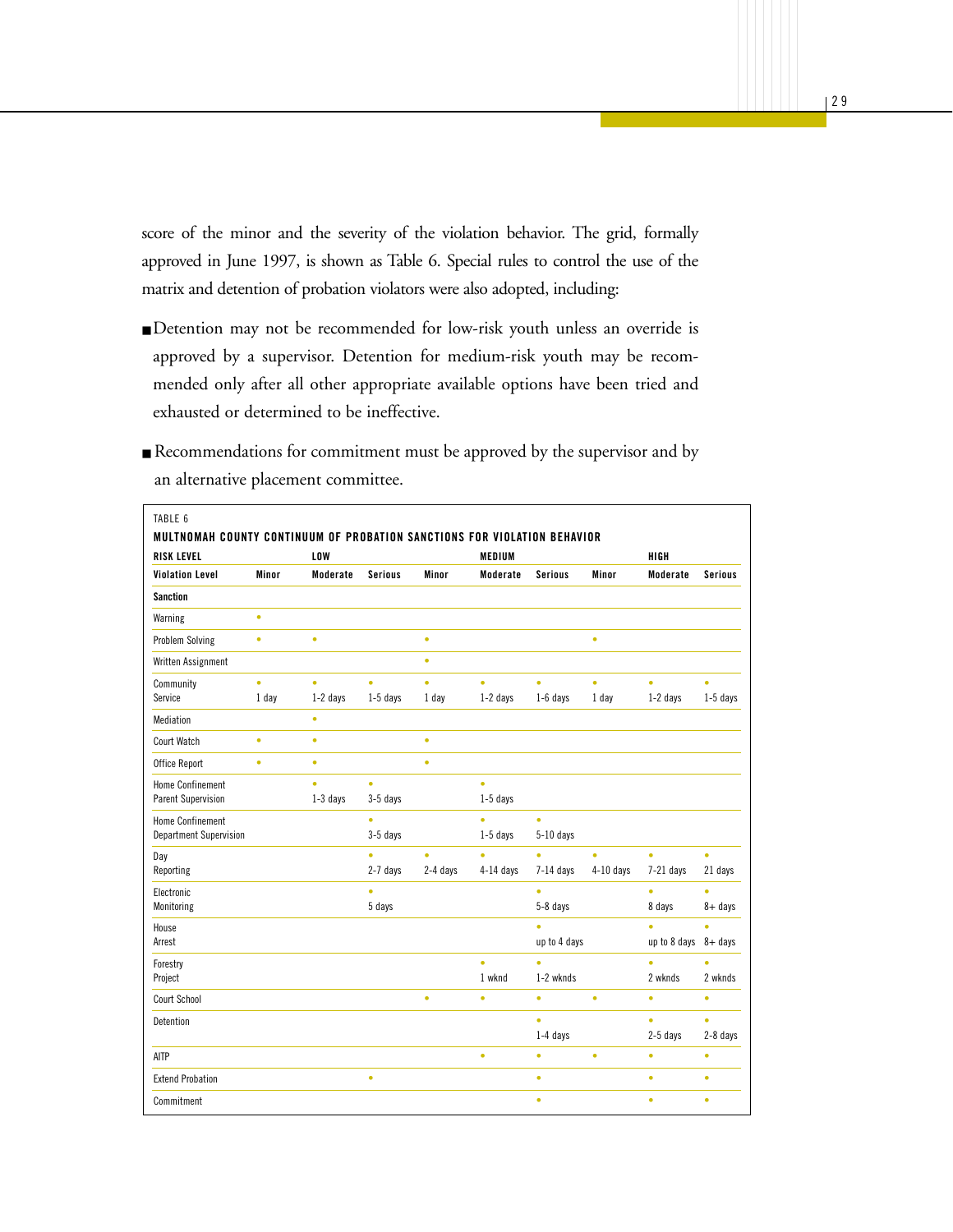Between 1996 and 1998, Multnomah County experienced a 33 percent decline in admissions of technical probation violators to secure detention. This significant reduction has been attributed by county juvenile justice personnel to the classification and detention policies described above.<sup>6</sup>

#### **7. Interagency coordination strategies**

A high rate of detention for technical violators can be a sign of poor coordination between juvenile justice agencies that share responsibility for children on the probation caseload. In 1992, the juvenile court in Cuyahoga County, Ohio, established a team to review cases that were clogging the local juvenile detention facility. This multiagency committee met weekly, chaired by the detention center population manager and attended by court and probation personnel and representatives of other youth-serving agencies. The committee recommended new time lines and procedures to place children more quickly, to accelerate hearing dates for detained minors, and to filter technical probation violators out of secure detention. These efforts were credited with a 50 percent reduction in case processing delays by 1994.<sup>7</sup>

Another coordination strategy is the use of a detention expediter. The expediter intervenes in individual cases to speed detained minors through the court process and to promote optimum use of programmatic alternatives to secure custody. In Sacramento County, the detention expediter's job includes finding alternative-tocustody dispositions for technical probation violators. These violators are often detained two to five days until a court detention hearing, but when the hearing is held, the expediter will often urge the judge to allow home supervision in lieu of detention until a subsequent violation hearing is held. The expediter, as ombudsman and advocate, can help coordinate outcomes in individual cases. However, the expediter cannot unilaterally overcome systemic factors that contribute to high detention rates for probation violators. In Sacramento, these systemic factors have included a policy allowing probation officers to admit technical violators to detention and state case law that permits technical violators to be committed to the detention center.<sup>8</sup> As a result of these factors, and despite the efforts of the expediter, the average daily number of secure beds occupied by technical violators increased between 1994 and 1996.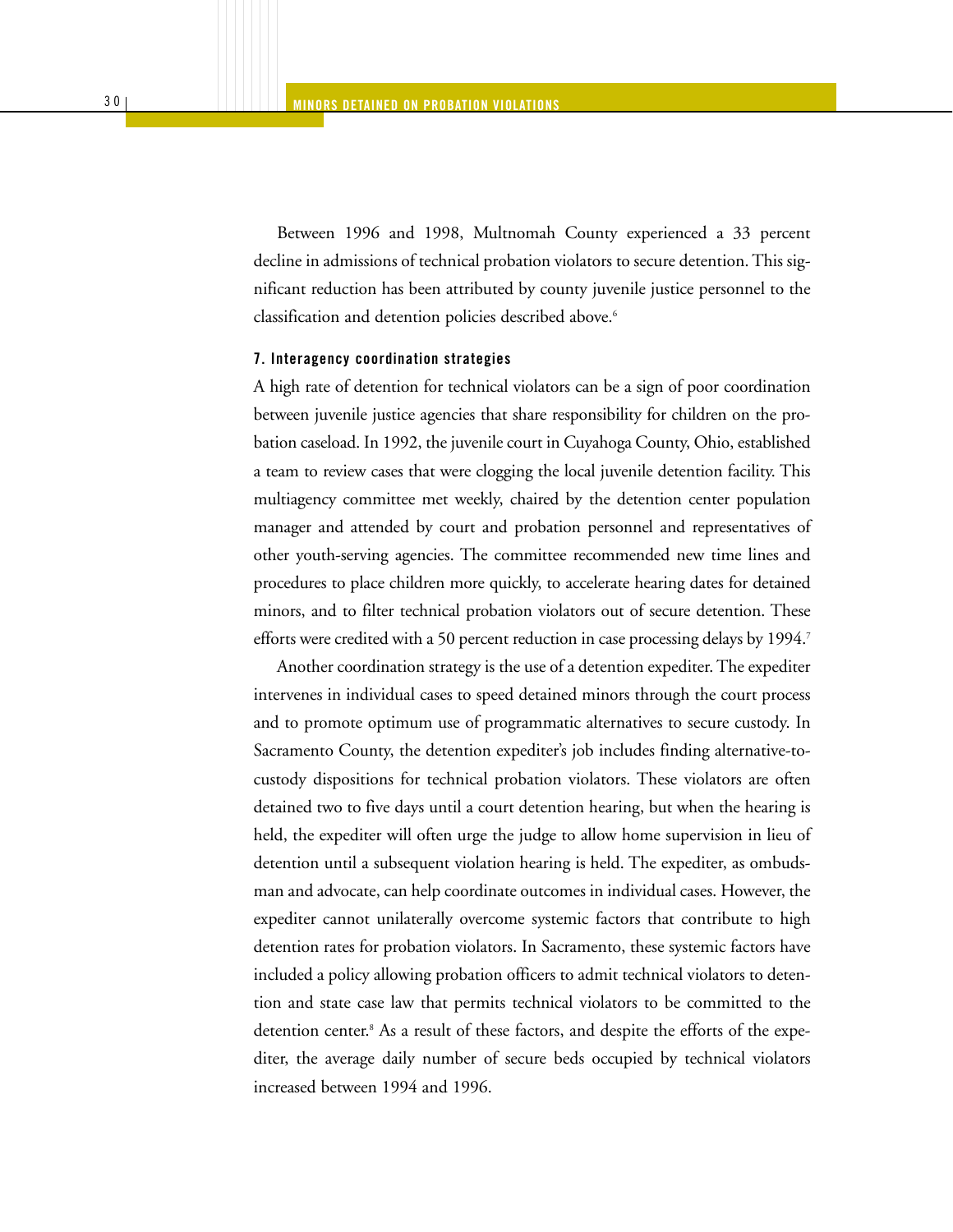#### **8. Considering a non-detention policy for technical probation violators**

If one is looking for a simple fix for this problem, there is none more swift or sure than a policy prohibiting secure detention of technical probation violators. In fact, this is statewide policy in Florida, where technical violators do not qualify for secure custody under statutory detention criteria. It is also local policy in some jurisdictions, such as Tarrant County, Texas. A no-detention policy for technical probation violators is an especially good fit in jurisdictions that have graduated sanctions available as alternatives and in jurisdictions with a shortage of secure beds for juveniles who pose higher public safety risks. Such a no-detention policy need not be inflexible. All JDAI sites utilize an override procedure that allows lower risk youth (including technical violators) to be detained in exceptional circumstances.

A critical feature of a no-detain policy is the authority of the probation or law enforcement officer to make decisions in the field about the handling of technical violations. Detention control is difficult to achieve in systems where all minors suspected of probation violations must be booked into the detention center and held until a judicial hearing. Judges may be initially uncomfortable delegating decision-making power to field officers; nevertheless, this approach may be necessary to lower detention rates for technical violators and to relieve population pressure in the detention facility.

#### **9. Dealing with mandatory detention laws**

There is a trend nationally toward mandatory minimum sentences for juvenile offenders. In Oregon, this trend manifested itself in Ballot Measure 40 (BM 40), a statewide voter initiative adopted in 1996. BM 40 contained a "truth in sentencing" provision for juvenile probation violators, requiring those confined to serve eight full days of detention, rather than discretionary terms allowed under prior law. Mandatory "eight-day detention" has been a factor driving probation violator detention rates higher in Multnomah County.9 The juvenile court in Multnomah County has since found room within the statute to avoid mandatory detention in every case by designating probation violators for early release upon program completion or by releasing them in order to comply with facility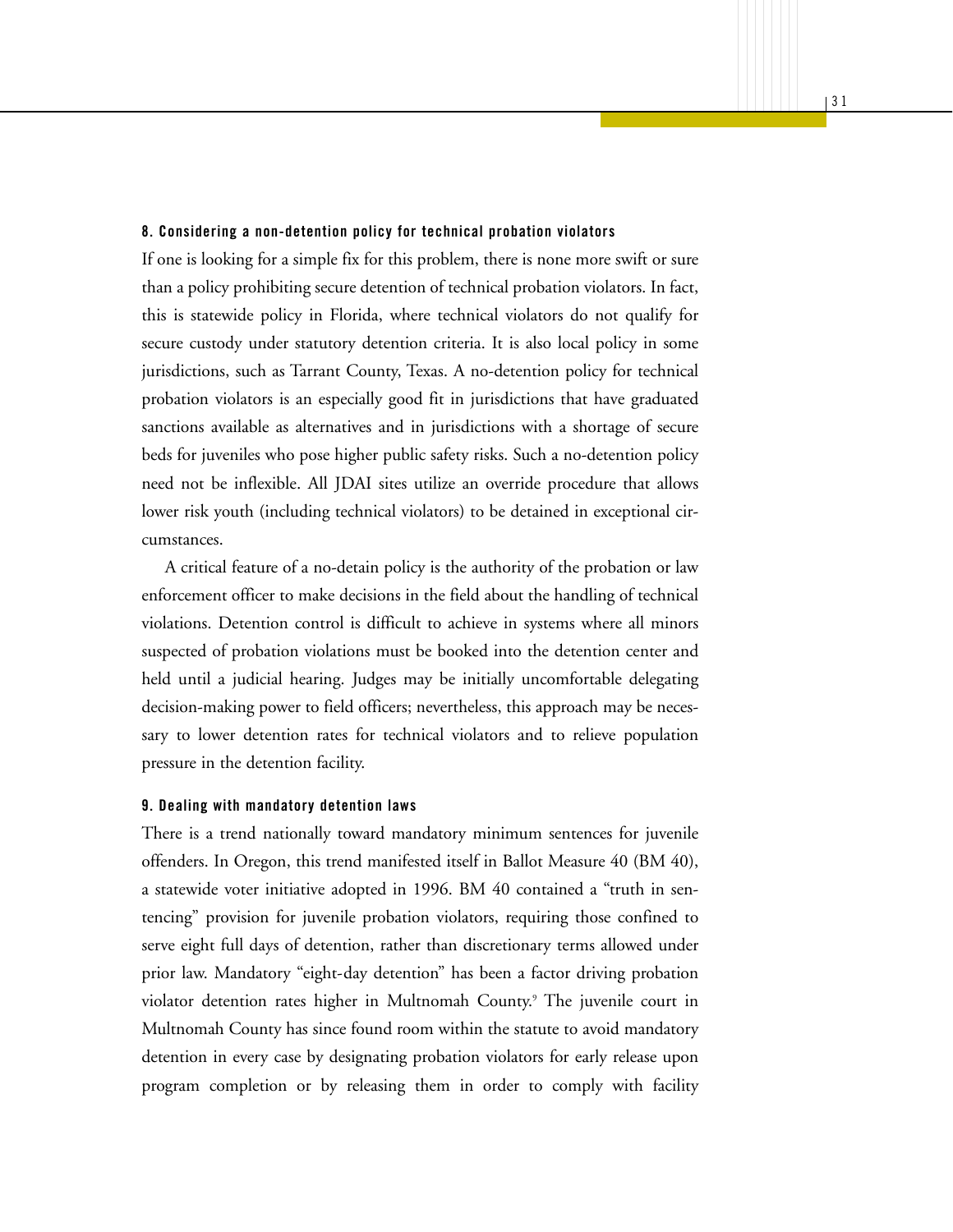#### TABLE 7 **SPECIAL JUVENILE DETENTION CASES: STRATEGIES FOR MINORS WITH PROBATION VIOLATIONS**

| Problem                                                                                                   | <b>Strategies</b>                                                                                                                                                                                                               |
|-----------------------------------------------------------------------------------------------------------|---------------------------------------------------------------------------------------------------------------------------------------------------------------------------------------------------------------------------------|
| No clear picture of detention rates<br>for juvenile probation violators                                   | 1. Collect data on detention bed utilization by probation<br>violators with separate tracking of technical violators.                                                                                                           |
| Mandatory detention policy for<br>minors with probation violations                                        | 1. Adopt policy of mandatory risk screening for all<br>probation violators.                                                                                                                                                     |
|                                                                                                           | 2. Adjust risk screens to avoid automatic detention for technical<br>probation violators.                                                                                                                                       |
|                                                                                                           | 3. Establish discrete policies and procedures for probation violators<br>including graduated sanctions.                                                                                                                         |
|                                                                                                           | 4. Establish an extra-judicial or administrative process allowing<br>probation to refer technical violators to non-secure options in lieu<br>of court.                                                                          |
|                                                                                                           | 5. Adopt a local policy of no detention for technical probation<br>violations.                                                                                                                                                  |
| No written guidelines for detention<br>of probation violators or for referral<br>to alternative sanctions | 1. Juvenile court, probation department, and allied<br>agencies produce a policy and procedure manual for<br>probation violations. Review and incorporate model policy and<br>procedure manuals-e.g., Cook Co. or Multnomah Co. |
|                                                                                                           | 2. Adopt written guidelines for risk screening, graduated sanctions,<br>time limits on custody. Ensure that guidelines adequately<br>distinguish new offenses from technical probation violations.                              |
| Too few alternatives to secure<br>detention for probation violators                                       | 1. Review programmatic alternatives and graduated<br>sanctions used in model jurisdictions.                                                                                                                                     |
|                                                                                                           | 2. Establish a task force to identify alternatives and resources<br>needed to implement plan.                                                                                                                                   |
|                                                                                                           | 3. Utilize outside experts and professionals experienced in detention<br>alternatives.                                                                                                                                          |
| Poor coordination of agencies that<br>deal with probation violators                                       | 1. Establish a task force of juvenile justice agencies to<br>examine points of conflict or dysfunction in handling probation<br>violators.                                                                                      |
|                                                                                                           | 2. Employ a detention expediter to coordinate court and probation<br>action on probation violators.                                                                                                                             |
|                                                                                                           | 3. Train new judges rotating into juvenile court on detention policy for<br>probation violators.                                                                                                                                |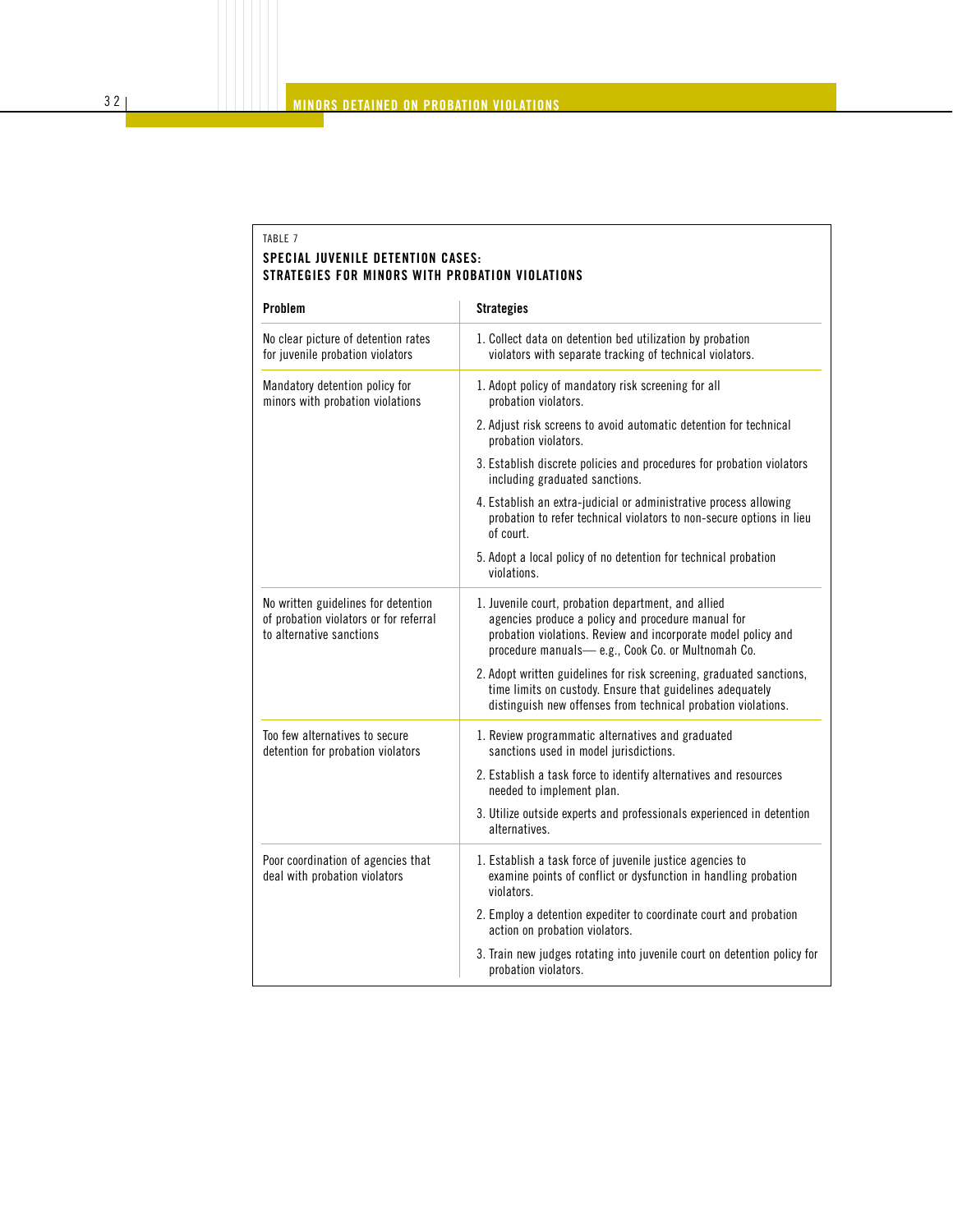population caps. In general, mandatory detention laws tie the hands of judges and detention administrators seeking to lower detention rates. Juvenile justice participants should educate legislators about how mandatory detention laws can contribute to overcrowding and impede population reduction efforts. Countermeasures to mandatory detention laws include a prevention-based policy that encourages compliance by the youth on probation and the development of non-judicial sanctions that can be applied before any petition on a violation is filed.

#### Notes

1Virginia Department of Criminal Justice Services, *Compliance Monitoring Report to the U.S. Department of Justice,* Office of Juvenile Justice and Delinquency Prevention for calendar 1996. The probation violation detentions counted in this report are technical violations and do not include new criminal offenses.

2Hardyman, Patricia L. and Garth Davies, *Analyses of Detention Use and Needs Among Maine Youth: Population Profiles and Projections,* National Council on Crime and Delinquency, January 1997.

3Florida Department of Juvenile Justice, *Profile of Delinquency Cases and Youths Referred at Each Stage of the Juvenile Justice System, 1991-92 through 1995-96,* December 1996, p. 36.

4Butts, Jeffrey A.; Howard N. Snyder, Terrence A. Finnegan, Anne L. Aughenbaugh and Rowen Poole, *Juvenile Court Statistics,* 1994, Office of Juvenile Justice and Delinquency Prevention and the National Center for Juvenile Justice, December 1996, pp. 16, 37.

5Public Act 89-198, effective July 21, 1995.

6For 1998, Multnomah County's Department of Juvenile and Adult Community Justice reported 461 detention admissions for probation violators having no new criminal charge, representing 21 percent of all admissions to detention in that year.

7Butts, Jeffrey A. and Gregory J. Halemba, *Waiting for Justice: Moving Young Offenders Through the Juvenile Court Process,* National Center for Juvenile Justice, 1996, p. 86.

8Under California case law, children who are adjudicated wards of the court on the basis of a criminal offense may be sentenced to a term of confinement in a detention center. These California "juvenile hall" commitments are called *Ricardo M.* commitments after the California appellate case that authorized this use of the detention center.

 $^{9}$ In 1997, legislation was introduced to extend Oregon's mandatory juvenile probation violator sentence from 8 to 30 days. The legislation carried the potential to undermine the efforts of Multnomah County judges and probation personnel to control their detention population. After much controversy and debate, the legislation was defeated.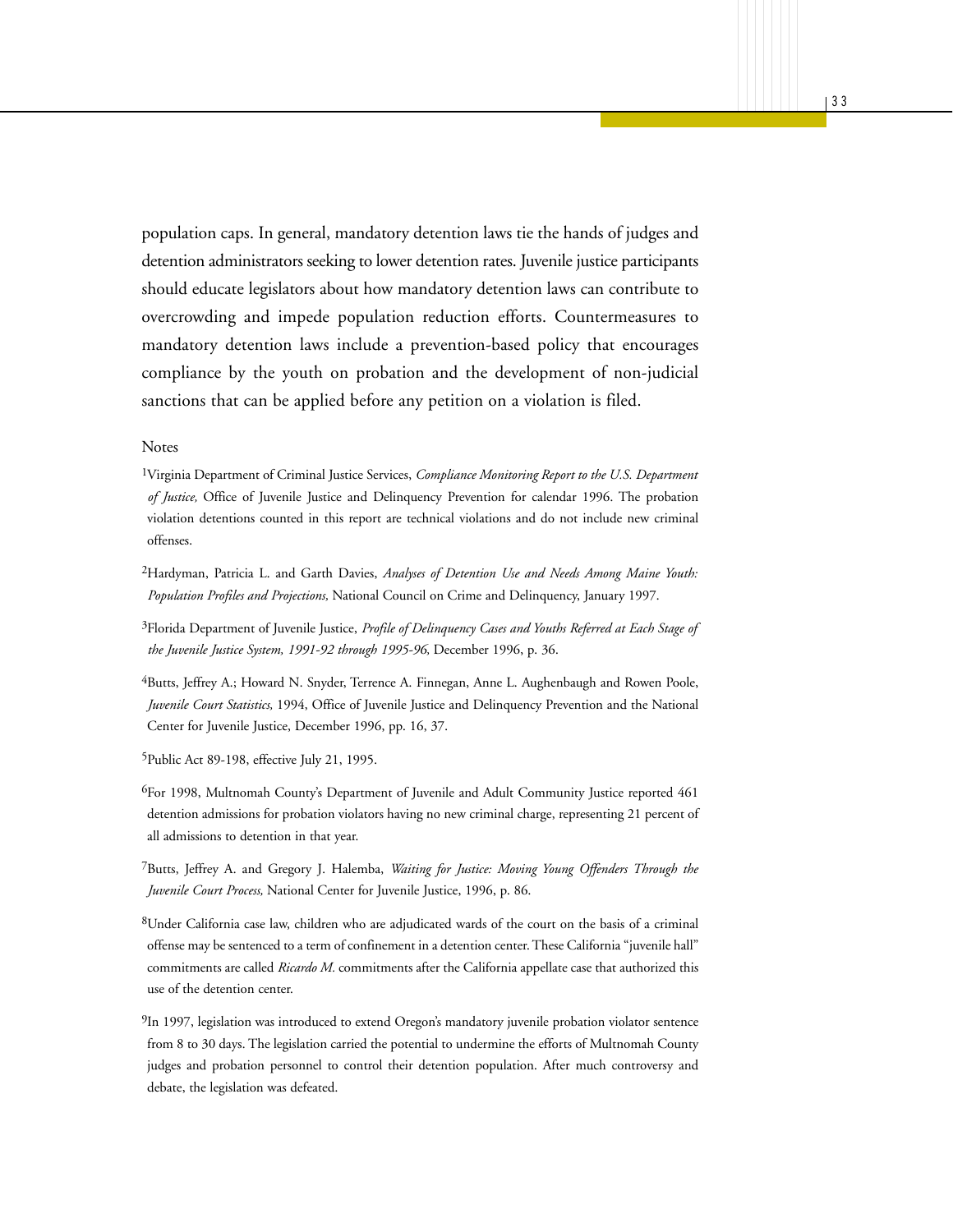### **Chapter 4**

# **MINORS IN POST-ADJUDICATION AND POST-DISPOSITION DETENTION**

T his chapter discusses minors who remain in secure detention after their adjudication or disposition hearings. The coverage is divided into two sections: a brief review of problems between the adjudication and the disposition hearings and a more extensive examination of post-disposition detention time spent by children waiting for (or returned from) out-of-home placement. The controversial practice of sentencing juveniles to time in detention facilities is not covered.

#### **DELAYS BETWEEN ADJUDICATION AND DISPOSITION**

#### **A. Nature of the Problem**

No data were available from JDAI sites on average daily bed use by children detained between adjudication and disposition hearings, although many factors can cause delay during this period. The most common is time needed to prepare dispositional reports, along with related scheduling inefficiencies. In poorly automated systems, information for these reports may have to be gathered by hand from paper records. The probation department may be understaffed and unable to keep up with the caseload. The juvenile court may be overwhelmed with cases waiting to be heard. With a statutory time limit for holding the disposition hearing, the system may tend to use all time allowable. Attorneys seeking and getting continuances may extend the time limit and waive the client's right to be released within a certain time. Finally, in some places, no effort is made to prioritize scheduling of reports for youth who are detained awaiting disposition.

### **B. Strategies to Reduce Detention Time Between Adjudication and Disposition**

#### **1. Analysis of the caseload**

Adequate data are needed to identify the detention bed space used for minors between adjudication and disposition. Collection of data on the length of stay for each minor in detention between adjudication and disposition can clarify the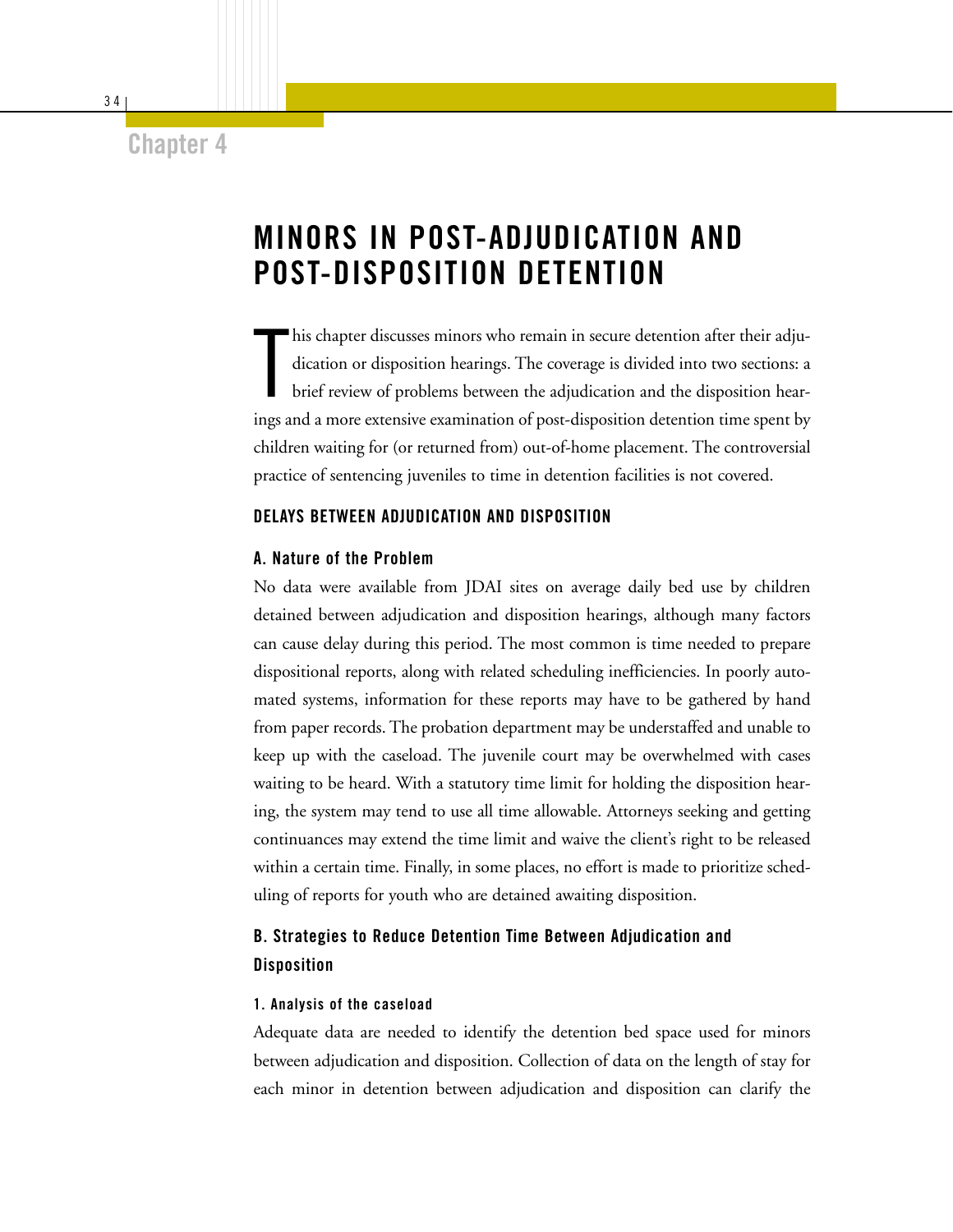demand for such detention. This information should be correlated with the offense for which the minor has been adjudicated. The data should be supplemented with a qualitative analysis of the causes of delay (e.g., preparation of reports, court backlogs, attorney continuances). Data should also be collected regarding dispositions. If many detained juveniles are released at disposition to non-residential options (such as intensive supervision or day reporting), serious questions about their confinement following adjudication should be raised.

#### **2. Detention time limits**

In 1980, two national projects on juvenile justice standards recommended a 15 day limit between the adjudication and disposition hearings for detained children.<sup>1</sup> Twenty-four states now mandate the time allowed for detained minors between adjudication on a delinquency charge and the disposition hearing. These time limits generally range between 15 and 30 days for juveniles in secure custody.<sup>2</sup> When a time limit for detention pending disposition is not established by state law, one should be adopted as a matter of local policy. Even when overworked probation and court staff have trouble complying, the detention time limit serves multiple juvenile justice goals, including fairness to the minor and control of the detention population.

#### **3. Efficiency measures to reduce delays**

A number of measures can be adopted to improve the efficient flow of cases and reduce time children spend in detention. The time between adjudication and disposition is needed to prepare the probation report and to schedule and hold the disposition hearing. These tasks can be automated by using specialized software to monitor and improve the flow of cases through the juvenile court. For example, in Maricopa County, Arizona, a "Juvenile On-line Tracking System" (JOLTS) uses task-specific software to schedule probation interviews, assign cases to probation officers, and put court hearings on the calendar. JOLTS also supports an interagency e-mail system to inform juvenile justice agencies about hearing dates and changes in hearings and report deadlines, and it also allows personnel to view individual case information from multiple agency sites.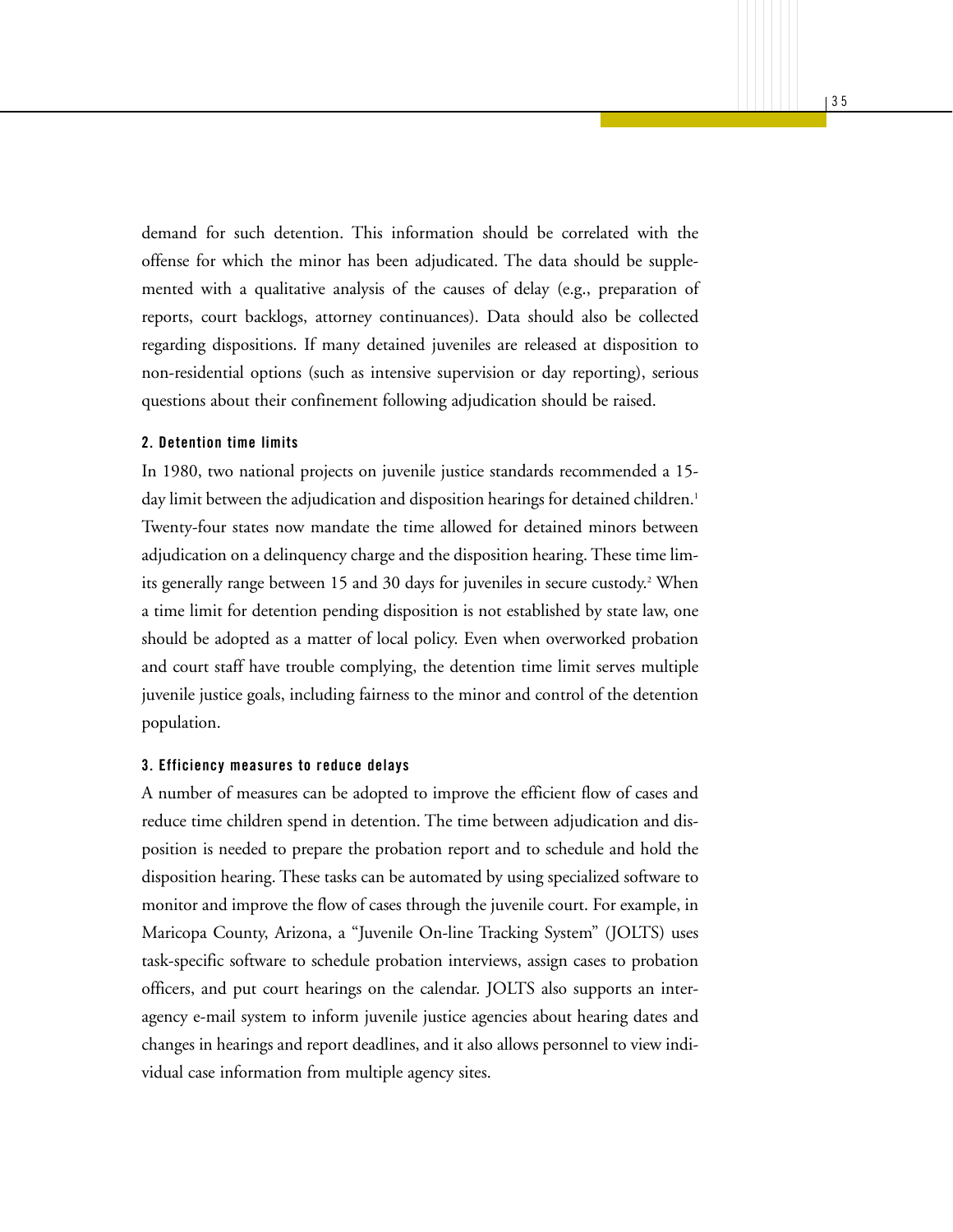In addition to automation, other measures can reduce delays between adjudication and disposition, including case expediters and the adoption of a fast track for juvenile court dispositions where the parties can agree early on an outcome. In Sacramento, for example, a "Detention Early Resolution" process enables that system to dispose of a significant percentage of detained cases within five court days following the detention hearing, some 20 court days faster than required by statute. (For more about case processing innovations and a detailed description of "Detention Early Resolution," see *Reducing Unnecessary Delay: Innovations in Case Processing,* in this series.)

#### **4. Detention alternatives for post-adjudication and pre-disposition minors**

In Cook County, Illinois, the Circuit Court (Juvenile Division) has approved a "Detention Step Down" project for several classes of detained children, including some held in custody between adjudication and disposition hearings. In this program, the juvenile court judge pre-approves the minor for release from custody at the discretion of the probation officer before the disposition hearing. If the minor is behaving well in detention and is unlikely to constitute a public safety risk upon release, the probation officer can refer the minor to electronic monitoring, evening-reporting centers, non-secure shelter, or home confinement without having to go back to juvenile court for approval.

#### **MINORS IN POST-DISPOSITION DETENTION**

#### **A. Nature and Extent of the Problem**

Nearly 30 percent of all delinquency and status offense adjudications nationally result in out-of-home placement. According to an estimate by the National Center for Juvenile Justice, juvenile courts in the United States ordered more than 150,000 juvenile delinquents and status offenders into out-of-home placements in 1994.3 These juveniles are sent to state-operated training schools, to local and regional correctional facilities, and to private residential facilities such as group homes. Not all of them go quickly. Many remain in detention centers because placement personnel cannot locate an appropriate private placement as ordered by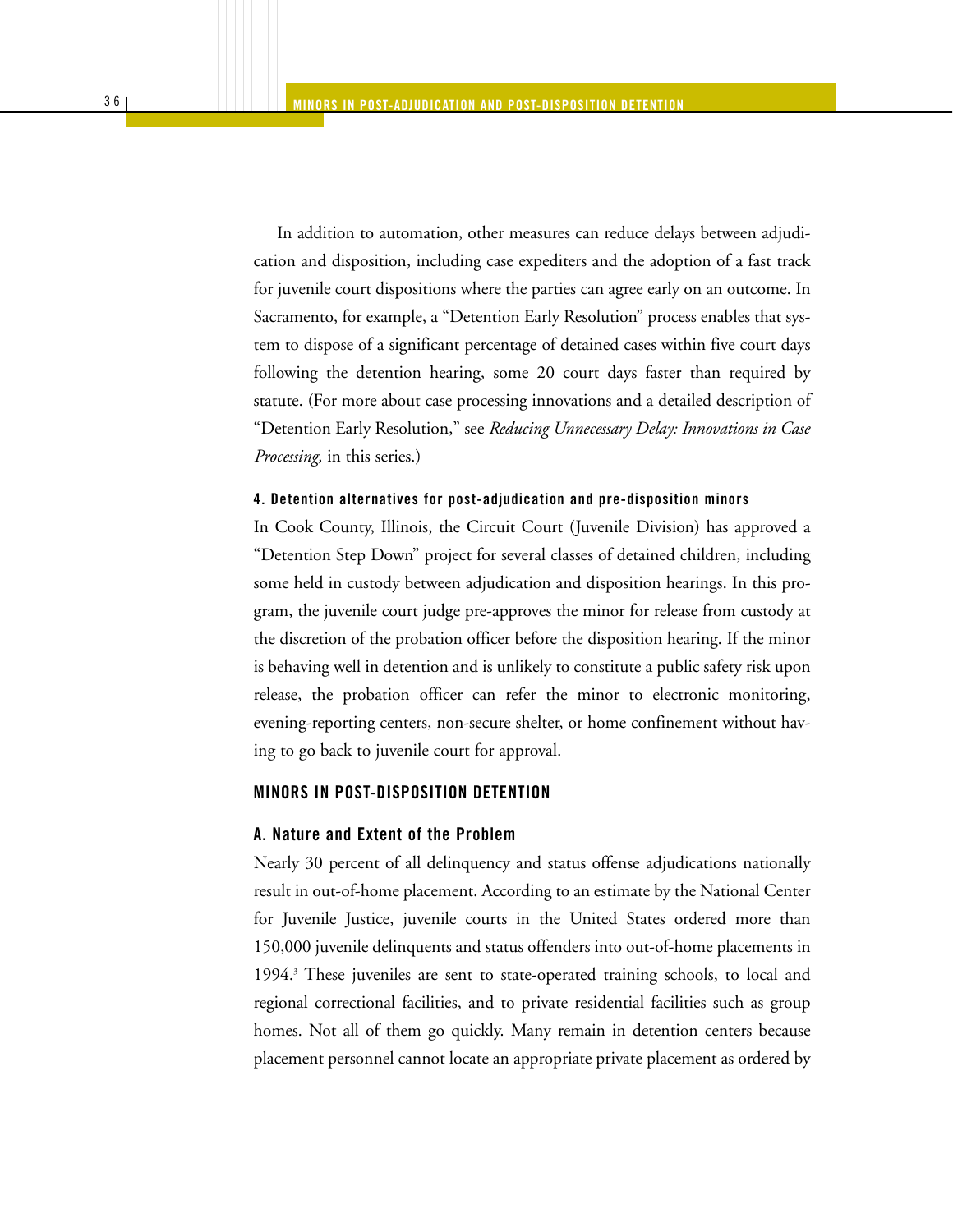the court, or because space is unavailable in training schools. These delays sometimes extend for weeks or months.

Of the JDAI sites, Sacramento had the highest and most chronic bed utilization rates for minors with dispositions to private placement. Between 1994 and 1997, minors on the private placement caseload used, on average, 15 percent of all detention beds available in Sacramento County. Most of these detainees were children returned from placements as program failures. Sacramento's relatively high bed utilization rate for post-dispositional minors is not unusual in California, where 24 percent of the state's average daily detention population of 6,400

children are waiting for transfer to a private placement, probation camp, or training school (Table 8).4 California is not the only state with this problem. Florida faced a surge in the number of detained, post-adjudicatory minors waiting for placements

|      | CALIFORNIA POST-DISPOSITION JUVENILES IN COUNTY DETENTION FACILITIES<br>WAITING FOR TRANSFER TO PLACEMENT: NUMBER AND PERCENT OF TOTAL STATEWIDE<br>JUVENILE DETENTION POPULATION BY TYPE OF PLACEMENT DESTINATION, 1993-95 |         |                                 |         |                                                  |         |               |      |
|------|-----------------------------------------------------------------------------------------------------------------------------------------------------------------------------------------------------------------------------|---------|---------------------------------|---------|--------------------------------------------------|---------|---------------|------|
|      | <b>Waiting for</b><br>private placement                                                                                                                                                                                     |         | Waiting for<br>local ranch/camp |         | <b>Waiting for California</b><br>Youth Authority |         | Total waiting |      |
| Year | No.                                                                                                                                                                                                                         | Percent | No.                             | Percent | No.                                              | Percent | No.           | Pct. |
| 1993 | 665                                                                                                                                                                                                                         | 12.0    | 305                             | 5.5     | 166                                              | 3.0     | 1.136         | 20.5 |
| 1994 | 734                                                                                                                                                                                                                         | 12.2    | 463                             | 7.7     | 211                                              | 3.5     | 1.408         | 23.4 |
| 1995 | 720                                                                                                                                                                                                                         | 11.3    | 554                             | 8.7     | 274                                              | 4.3     | 1.548         | 24.3 |

following statutory changes in 1994. In the first six months of 1997, approximately 25 percent of all Florida detention beds were occupied by children waiting for transfer to a court-ordered placement or program.<sup>5</sup>

The common explanation for why minors wait in detention for placements is that demand exceeds supply. However, this is a superficial explanation. Other contributing factors include few or inadequate alternatives to out-of-home care, slow or inefficient placement practices, systemic or statewide shortages of placement slots, and high placement failure rates. Compared to other types of special detention cases discussed in this report, post-dispositional cases are more challenging and intractable. Remedies often involve other troubled human service systems (e.g., child welfare, mental health), statewide budget and resource issues, and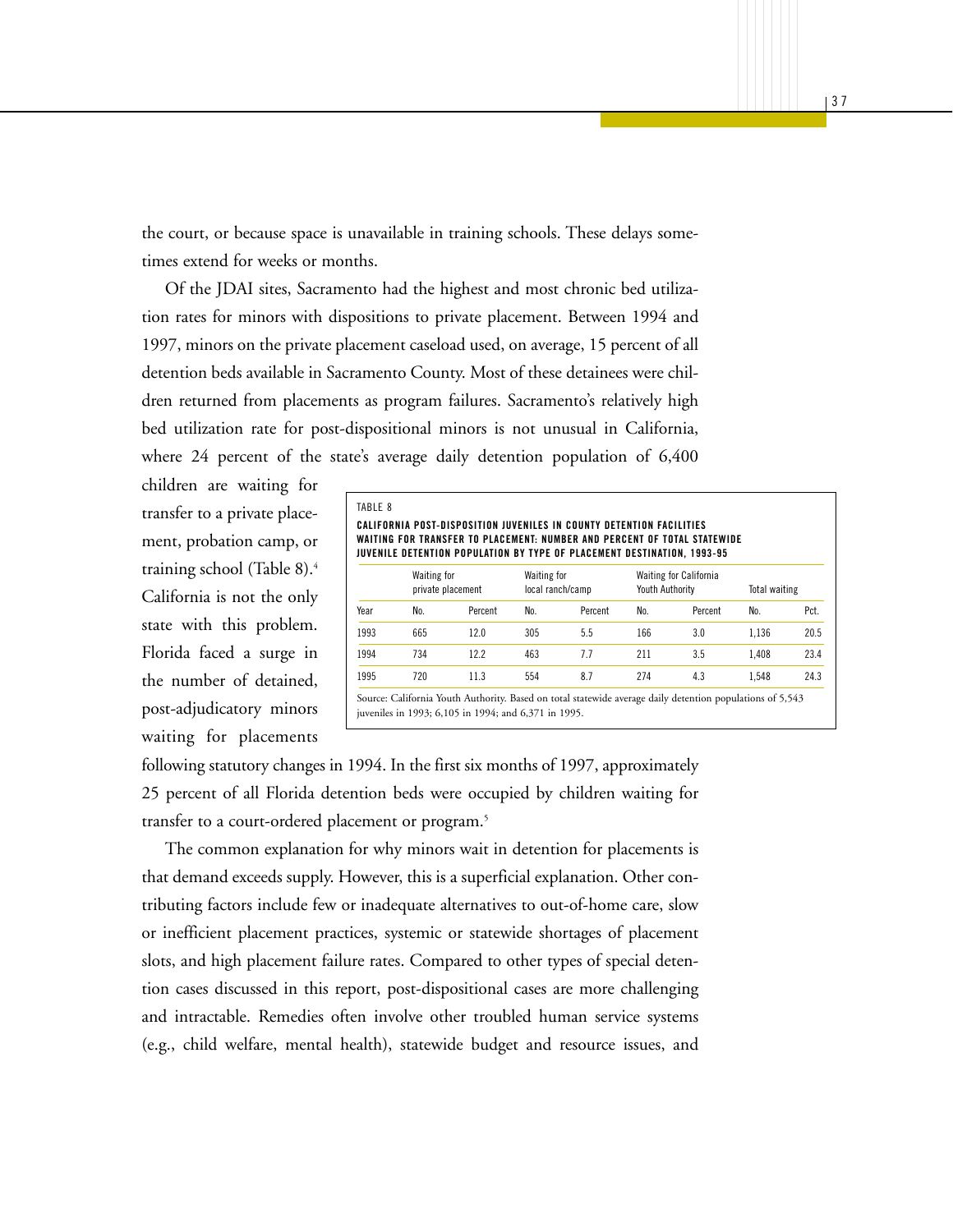uncertainty about federal revenue sources like the AFDC-FC entitlement program, which supports some residential care costs.

The major factors that contribute to high post-disposition detention rates include the following:

#### **1. Few alternatives to out-of-home placement of juvenile offenders**

One way to avoid detention backups of children waiting for residential care is to divert some placement cases to alternative, non-residential dispositions. An increasingly popular alternative to residential care is the day- or evening-reporting program. Other alternatives, including multisystemic therapy and wrap-around services, can also reduce the number of out-of-home placements. These alternatives may be as beneficial as full-time residential care and cost much less. Nevertheless, many jurisdictions have been reluctant to develop options to out-ofhome placement, particularly where there has been strong reliance on federal and state entitlement programs that support the costs of out-of-home care.

#### **2. Slow, inefficient, or poorly coordinated placement practices**

Multiple parties must cooperate to recommend, issue, and implement a placement order. Important players include the minor and the family, probation officers working up the case for court, mental health and other treatment professionals who may have been involved in the case, the juvenile court judge who makes the placement order, and the public or private provider who ultimately accepts or refuses the minor. If delays or breakdowns in anyone's performance occur, detention time will be extended. Jurisdictions without automated information systems take longer to prepare application packages for their wards. Shortages of administrative support personnel may delay simple things, like copying official records. Insufficient staff may also preclude the identification of new placement resources. There may be no statutory time limits on moving children from the detention facility to placement. Inadequate contract management may allow providers to decline potentially hard-to-manage cases.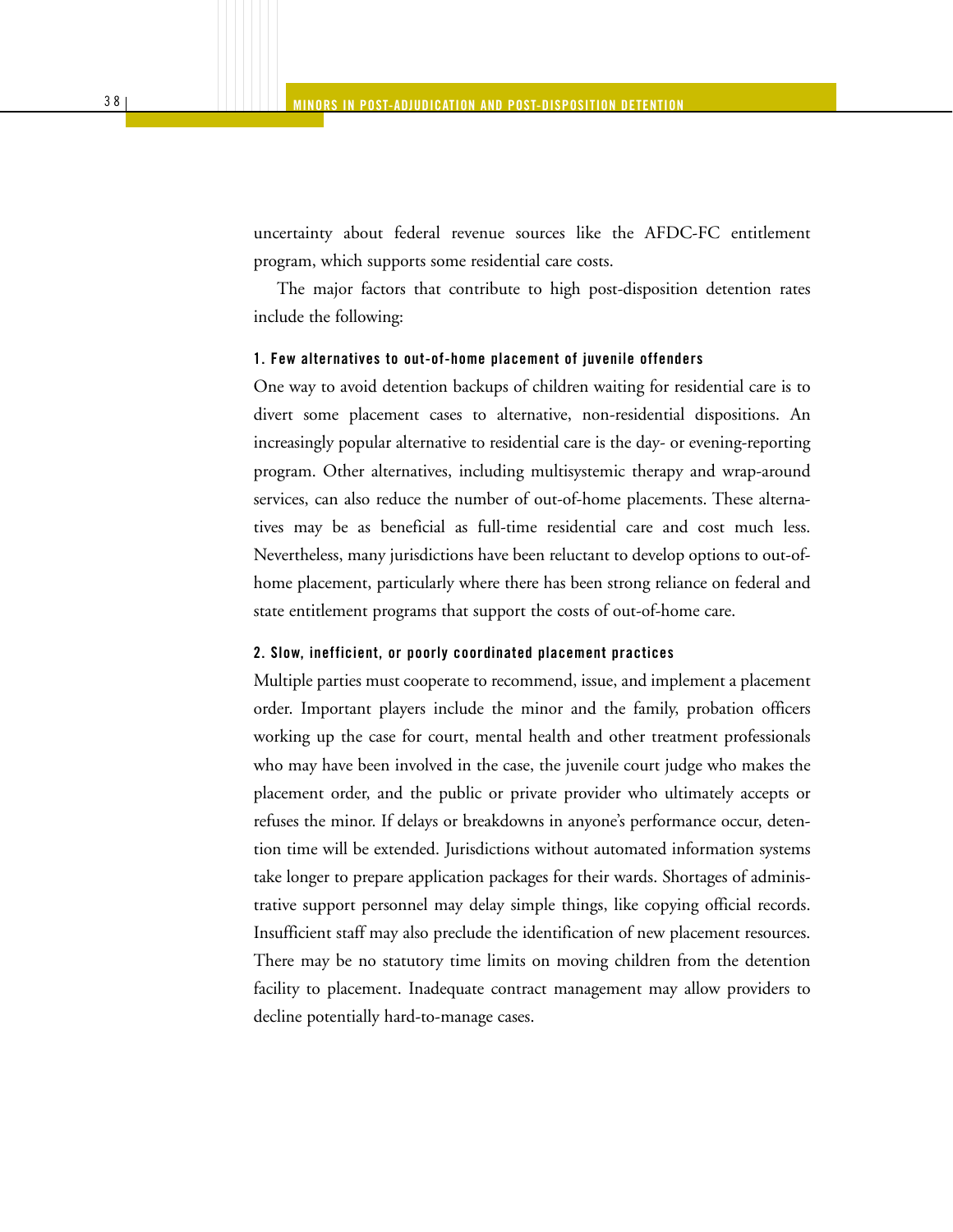#### **3. Systemic or statewide shortages of placements for juvenile offenders**

Even if a jurisdiction diverts more juveniles to non-residential options, a shortage of private beds and treatment slots for juvenile offenders may remain. The availability of funds for residential care is a key factor affecting the number and variety of placements available for juvenile offenders. In many states, placement costs are supported by state general revenue funds. In a few states, like California, child welfare funds (with federal cost-sharing) pay for most private placements. Rising costs of care in the private sector, and the failure of the state and federal reimbursement system to keep pace with these costs, have driven many private providers out of business in California, contributing to fewer residential programs within the state, increased use of out-of-state providers, and local backups in secure detention.<sup>6</sup> With private care scarce, residential programs for juvenile offenders with special needs—including children with mental health problems, juvenile sex offenders, drug-dependent minors, young (and pregnant) women, and non-English-speaking minors—become nearly unattainable. All JDAI sites reported difficulty finding suitable placements for children with these special needs.

#### **4. Placement failures**

A significant problem in some jurisdictions is the recycling of minors back to the detention facility after an alleged failure in placement. If these minors are charged with new crimes, they are likely to be risk screened and detained on the same basis as pre-adjudicated minors. But in many cases, children are returned to detention from private programs for non-criminal behavior, such as leaving a group home without permission, disobeying house rules, or "incompatibility" with the program. Mechanisms to prevent unnecessary returns from placement—such as training programs for providers or procedures to review placement returns—often do not exist. High demand for residential care puts providers in advantageous positions. They can "cream" the placement referrals, accept only those least likely to misbehave, and quickly discharge those who do violate rules, knowing full well that they can maintain a high census because other children are awaiting a bed. High rates of placement failure are usually symptomatic of multiple problems (not just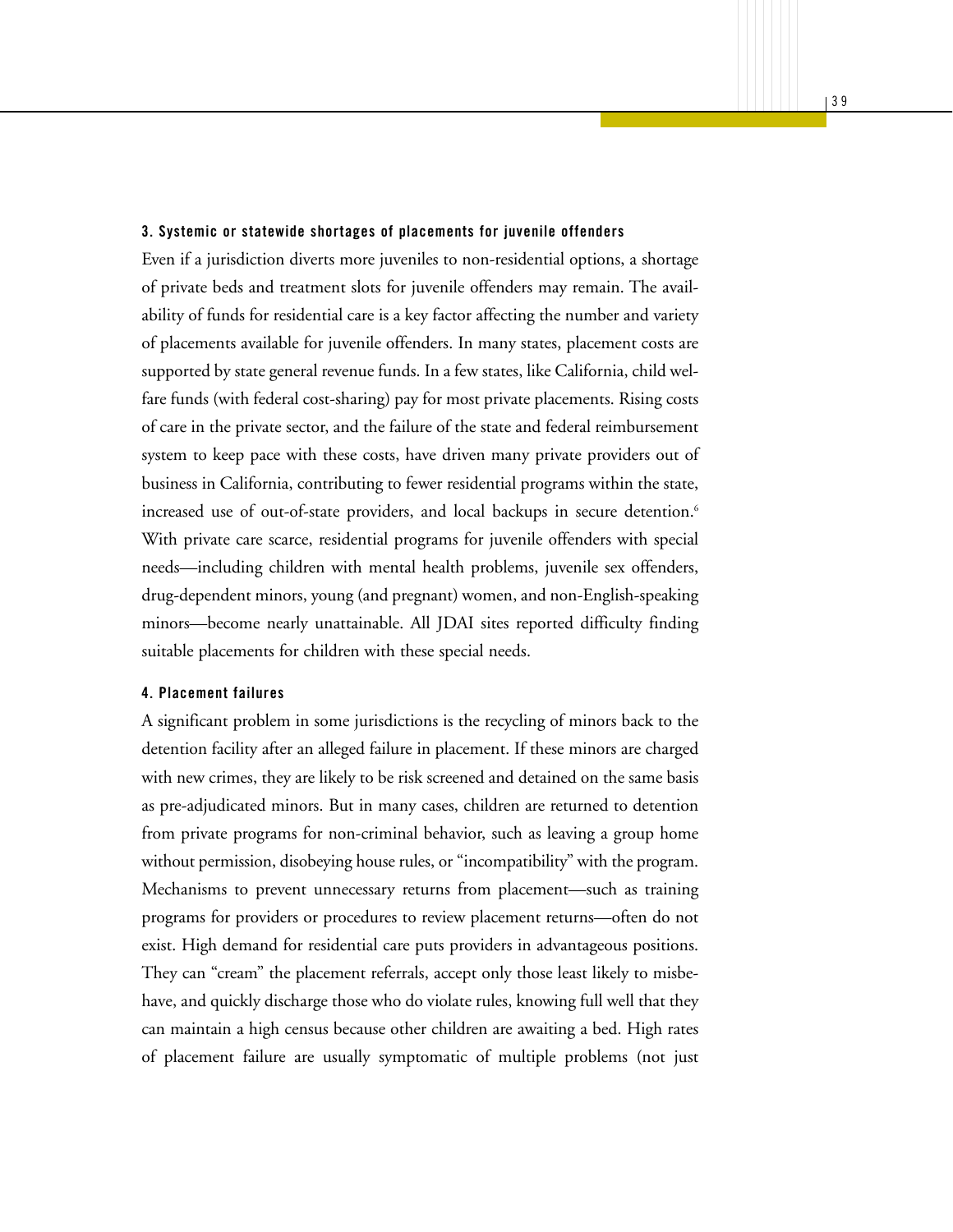adolescent misbehavior) and call for a serious diagnosis of the dispositional end of the juvenile justice system.

#### **5. Delays in transfers to state training schools**

In some states, deliveries of adjudicated juveniles to state youth correctional facilities are slowed by burdensome paperwork and transfer requirements. In other instances, the training school may be overcrowded and temporarily unable to accept new court commitments. Even when statutes require transfers within specified time limits, the state agency may refuse to accept youth. Localities have limited leverage in these situations. These problems can contribute to serious backups of children in juvenile detention centers.

### **B. Strategies and Solutions for the Post-Disposition Detention of Children with Placement Orders**

#### **1. Caseload analysis of post-disposition minors in detention**

An accurate analysis of the caseload is a prerequisite to reducing the number of placement-bound children in detention. For an adequate analysis, the data should include the following:

- Daily number of minors in post-disposition detention and average daily population by month. Detention reasons for these minors should be tracked separately, including a category for minors returned as placement failures.
- Basic characteristics of post-disposition detainees including age, gender, offense, probation history, and number of prior placements, along with any key diagnostic and treatment elements that can be factored in.
- Length of stay in detention, cross-tabulated with the data elements specified above.

Accumulation of these data over several months allows analysis of the placement caseload and its impact on the detention facility. The data should be supplemented with a qualitative review of the placement process from start to finish, identifying the responsibilities of each stakeholder and points where efficiency,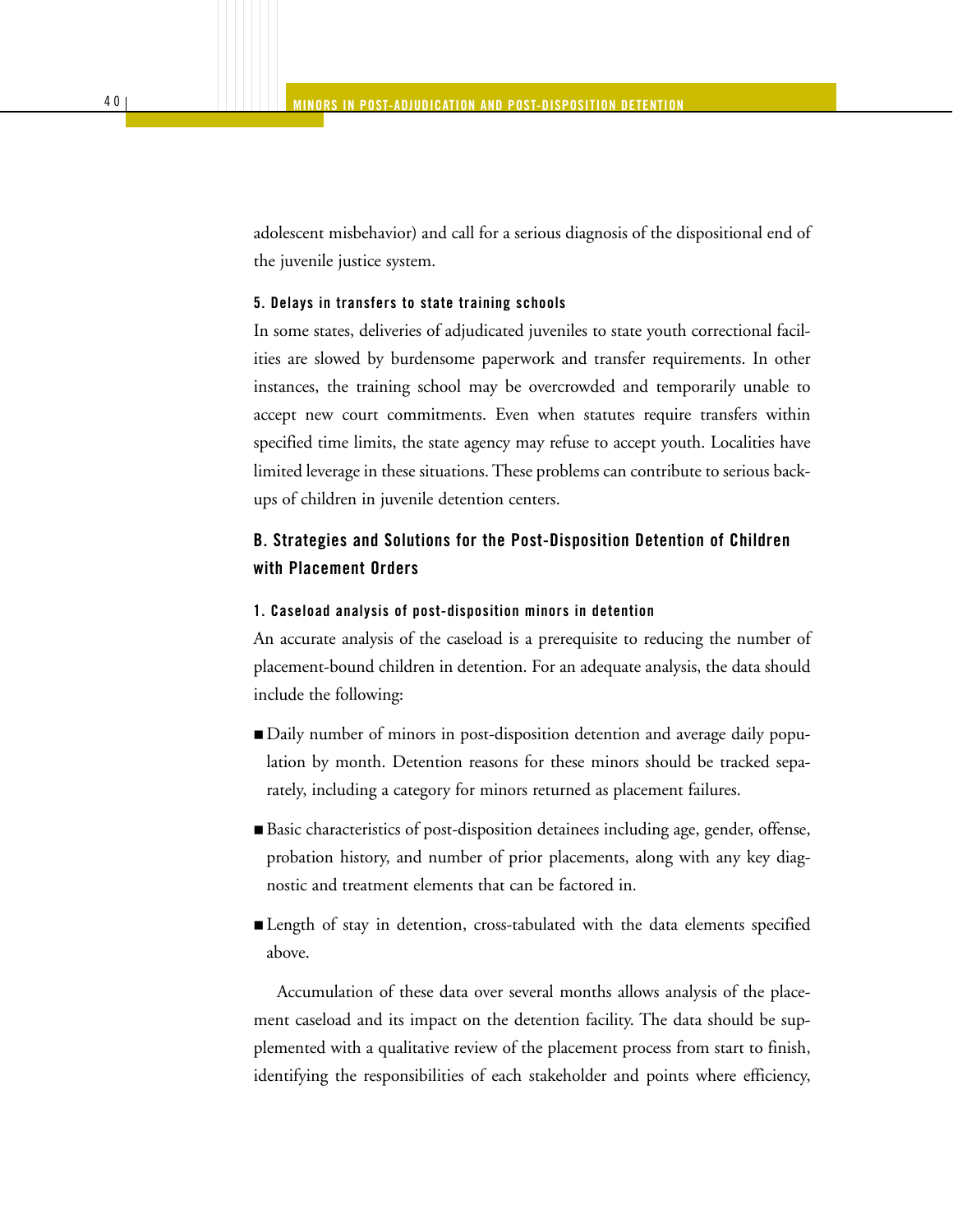coordination, and relationships can be improved. The process review should identify the revenue sources that support private placements and should address the question of whether reliance on particular funding sources has a negative effect on placement availability or on the detention population.

#### **2. Alternatives to out-of-home care**

One way to reduce backlogs of placement-bound children in detention is to reduce the number of children ordered into out-of-home care. Many children may be suitable candidates for less restrictive, non-residential dispositions. These options may not be appropriate for children whose homes remain abusive and dangerous or for children with highly specialized treatment needs. However, nonresidential alternatives should be part of the continuum of care available to juvenile offenders at various levels of offense severity, public safety risk, and treatment need. In the context of juvenile detention reform, day treatment and intensive home-based service programs offer two important alternatives to placement.

*a) Day treatment.* Increasingly, day treatment programs are being developed by private residential care providers as adjuncts or step-down components of their own programs. For example, in response to demand for lower cost options to placement, Boys Republic has supplemented its 200-bed residential campus for delinquent wards in Southern California with day treatment programs in three California counties. These programs, under cooperative agreements with local school districts, offer a full educational curriculum and use counseling and group therapy techniques designed specifically for mid-level juvenile offenders. Recidivism rates for children in these programs are equal to or better than the outcomes for children in long-term residential care.

*b) Intensive home-based services.* In Santa Cruz County, California, the probation department and the juvenile court have reduced the number of children awaiting private placements by creating a new dispositional option, a Family Reunification Program. In this program, the child returns home, and the family is offered a variety of wraparound services that may include mental health, parent training, and other interventions, supervised by a team of probation personnel and clinicians. The goal is to avoid unnecessary residential placements, to improve out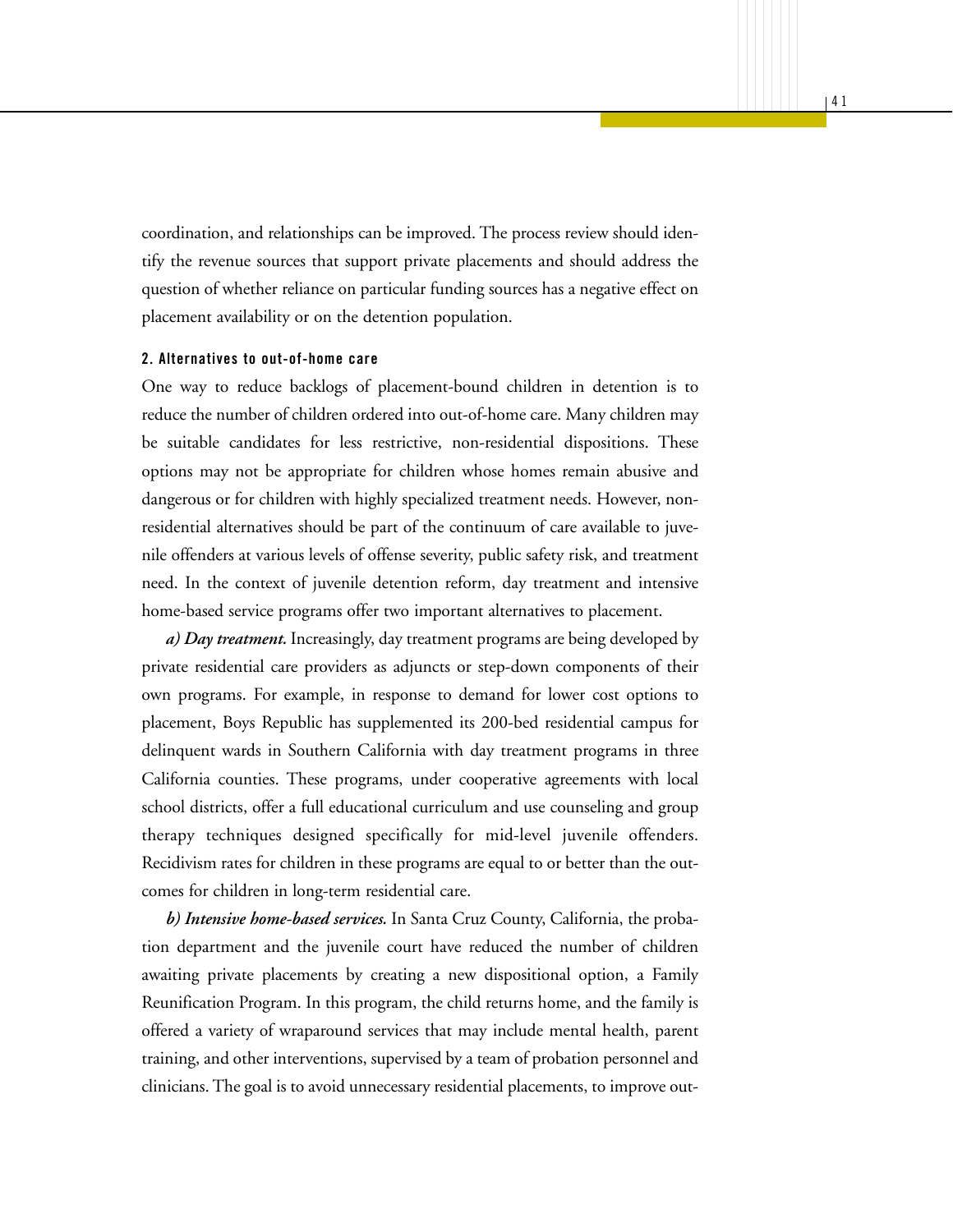comes for children, and to reduce county detention rates. A fiscal analysis of the Santa Cruz program for the first six months of operation indicates a cost-per-case reduction of approximately 40 percent for minors receiving intensive home-based services as opposed to out-of-home placement.<sup>7</sup>

#### **3. Improving placement speed, efficiency, and coordination**

Reductions in the number of detention beds needed for post-disposition children can be achieved with the following efficiency measures:

*a) Detention time limits.* Many state codes impose statutory time limits on predisposition juvenile detention, but these time limits rarely govern post-disposition time in the detention facility. New York, however, is an exception. Under New York law, juvenile delinquents must be moved to the place of commitment within 15 days, and juvenile offenders (under adult court jurisdiction) are subject to a 10 day detention limit. To meet these deadlines, the New York City Department of Juvenile Justice (DJJ) streamlined paperwork and transfer requirements for deliveries of youth to state facilities. It also negotiated new arrangements with the relevant state agency to ensure timely transfer.

*b) Improving pre-placement assessments.* For children going into treatment programs, an accurate needs assessment provides a rational basis for selecting the proper program. The quality of needs assessment is key to overall placement success as well as the rate of program failure returns to detention. The most sophisticated needs assessment models include family, educational, health, and mental health sub-assessments, conducted according to standardized protocols with objective, validated assessment instruments. Needs assessment technology has improved in the past decade: several good needs assessment models as well as assessment instruments have been developed for use with juvenile offender populations.<sup>8</sup>

The NCCD recommends that a comprehensive needs assessment be conducted prior to the disposition hearing to inform and justify the sentencing decisions made by the juvenile court.<sup>9</sup> This recommendation may be hard to implement in jurisdictions where the cost of conducting a full needs assessment for each predispositional youth is prohibitive. At a minimum, each minor ordered into a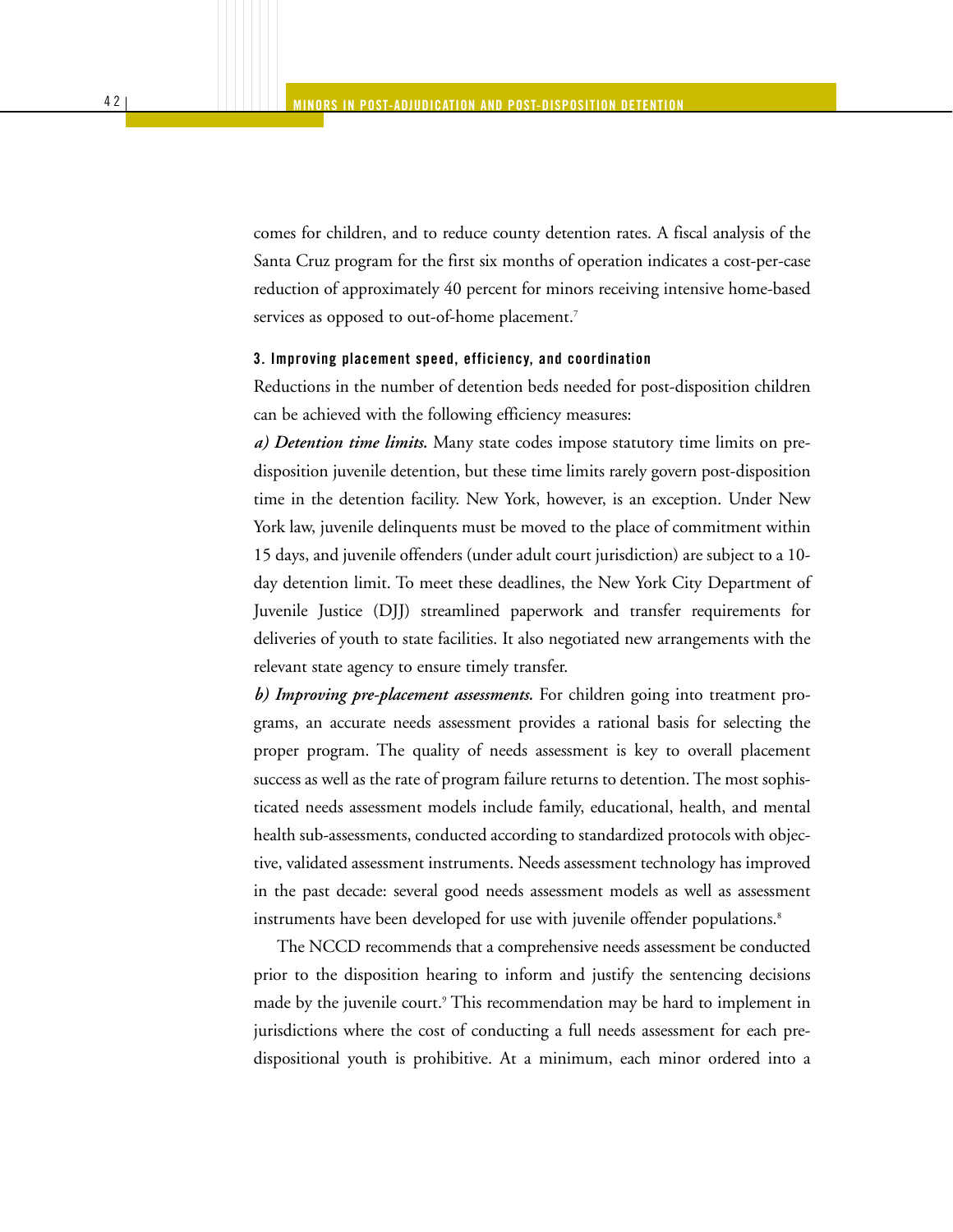private out-of-home placement should receive a comprehensive and standardized needs assessment as soon as possible after the disposition hearing.

*c) Pre-dispositional planning.* Pre-dispositional planning seeks to achieve consensus on case outcome prior to the disposition, offering a recommendation and specific placement option to the court at the hearing. Although many sites begin to collect disposition-relevant information in advance of adjudication, most jurisdictions do not try to achieve consensus on placement before the disposition hearing. Sacramento's "Detention Early Resolution" effort is perhaps the most developed example of pre-dispositional planning. It includes an abbreviated probation report (prepared within five days of the original detention hearing) and explicit recommendations for disposition. In Florida, before commitment recommendations are made to the court, the district manager for the Department of Juvenile Justice chairs a conference (with attorneys, parents, the case manager, and other interested parties) to confirm the need for out-of-home placement and to decide on an appropriate security level.

*d) Improved information collection and automation.* Computerization can significantly improve the speed and quality of the placement process. In a fully automated system, the placement caseworker uses a desk terminal to view all relevant case information previously collected to execute risk and needs assessment instruments and to scan for available programs and placements. A fully automated system also allows the placement unit to monitor the progress of minors in placement and assists with quality assurance by providing updates on provider performance. Specialized software is available to automate and unify these placement operations.

In its original detention reform plan, Sacramento County identified "awaiting placement" cases as a major factor in Juvenile Hall crowding. The analysis also indicated that extended lengths of stay related to preparation of placement materials was part of this problem. As a result, the probation department expanded its placement unit—hiring both an additional officer and an administrative assistant to process paperwork on placement cases more expeditiously.

#### **4. Placement failures**

Children who fail in placement are usually returned to detention for reassignment to another program or disposition. Sacramento County has experienced chronic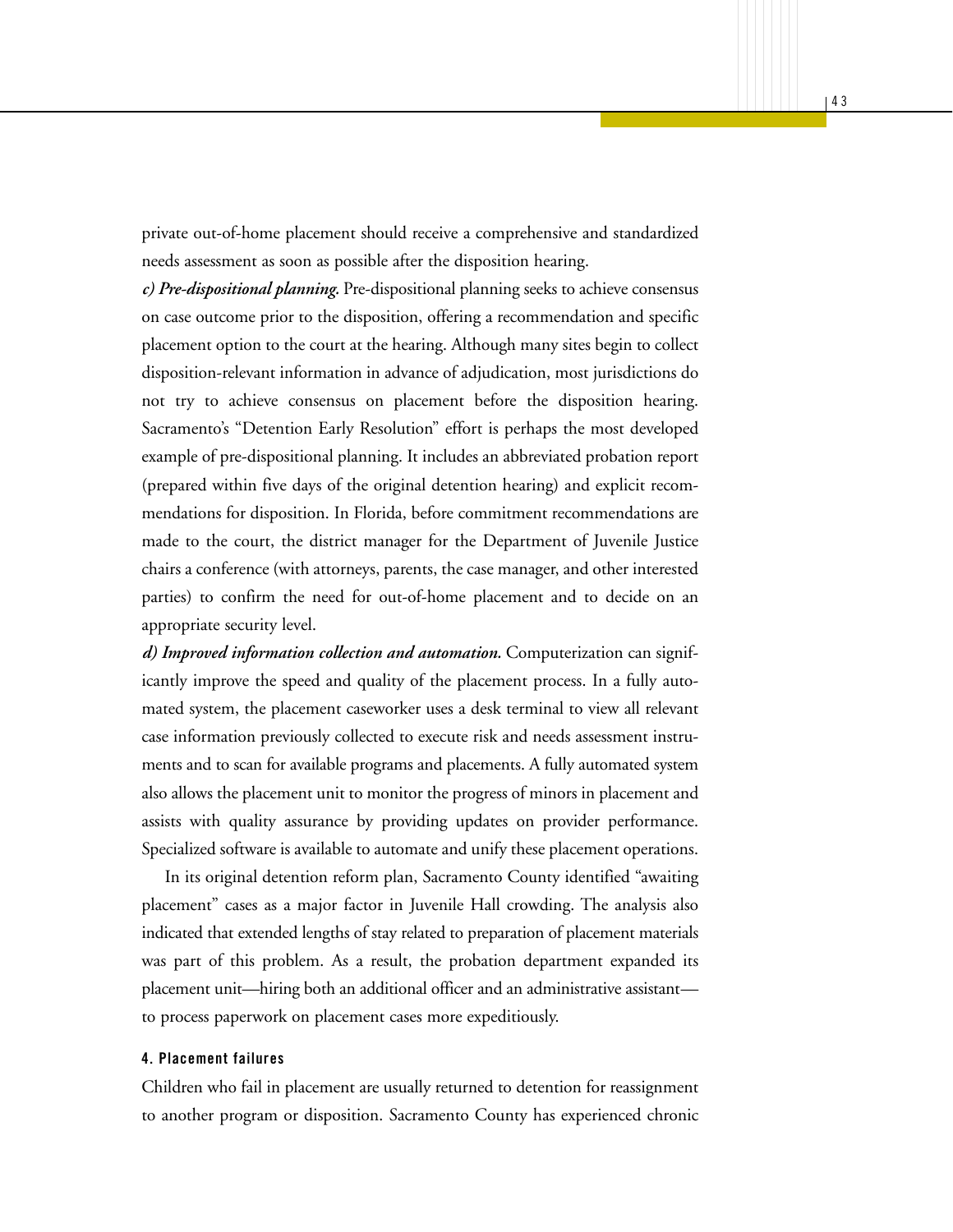high rates of placement failure and correspondingly high detention levels for these youth. Between 1990 and 1996, more than a third of all minors placed in residential care by the probation department were returned as failures; in the last three years of this cycle (1994-96) failures averaged nearly 50 percent of the caseload.10 Specialized procedures can help deal with detention backups that result from placement returns. There should be a reassessment within a reasonable time for reevaluation and location of another placement. The juvenile court should review the prior disposition and consider non-residential alternative dispositions if the out-of-home placement is unsuccessful. To reduce high detention rates for failed placement, Sacramento County added placement staff to find appropriate placements for kids with multiple failures and created a special court calendar to reduce detention time and to expedite re-placement.

Although Sacramento has adopted procedural reforms to speed processing and re-placement of children classified as placement failures, the county has not been able to dictate to providers the terms under which minors are discharged and returned to detention. This is a more serious problem in California, where probation placements are funded by federal entitlement payment systems, than in states where delinquency placements are funded by juvenile justice agencies. In California, under the AFDC-FC payment system, providers are accountable to the state child welfare agency (the Department of Social Services) for program content, staffing levels, and other licensing and compliance matters. This means that the juvenile court and probation department have no direct control over the provider, except the power to terminate referrals. Providers can easily reject hardto-manage cases and send them back to detention.

In other jurisdictions, there may be significant deterrents to quick returns of difficult cases to detention. In Florida, for example, residential care providers operate under contracts with the Department of Juvenile Justice. Departmental rules do not allow a child to be transferred to another placement until the allegation against the child has been proved in an administrative hearing in which the minor has specific due process rights. In addition, Florida closely monitors providers with a quality assurance program through which providers are periodically evaluated for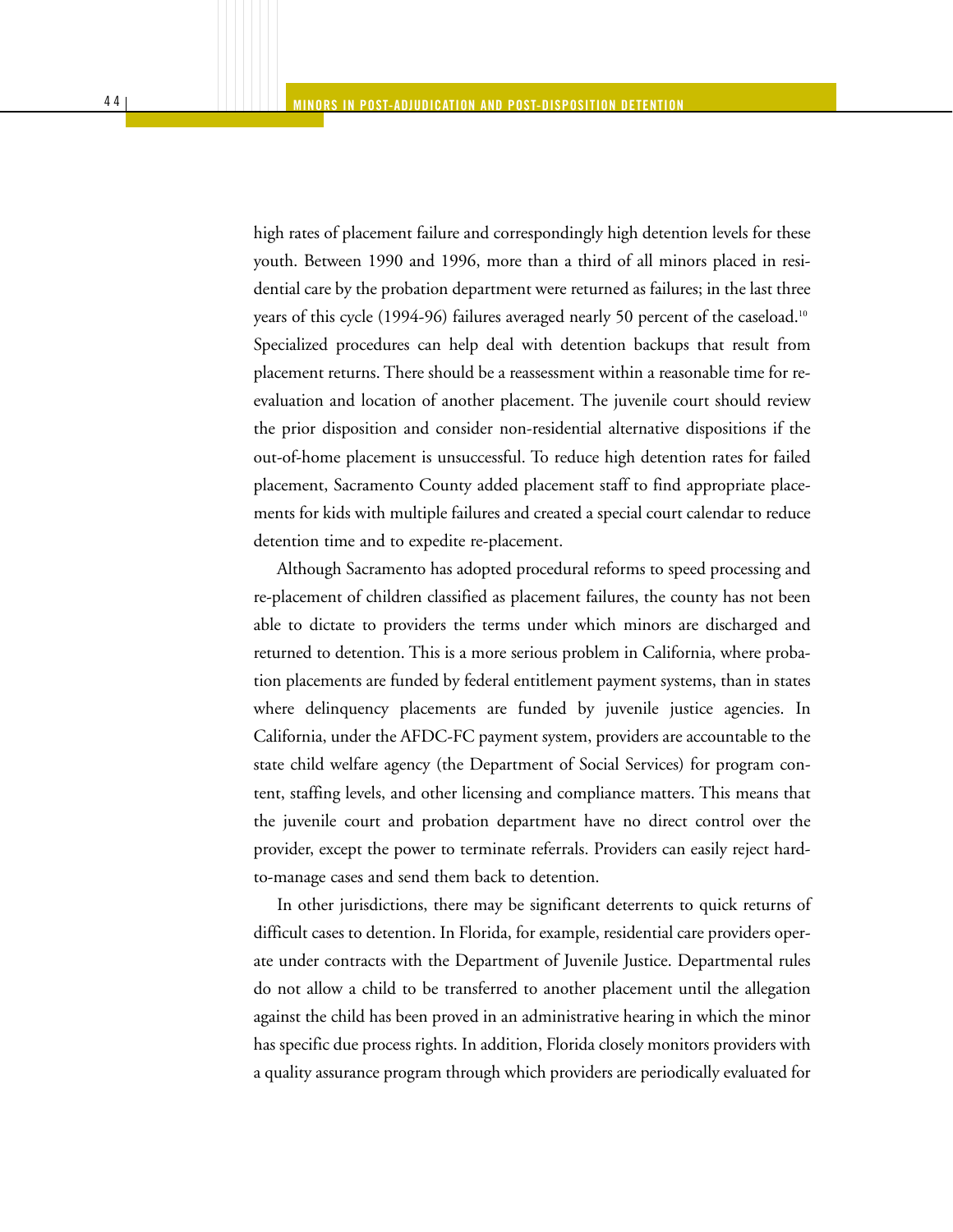standards compliance. If two below-standard evaluations are received, the referral contract may be terminated. Although Florida has a serious buildup of postdisposition minors in detention, it does not result from the recycling of alreadyplaced youth. Key to limiting placement failures in Florida and elsewhere is a provider relationship that enables the referring source to control provider rejections.

Placement officers need adequate information about available programs. In its 1990 study of the Los Angeles County juvenile offender assessment process, NCCD found that placement personnel learned about programs mainly through talks with other probation officers and phone calls; often, placements were selected largely because they were available, not because they were tailored to the youths' needs.11 A 1995 study of placement practices in Minnesota found that a third of the officers making juvenile placements were dissatisfied with the level of program information available, and 88 percent were dissatisfied with the level of information about the effectiveness of the placements.12 A method for collecting, updating, and sharing information on placements should be part of any plan to reduce the number of minors who fail placement and return to secure detention.

Juvenile offender placements are more likely to succeed if there is cooperation among the adults who make the referrals and run the placement programs. Juvenile court judges and placement personnel need to understand the economic and service issues that concern providers. Providers must respond to the needs of the children being placed and to the requirements of agencies making the placements. Training programs to acquaint providers with service needs and contract requirements can improve compliance and placement outcomes. Those who make placement decisions, including juvenile court judges, can benefit from site visits to programs and meetings with providers to discuss placement problems.

#### **5. Expanding placement variety and capacity**

The expansion of private placement capacity is a costly and sometimes misdirected option for addressing detention crowding. The urge to build new placement capacity can, for example, lead to the development and use of questionable programs. In the mid-1990s, for example, bootcamps were the fad for juvenile offenders; several well-known private providers marketed bootcamp-type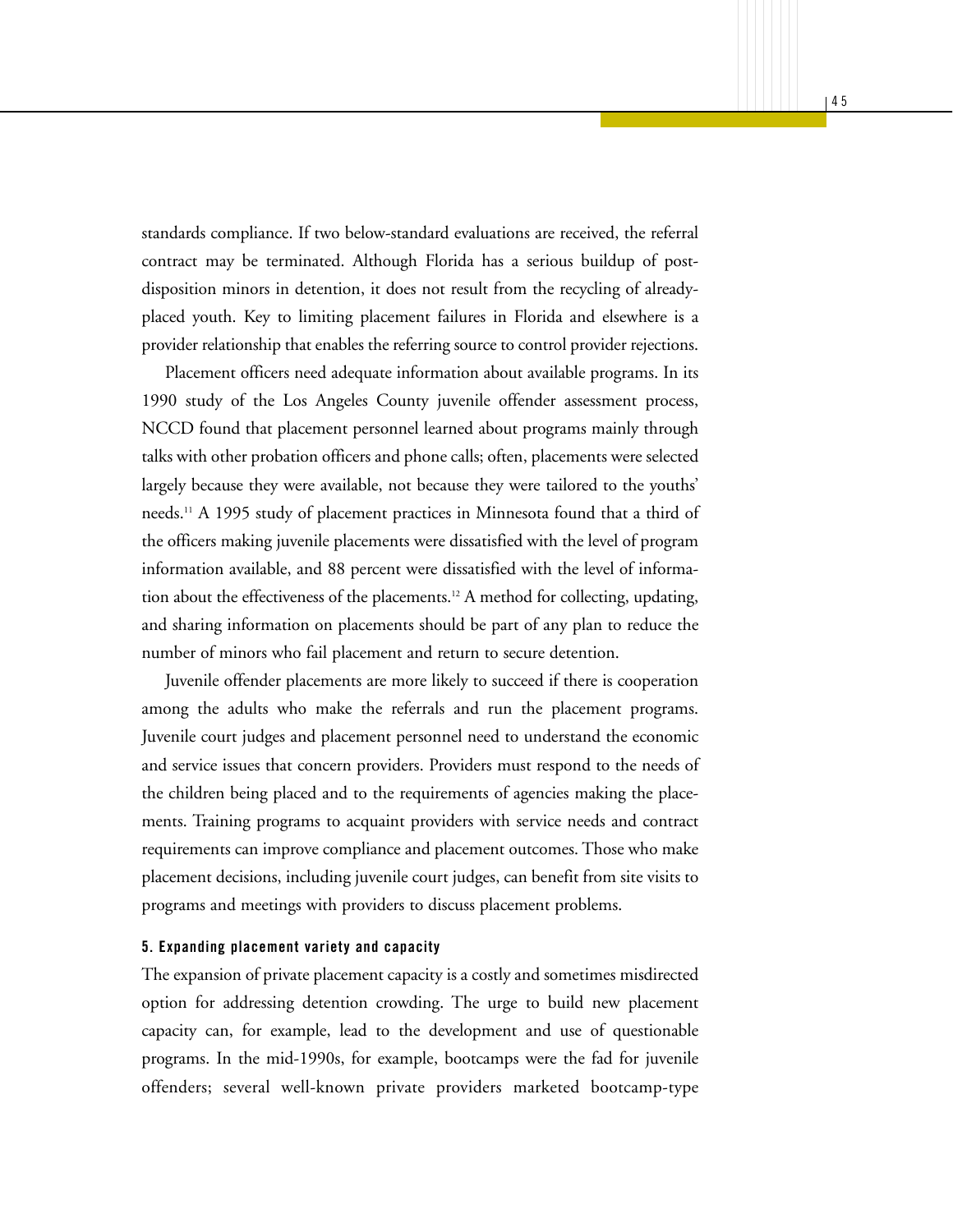programs for misbehaving youth. In 1998, the death of a juvenile offender at Arizona Boys Ranch, which used confrontational treatment, caused the state of California to suspend placements in out-of-state facilities until they could be certified as meeting California's own child protection standards. Any effort to expand residential care capacity should be tied to a comprehensive analysis of juvenile offender needs, so that appropriate placements can be developed. The absence of specialized placements was cited repeatedly by placement personnel interviewed for this report as a reason for referrals to inappropriate programs and for subsequent placement failures and returns to detention. In particular, placements (or non-residential programs) are in demand for the following types of cases:

- minors with mental health treatment needs
- aggressive and "hard-to-manage" children
- developmentally disabled juvenile offenders
- juvenile sex offenders
- drug-dependent minors
- female juvenile offenders/pregnant girls
- non-English-speaking juveniles

Local officials also need to examine whether existing placement capacity is efficiently utilized. In Cook County, for example, a substantial backlog of awaiting placement cases led to the establishment of a specialized court part whose function was to expedite the review of placement cases so that appropriate youth could be returned home in a more timely manner. This review process produced more timely returns from residential care which, in turn, freed up placement beds for youth backed up at the detention center.

#### **6. Strategies for minors committed to state training schools**

Juvenile justice administrators may be able to accelerate the movement of statecommitted youth by negotiating directly with the public agency that runs the training school to reduce transfer delays. For example, state agencies typically require a variety of information before accepting custody. Delays in getting that information can lead to backups of state-committed youth in local detention. The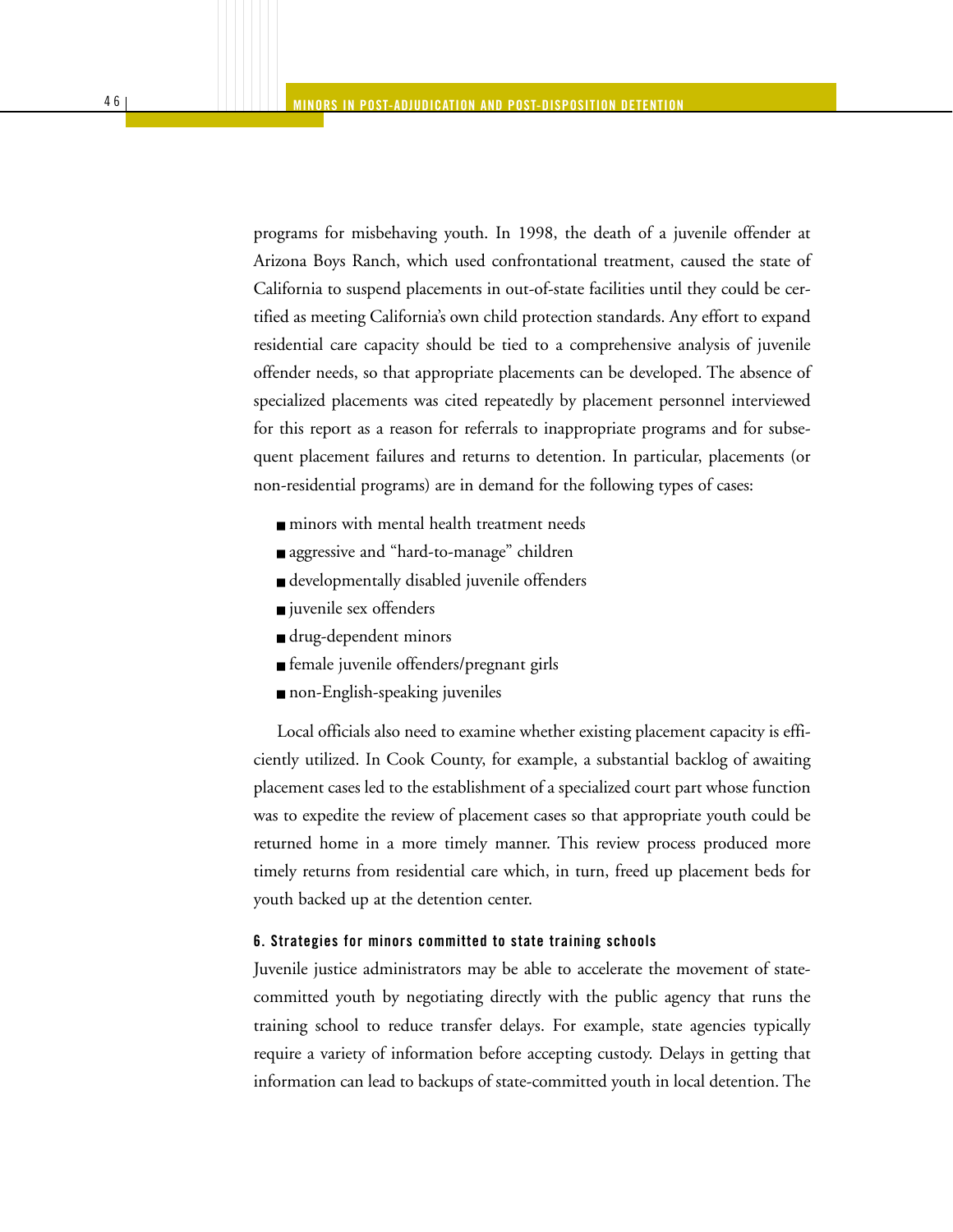#### TABLE 9 **SPECIAL JUVENILE DETENTION CASES: STRATEGIES FOR MINORS IN POST-ADJUDICATION AND POST-DISPOSITION DETENTION**

| Problem                                                       | <b>Strategies</b>                                                                                                                                                                                            |
|---------------------------------------------------------------|--------------------------------------------------------------------------------------------------------------------------------------------------------------------------------------------------------------|
| Delays and high detention                                     | 1. Analyze the length of stay and reasons for delay during this period of detention.                                                                                                                         |
| levels for minors between<br>adiudication and                 | 2. Set reasonable limits on the time children can be detained between adjudication and disposition.                                                                                                          |
| disposition hearings                                          | 3. Establish "fast track" procedures to reduce total court processing time for cases amenable to early resolution.                                                                                           |
|                                                               | 4. Make non-secure alternatives available to children now routinely detained pending disposition.                                                                                                            |
|                                                               | 5. Prioritize dispositional report preparation for detained cases.                                                                                                                                           |
| High levels of post-<br>disposition minors in                 | 1. Change or add data collection capability to track post-disposition detentions<br>by type of placement, length of stay, program failures, and other factors.                                               |
| detention: problem is<br>poorly understood                    | 2. Conduct qualitative assessment of placement practice examining roles of court and placement<br>personnel, placement efficiency, assessment timing and quality, placement failures, costs of placement.    |
| Slow, inefficient, or poorly                                  | 1. Set post-disposition detention time limits.                                                                                                                                                               |
| coordinated placement<br>practices                            | 2. Improve quality and accuracy of pre-placement needs assessments.                                                                                                                                          |
|                                                               | 3. Develop pre-disposition placement plans.                                                                                                                                                                  |
|                                                               | 4. Improve and automate information systems.                                                                                                                                                                 |
| Few alternatives to out-of-<br>home residential care for      | 1. Review model alternatives to out-of-home placement such as day treatment<br>and family preservation alternatives.                                                                                         |
| juvenile offenders                                            | 2. Review local need for alternatives and resources to support development.                                                                                                                                  |
|                                                               | 3. Implement development plan as coordinated project of court and placement personnel.                                                                                                                       |
| System-wide or statewide                                      | 1. Implement non-residential options as cost-effective alternatives to more costly residential program development.                                                                                          |
| shortage of residential<br>programs for juvenile<br>offenders | 2. Identify programs needed to serve juvenile offender population, including special-needs juvenile<br>offenders (e.g., those who have a mental disturbance or a developmental disability or young females). |
|                                                               | 3. Conduct detailed revenue source-cost analysis to identify sources of funds and cost-benefits of program<br>development; balance new residential capacity with non-residential options.                    |
| High rate of youth who                                        | 1. Analyze placement failure cases, including reasons for failure and related detention data.                                                                                                                |
| fail placement and are<br>returned to detention               | 2. Optimize quality and timing of pre-placement assessment to improve placement success.                                                                                                                     |
| facility                                                      | 3. Inform placement officers better about provider programs and effectiveness.                                                                                                                               |
|                                                               | 4. Gain control over provider returns to detention with contract provisions requiring providers to make<br>second efforts, keep hard cases.                                                                  |
|                                                               | 5. Automate placement practices to improve speed, efficiency, and quality of placements; use new<br>technology and software.                                                                                 |
| Delays and detention                                          | 1. Negotiate with state agency to streamline and modernize information transfer requirements.                                                                                                                |
| backups caused by slow<br>movement to state                   | 2. Avoid redundant evaluations that will be repeated at the training school.                                                                                                                                 |
| training schools                                              | 3. Encourage state to reduce overcrowding in training schools that causes detention backups.                                                                                                                 |
|                                                               | 4. Encourage development of local alternatives to state commitment, based on population and cost<br>analysis, and funded by state subsidies or other revenue sources.                                        |

| 47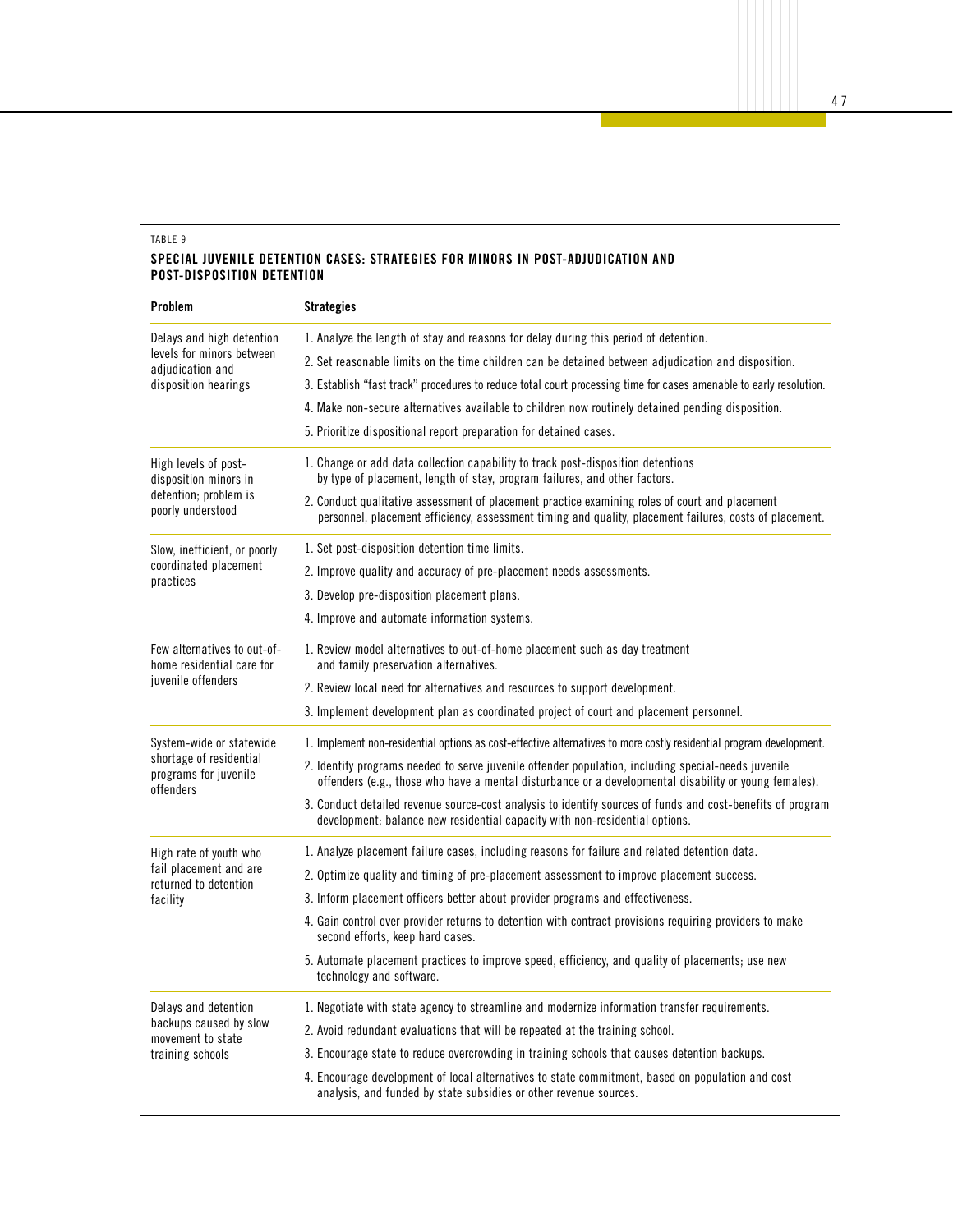New York City DJJ reduced post-dispositional stays of state-committed juvenile offenders by reducing this paperwork. New automated information systems allowed the state Division for Youth direct access to individual case files. They eliminated redundant assessments, such as the post-disposition psychological assessment now done by the state agency. With such measures, DJJ reduced waiting times for state-committed juvenile delinquents to an average of nine days (well within the 15-day statutory limit). In Sacramento County, the detention expediter helped reduce average post-disposition detention time for state-committed (Youth Authority) cases from an average of four weeks to two. In part this was achieved by persuading the Youth Authority to accept fax copies of missing case records in lieu of the hard copies previously required before the youth could travel to the state facility.

Paperwork reduction strategies will have limited impact if the state training school is overcrowded and refuses new commitments until beds are freed by releases. The reduction of overcrowding in state training schools is beyond the scope of this report. Nevertheless, it is important for jurisdictions facing this problem to know that there are strategies comparable to those used for detention reform that can effectively reduce demand for training school beds and, in turn, help local jurisdictions avoid backups of training school youth in juvenile detention facilities.

#### Notes

- 1Institute of Judicial Administration/American Bar Association, *Juvenile Justice Standards,* Joint Commission on Juvenile Justice Standards, 1980, Standard 3.3. Office of Juvenile Justice and Delinquency Prevention, *Standards for the Administration of Juvenile Justice,* National Advisory Commission for Juvenile Justice and Delinquency Prevention, 1980, p. 311.
- 2For a summary of these state detention time limit laws, see Jeffery A. Butts and Gregory J. Halemba, *Waiting for Justice: Moving Young Offenders through the Juvenile Court Process,* National Center for Juvenile Justice, 1996, pp. 15-17.
- 3Butts, Jeffrey A.; Howard N. Snyder, Terrence A. Finnegan, Anne L. Aughenbaugh and Rowen S. Poole, *Juvenile Court Statistics, 1994,* Office of Juvenile Justice and Delinquency Prevention and the National Center for Juvenile Justice, December 1996, pp. 15, 37.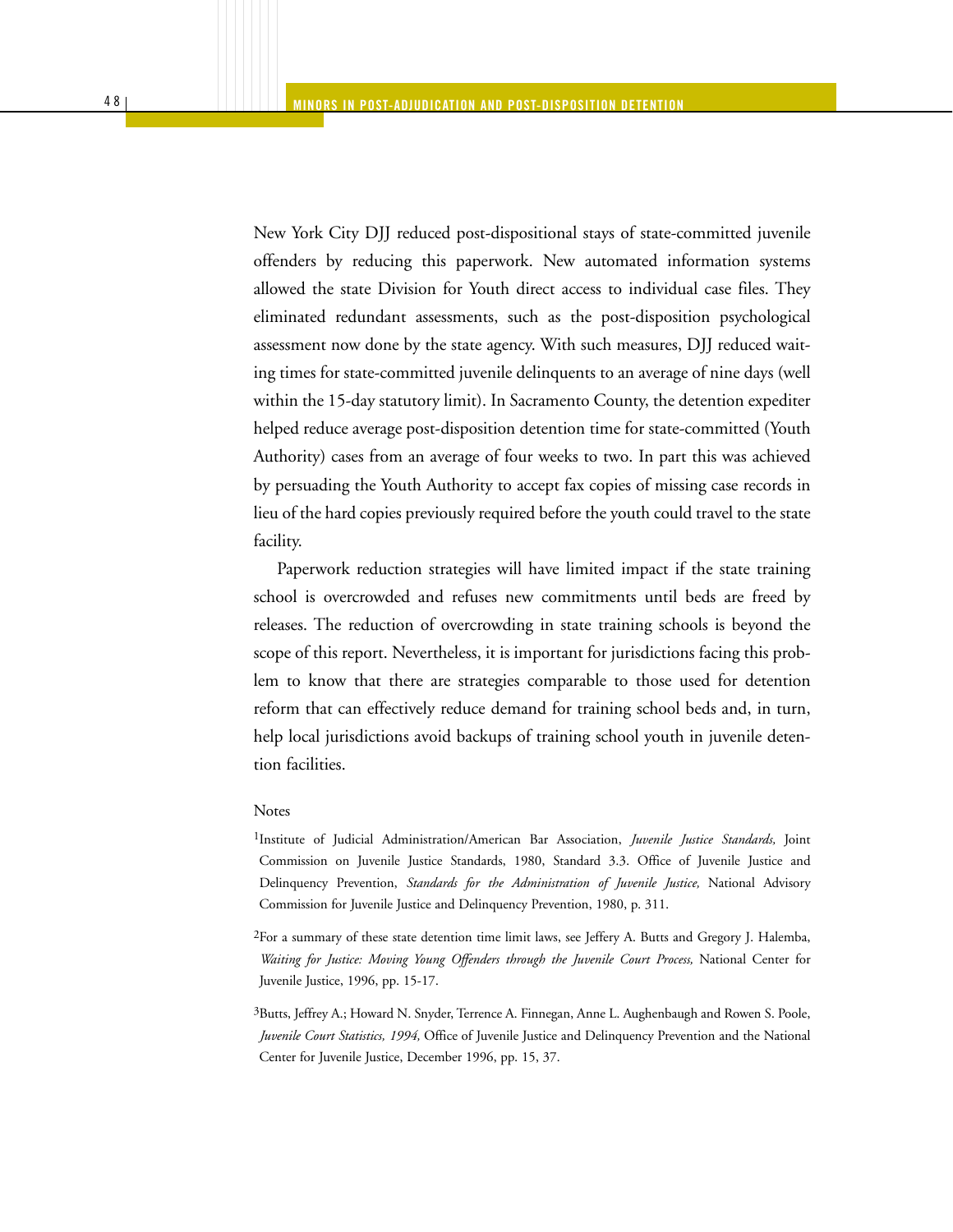4Wedge, Robert, *California Juvenile Hall Population Summary,* Reports 28-30 for calendar years 1993-95, California Youth Authority. The reports for 1994 and 1995 have not yet been published, but data collected and prepared for these reports were furnished to the author by the Youth Authority Research Division.

5Unpublished data collected and supplied to the author by the Florida Department of Juvenile Justice.

6California lost 700 children's group home beds between 1993 and 1996, mostly due to budget and policy changes that effectively reduced payments to private providers. These developments are discussed in *Out-of-County/Out-of-State Community Care Facility Placements,* Report to the Legislature from the California Department of Social Services, April 1996.

7Human Resources Agency, County of Santa Cruz, *Report on Inter-agency Placement Alternative Programs,* June 5, 1997.

8The NCCD has designed risk and needs assessment protocols for juvenile justice and child welfare jurisdictions in several states and is a recognized leader in this field.

9Baird, S. Christopher and David Steinhart, *A Design for the Assessment of Youth Referred to the Los Angeles County Juvenile Justice System,* National Council on Crime and Delinquency, October 1990, p. 44. This study also contains recommendations on the automation of placement tasks.

10Sacramento County Probation Department, "Juvenile Justice Initiative" application to the Board of Corrections, March 1997.

11Baird and Steinhart, op. cit., (footnote 13), pp. 22-28.

12Office of the Legislative Auditor (Program Evaluation Division), State of Minnesota, *Residential Facilities for Juvenile Offenders,* February 1995, p. 44.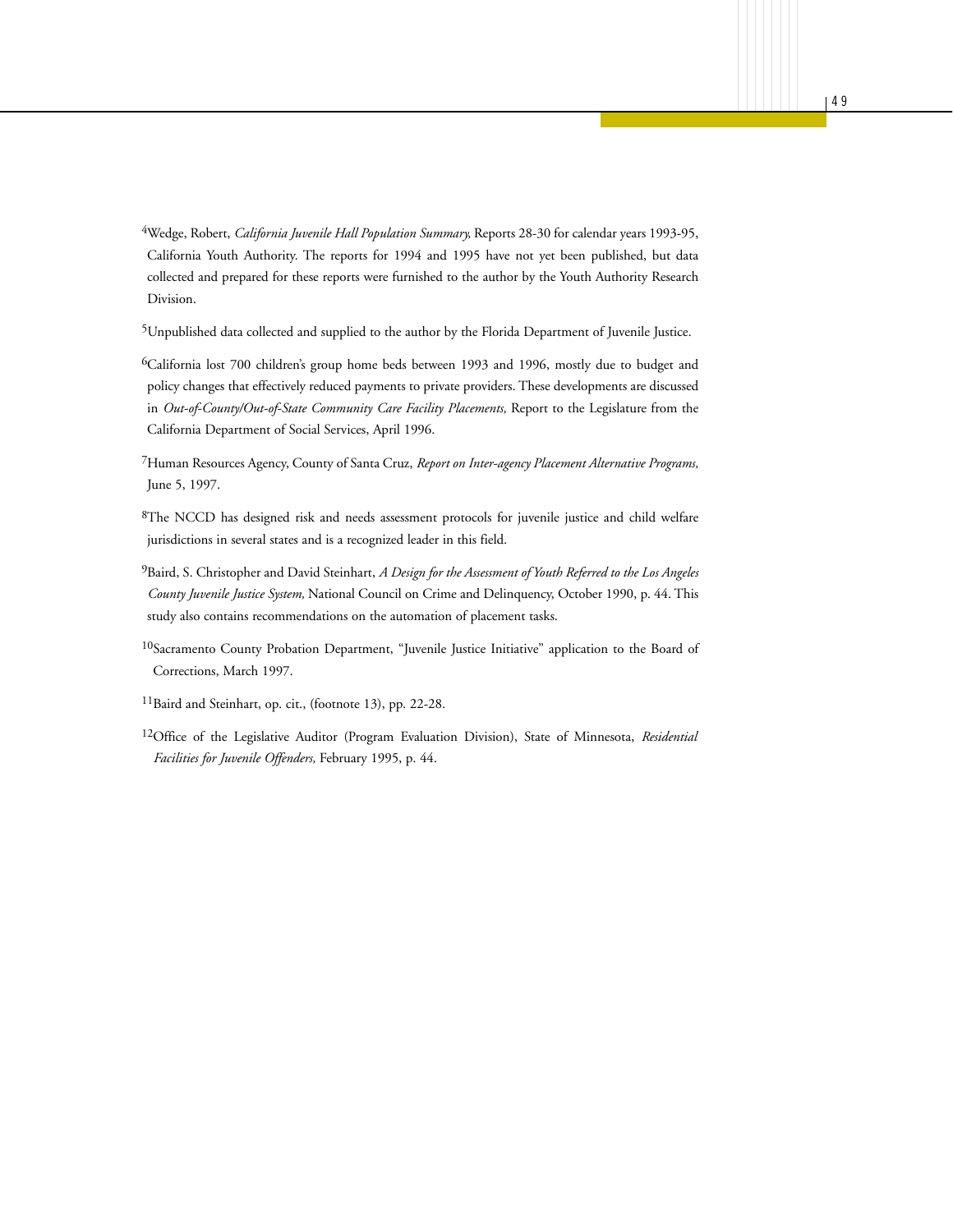**Chapter 5**

# **LESSONS LEARNED**

T hough they did not begin their reform efforts expecting to encounter these problems, JDAI sites eventually acknowledged that "special" detention populations often require unique strategies. Some of the lessons they learned are offered below.

**1. Remedies must be linked to adequate data and analysis of the problem population.**  Special detention problems are not always well-defined or understood. Remedies to control unnecessary detention in these cases must be built on a foundation of facts about the caseload. Reform efforts should, therefore, begin with the collection of adequate data on children in special detention categories. Although data collection can be tedious, it is essential for any effort to gain lasting control over detention in these difficult cases.

**2. Detention goals, policies, and procedures should be clearly articulated in writing.** Special detention problems sometimes arise from a lack of clear policies and procedures applicable to these cases. One example would be an absence of specific procedures for technical probation violators. Without specialized procedures, these children are likely to be detained on the same basis as juveniles with new offenses who probably pose much higher public safety risks. Policies and procedures need to be in writing to foster consistency of performance and service delivery in all cases. Written procedures also contribute to continuity in the administration of juvenile justice, by providing ground rules for new personnel. The Cook County Administrative Sanctions Program and the Multnomah County Graduated Sanctions Continuum for juvenile probation violators, described in Chapter 3 of this report, provide examples of well-written policies and procedures.

### **3. Remedies for special detention cases are most likely to succeed in a context of comprehensive detention reform.**

For some special detention cases, specific adjustments of policy and procedure will produce dramatic results. Admissions related to bench warrants, for example, can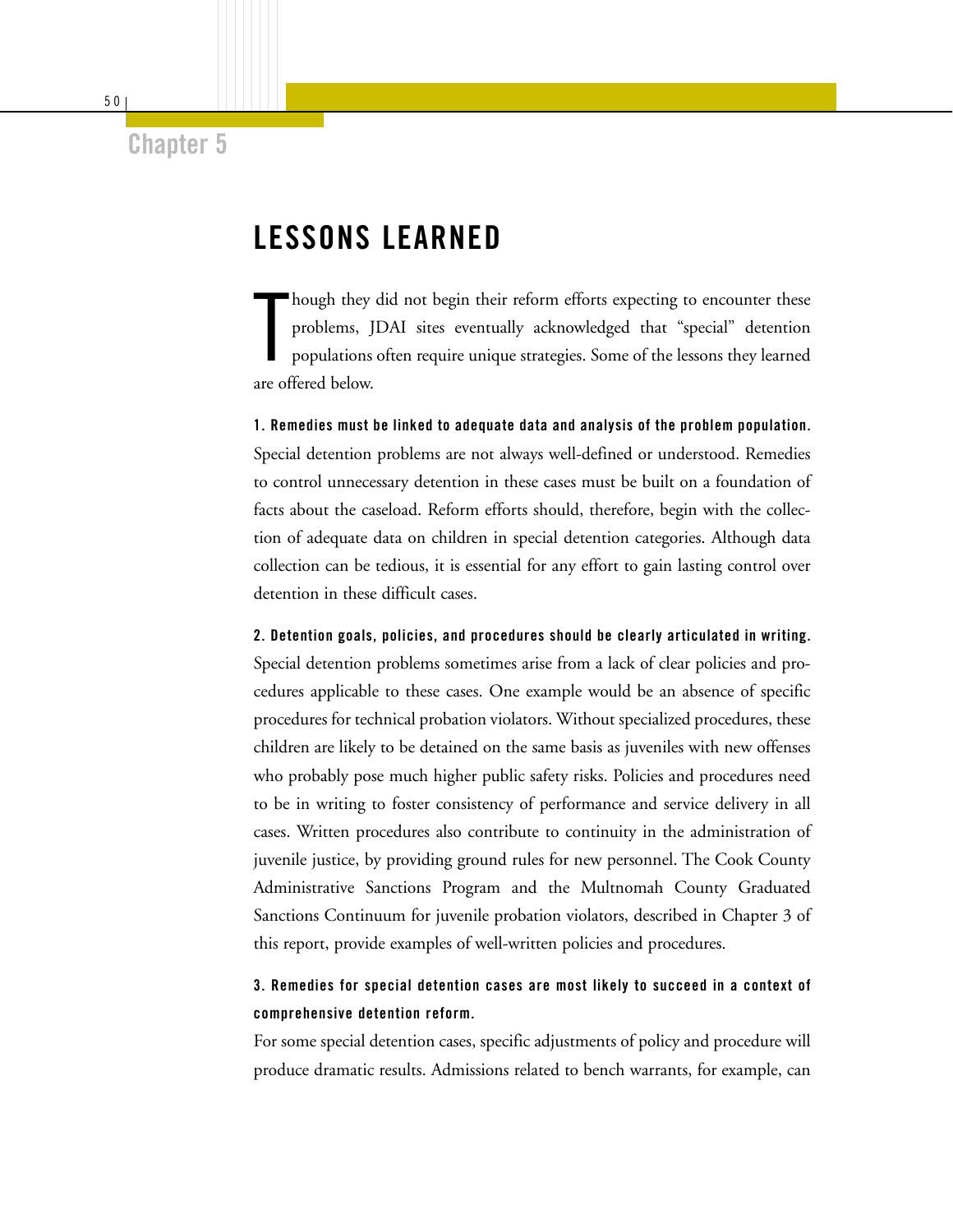often be controlled simply by adding new warrant categories and cleansing stale warrants from the court record. Some special detention problems, however, demand multiple or comprehensive reforms. Most notably, placement problems and related detention backups call for multiple strategies. One-shot solutions, such as using an expediter to speed placements or imposing time limits on postadjudication detention, can help but are usually inadequate to achieve permanent control in more complex special detention situations.

#### **4. Detention reform jurisdictions have produced models worth replicating.**

Only a few jurisdictions in the United States (including the sites participating in the JDAI) have mounted comprehensive juvenile detention reform efforts. These pioneer jurisdictions have produced programs and procedures that are models for the control of detained juvenile populations, including the special detention populations discussed in this report. Their experiences serve as a resource for judges, probation administrators, and other juvenile justice advocates who wish to improve detention practice in their own communities.

#### **5. Strategies for the control of special detention cases are not necessarily costly.**

Secure detention is an expensive interim status for children who might safely be referred to less costly options such as day reporting or electronic monitoring. Almost all of the strategies suggested in this report can produce cost savings in jurisdictions that adopt them.

### **6. The needs of the children on special detention caseloads should drive the solutions.**

Many of the special detention problems described in this report are problems created by the professionals who run the juvenile justice system, not by the children who are processed through it. Under constant pressure to keep the system functioning, these adults may fail to address the underlying needs of detained children. For example, without adequate needs assessments, rates of placement failure may climb, causing confusion or despair among children shunted from place to place. In addition to public safety and sound management, detention reforms should provide guidance and care for children under justice system control.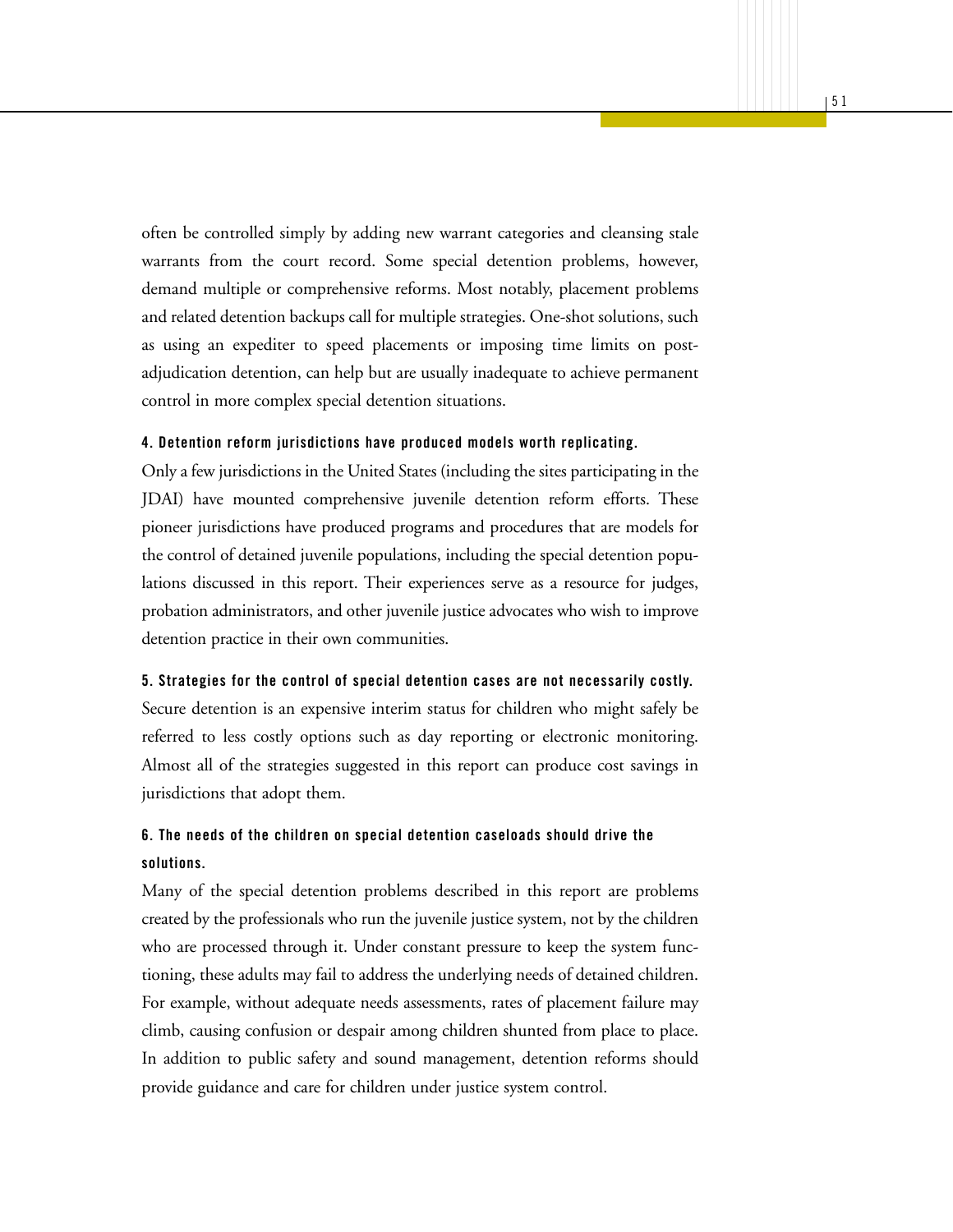#### **7. Juvenile justice stakeholders must collaborate on special detention strategies.**

Detention policy is rarely the responsibility of a single agency or participant in the juvenile justice system. Good detention practice requires a high degree of cooperation among multiple stakeholders including the juvenile court, the probation department, law enforcement, and community agencies operating alternative-todetention programs. Some special detention problems may persist until focused efforts resolve conflicts. For example, in placement cases, negotiations among the juvenile court, the placement unit, and private providers may be needed to diversify, improve, and accelerate placement and to reduce the number of children stagnating in detention without a suitable placement.

#### **8. Stakeholders need patience and persistence to deal with special detention cases.**

Children with warrants, probation violators, and placement cases present some of the most vexing challenges faced by juvenile justice personnel trying to meet detention reform goals. It may take some time to appreciate the scope of the local special detention problems and to devise and implement appropriate remedies. In some cases (e.g., post-disposition backups) the remedy may require cooperation and change across multiple service systems. Reformers will need to be dedicated and persistent in their pursuit of these solutions.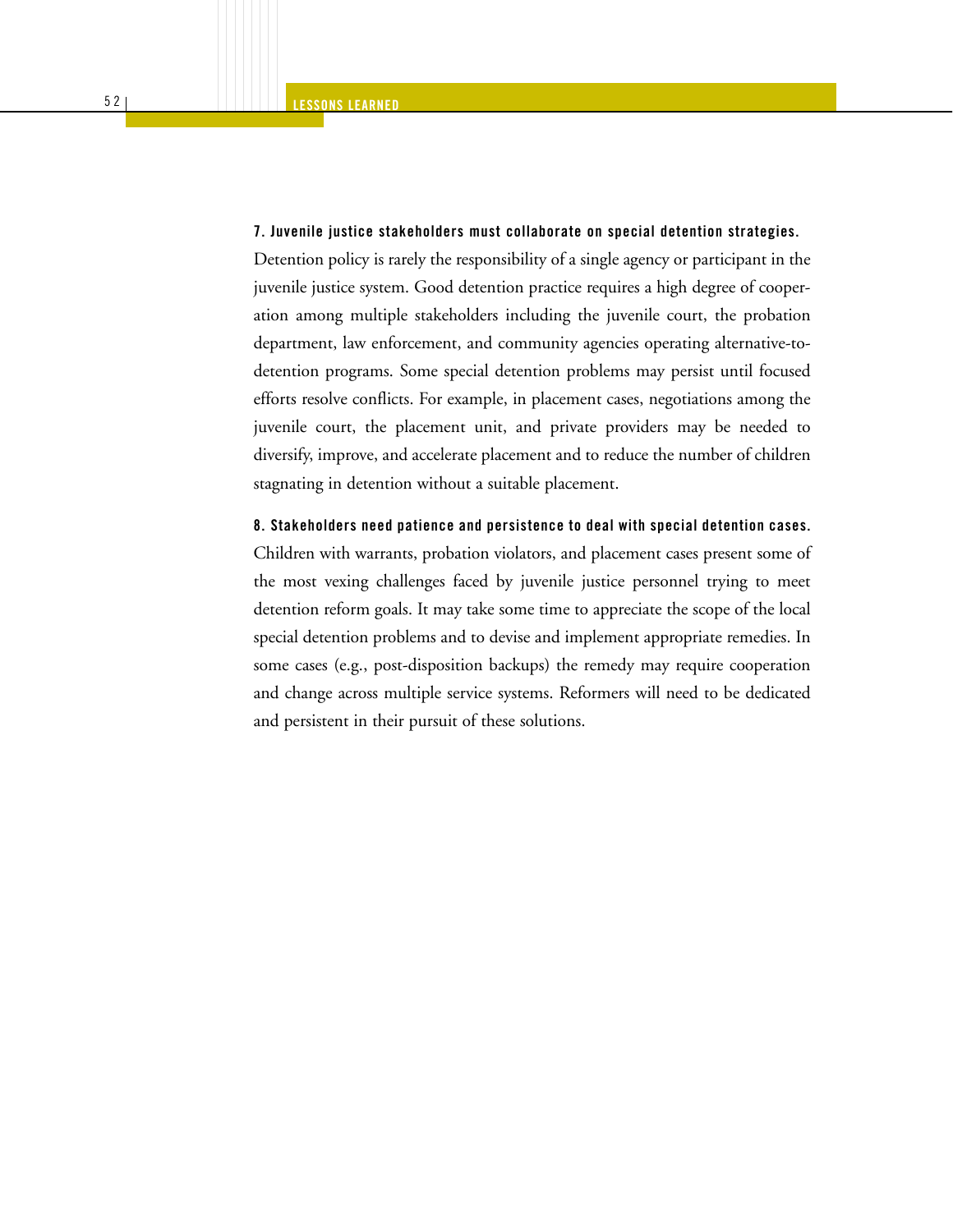# **RESOURCES**

F or information on strategies used by JDAI sites in special detention cases, contact:

Michael Rohan, Director Juvenile Probation and Court Services Circuit Court of Cook County 1100 South Hamilton Avenue, 2nd Floor Chicago, IL 60612 (312) 433-6575

Rick Jensen, Detention Reform Project Coordinator Multnomah County Department of Juvenile and Adult Community Justice 1401 NE 68th Avenue Portland, OR 97214 (503) 306-5698

Yvette Woolfolk, Project Coordinator Juvenile Justice Initiative Sacramento County Superior Court 9555 Kiefer Boulevard Sacramento, CA 95827 (916) 875-7013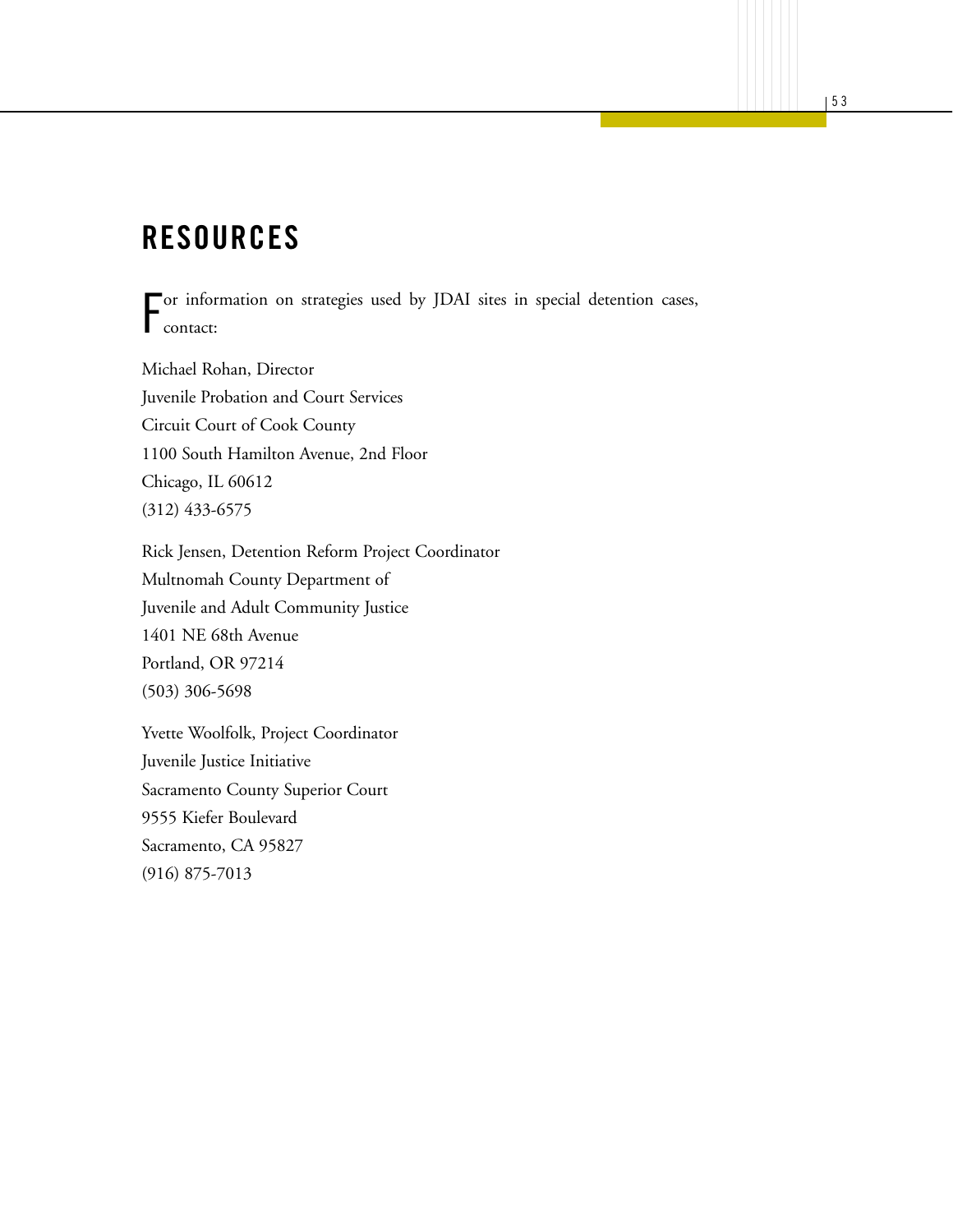For technical assistance with special detention cases, contact:

The Center for the Study of Youth Policy Nova Southeastern University Shepard Broad Law Center 3305 College Avenue Fort Lauderdale, FL 33314 (954) 262-6239

Commonwealth Juvenile Justice Program P. O. Box 190 Bolinas, CA 94924 (415) 388-6666

National Council on Crime and Delinquency 685 Market Street, Suite 620 San Francisco, CA 94105 (415) 896-6223